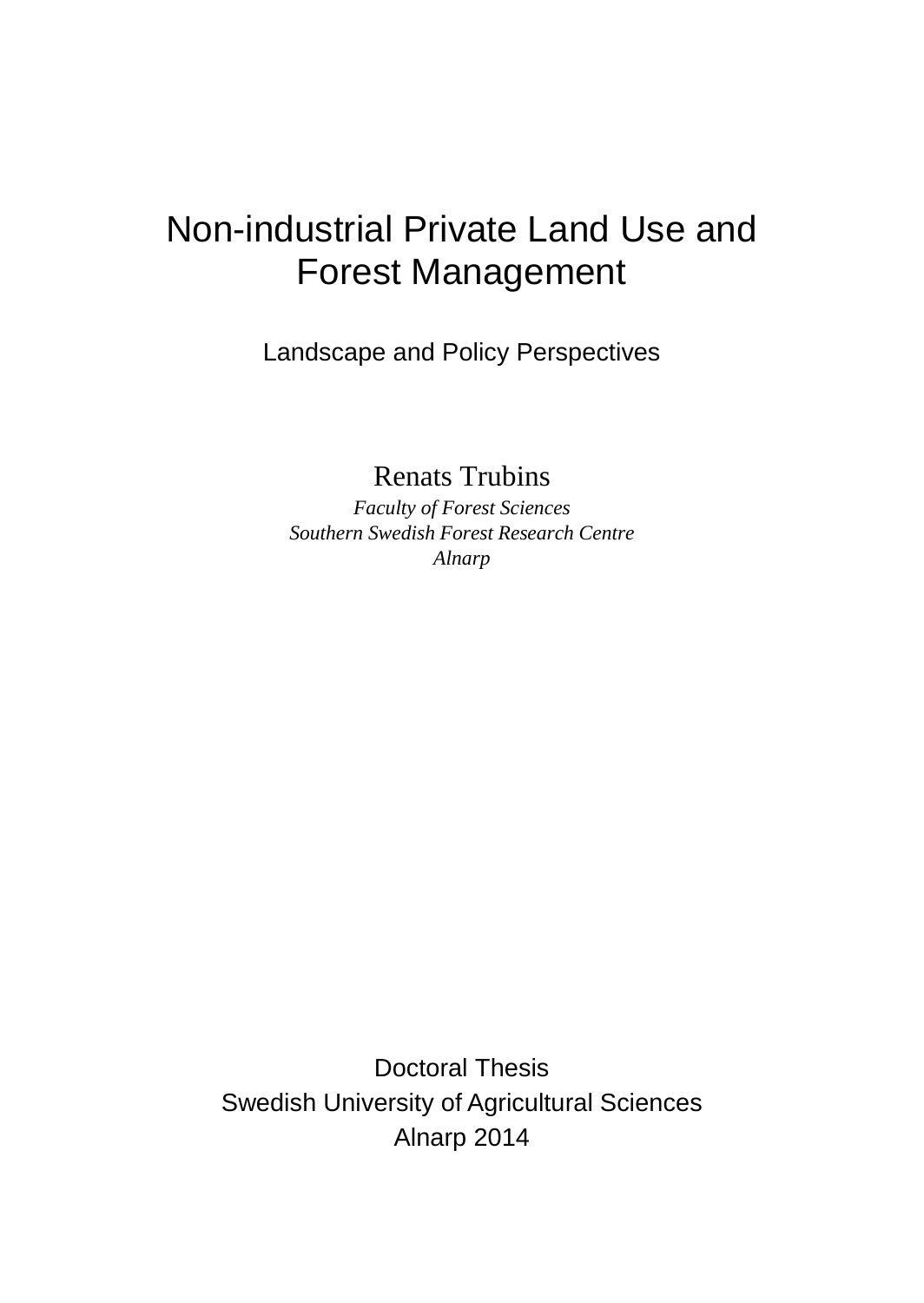Acta Universitatis agriculturae Sueciae 2014:44

ISSN 1652-6880 ISBN (print version) 978- 91-576-8036-5 ISBN (electronic version) 978- 91-576-8037-2 © 2014 Renats Trubins, Alnarp Print: SLU Service/Repro, Alnarp 2014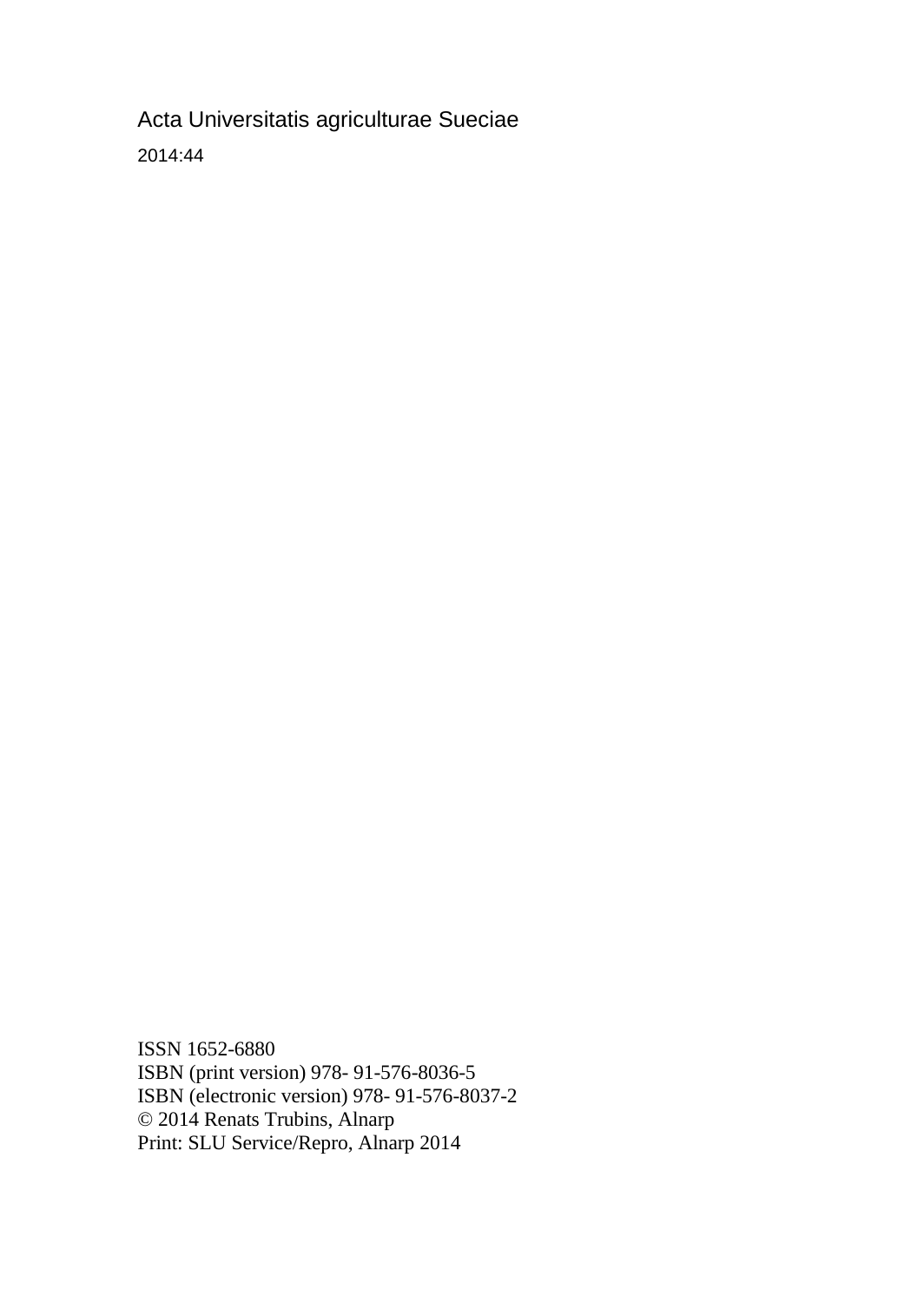### Non-industrial Private Land Use and Forest Management. Landscape and Policy Perspectives

#### Abstract

Demand for raw materials and food has long been rewarding intensive production oriented land uses, which has led to various environmental and social issues. Policies attempting to reconcile the interests and claims of different groups in society emerge from political process. Scientific research can support policy making by providing factual information and by generating and analyzing policy options. This thesis is an investigation of the prerequisites and a further development of methodologies and tools for scientific policy support concerning Non-industrial Private (NIP) land use and forest management in Sweden. Three characteristics of NIP (or small-scale, family) landownership are at the focus of the thesis: (i) spatial constraints (estate size) (Paper I), (ii) landowner behavior (Papers I, II and IV), and (iii) spatially explicit information on forest attributes and land use (Papers II and III).

Paper I assesses hypothetical scenarios of spatially targeted deciduous forest allocation strategies in the context of small scale forest ownership in southern Sweden. The study demonstrates that in order to avoid a priori unattainable policy goals, theoretical gains from spatial targeting need to be considered against the background of required landowners' participation. Paper II analyses agricultural land-use change in Kronoberg County during 2000's. The study shows that a significant portion of the originally reported pastures' area has been replaced by land previously reported in other categories. Furthermore, the study indicates an overall extensification of grassland utilization in the county. Paper III presents a method for improved classification and accuracy assessment of ad-hoc categorical maps based on continuous-scale remote sensing estimates of forest variables. The method is applied in mapping deciduous dominated forests from an existing spatial dataset. Paper IV deals with a mixed, qualitative-quantitative approach to forest policy scenario construction. The paper proposes facilitating inferences of forest management configurations from assumed external factors by using a structured representation of forest management "behavioral matrix". An application example from a regional case study is provided.

*Keywords:* land use, forest management, agriculture, policy, landscape, non-industrial private, landowner behavior, spatial information, map accuracy, scenario analysis, simulation

*Author's address:* Renats Trubins, SLU, Southern Swedish Research Centre, P.O. Box 49, 230 53 Alnarp, Sweden *E-mail:* renats.trubins@slu.se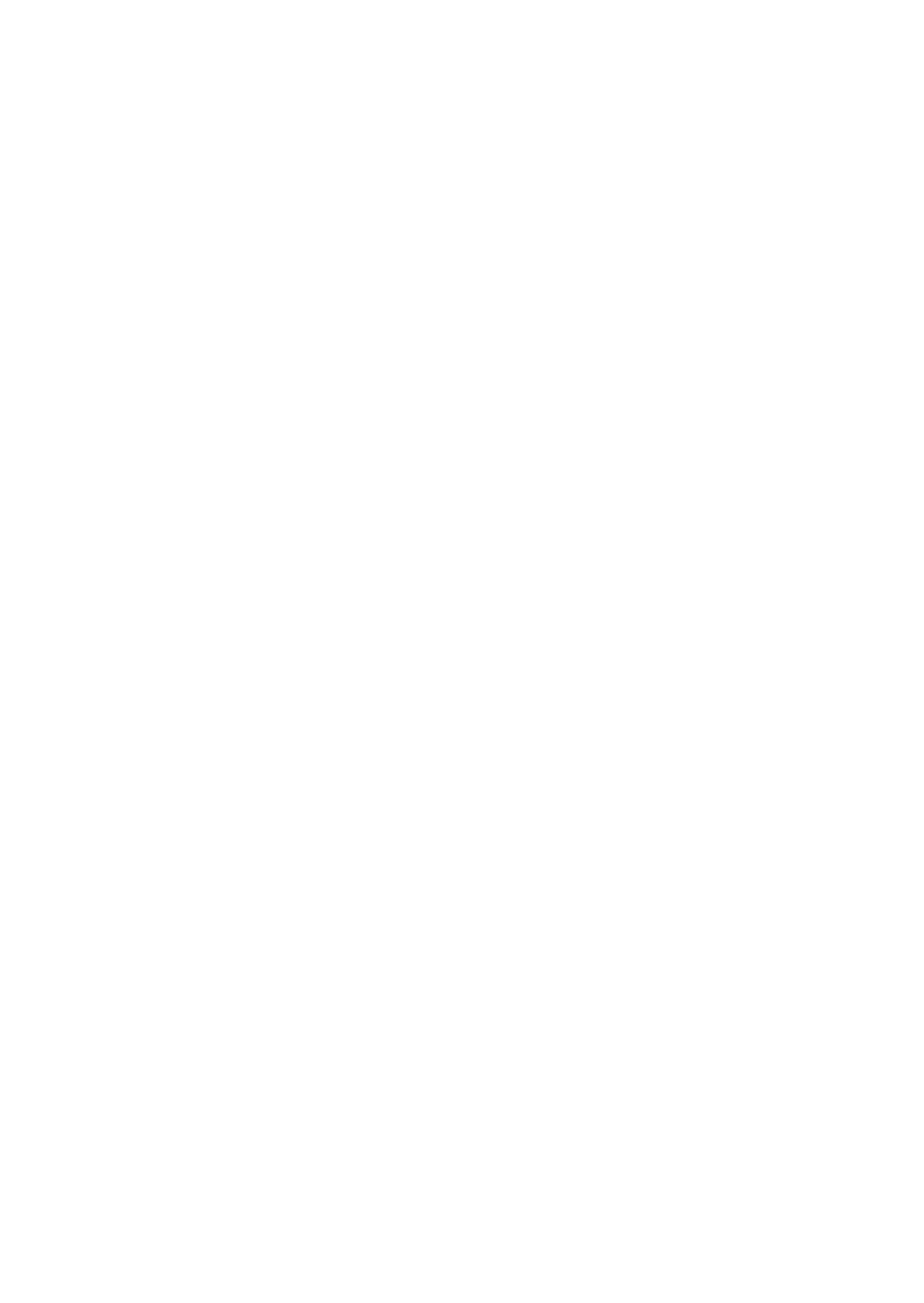# **Contents**

| <b>List of Publications</b><br>6 |                                                                      |    |  |  |  |  |
|----------------------------------|----------------------------------------------------------------------|----|--|--|--|--|
|                                  | <b>Abbreviations</b>                                                 | 8  |  |  |  |  |
| 1                                | <b>Introduction</b>                                                  | 9  |  |  |  |  |
| 1.1                              | A conceptual model of land use and forest management determination 9 |    |  |  |  |  |
| 1.2                              | Properties of non-industrial private land-use and forest management  | 13 |  |  |  |  |
|                                  | 1.2.1 Spatial constraints                                            | 13 |  |  |  |  |
|                                  | 1.2.2 Landowner behavior                                             | 14 |  |  |  |  |
|                                  | 1.2.3 Spatial information on forest and land-cover                   | 14 |  |  |  |  |
| 1.3                              | Related research                                                     | 15 |  |  |  |  |
| $\mathbf{2}$                     | <b>Objectives of the thesis</b>                                      | 23 |  |  |  |  |
| 3                                | <b>Contributions of the papers</b>                                   | 25 |  |  |  |  |
| 3.1                              | Paper I                                                              | 25 |  |  |  |  |
| 3.2                              | Paper II                                                             | 26 |  |  |  |  |
| 3.3                              | Paper III                                                            | 27 |  |  |  |  |
| 3.4                              | Paper IV                                                             | 29 |  |  |  |  |
| 4                                | <b>General discussion</b>                                            | 32 |  |  |  |  |
| 5                                | <b>Conclusions</b>                                                   | 35 |  |  |  |  |
|                                  | 37<br><b>References</b>                                              |    |  |  |  |  |
|                                  | <b>Acknowledgments</b><br>42                                         |    |  |  |  |  |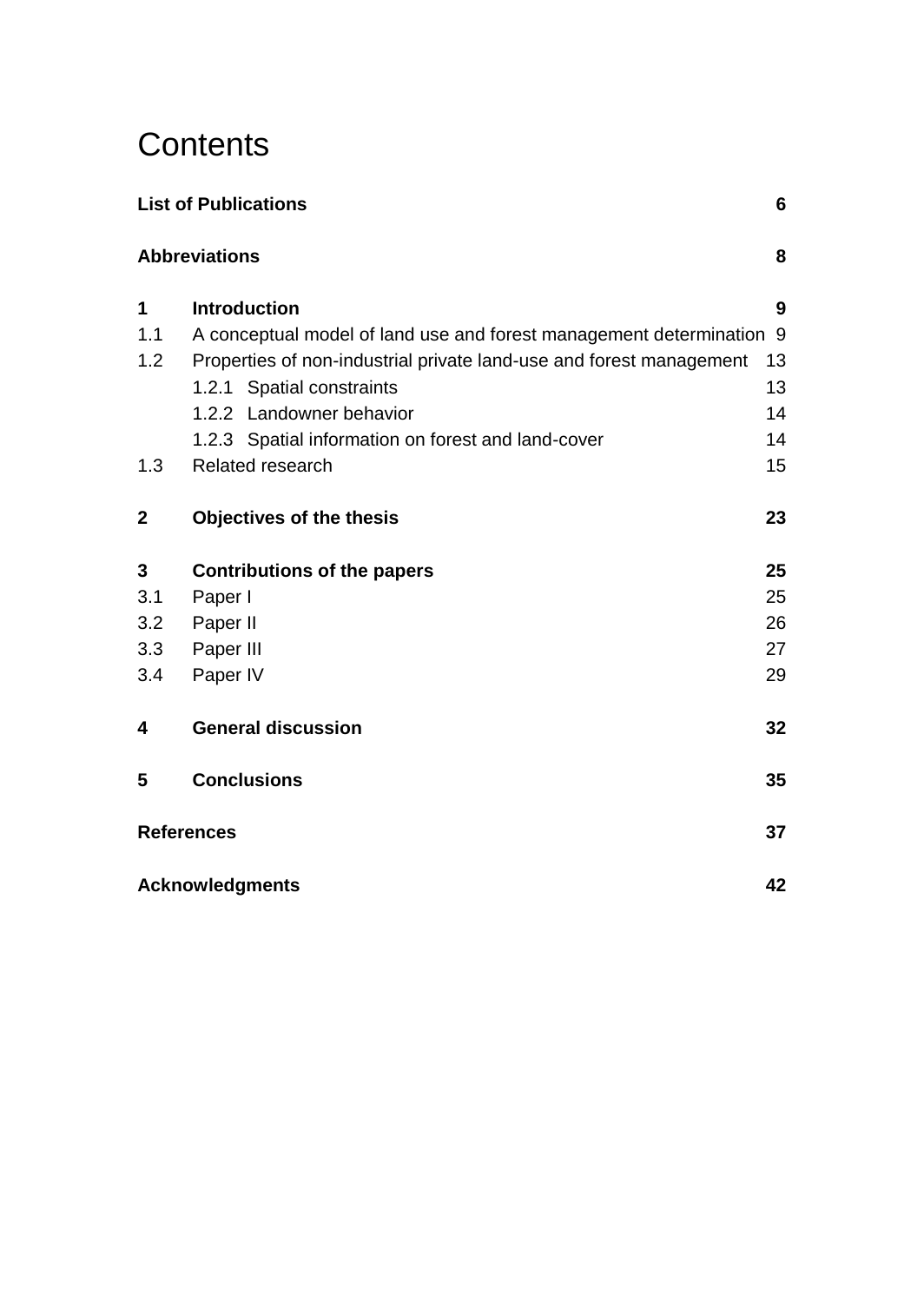# <span id="page-5-0"></span>List of Publications

This thesis is based on the work contained in the following papers, referred to by Roman numerals in the text:

- I Lindbladh, M., Felton, A., Trubins, R. & Sallnäs, O. (2011). A landscape and policy perspective on forest conversion: Long-tailed tit (Aegithalos caudatus) and the allocation of deciduous forests in southern Sweden. *European Journal of Forest Research*, pp. 861-869.
- II Trubins, R. (2013). Land-use change in southern Sweden: Before and after decoupling. *Land Use Policy* 33(0), pp. 161-169.
- III Trubins, R., Sallnäs O. (2014). Categorical mapping from estimates of continuous forest attributes – classification and accuracy. *Silva Fennica* vol. 48 no. 2 article ID 975. 16 p. (published in web)
- IV Trubins, R., Jonsson, R., Wallin, I., Sallnäs, O., Behavioral matrix an approach to representing forest management and linking qualitative and quantitative inferences in forest policy scenario construction. (Manuscript)

Papers I-III are reproduced with the permission of the publishers.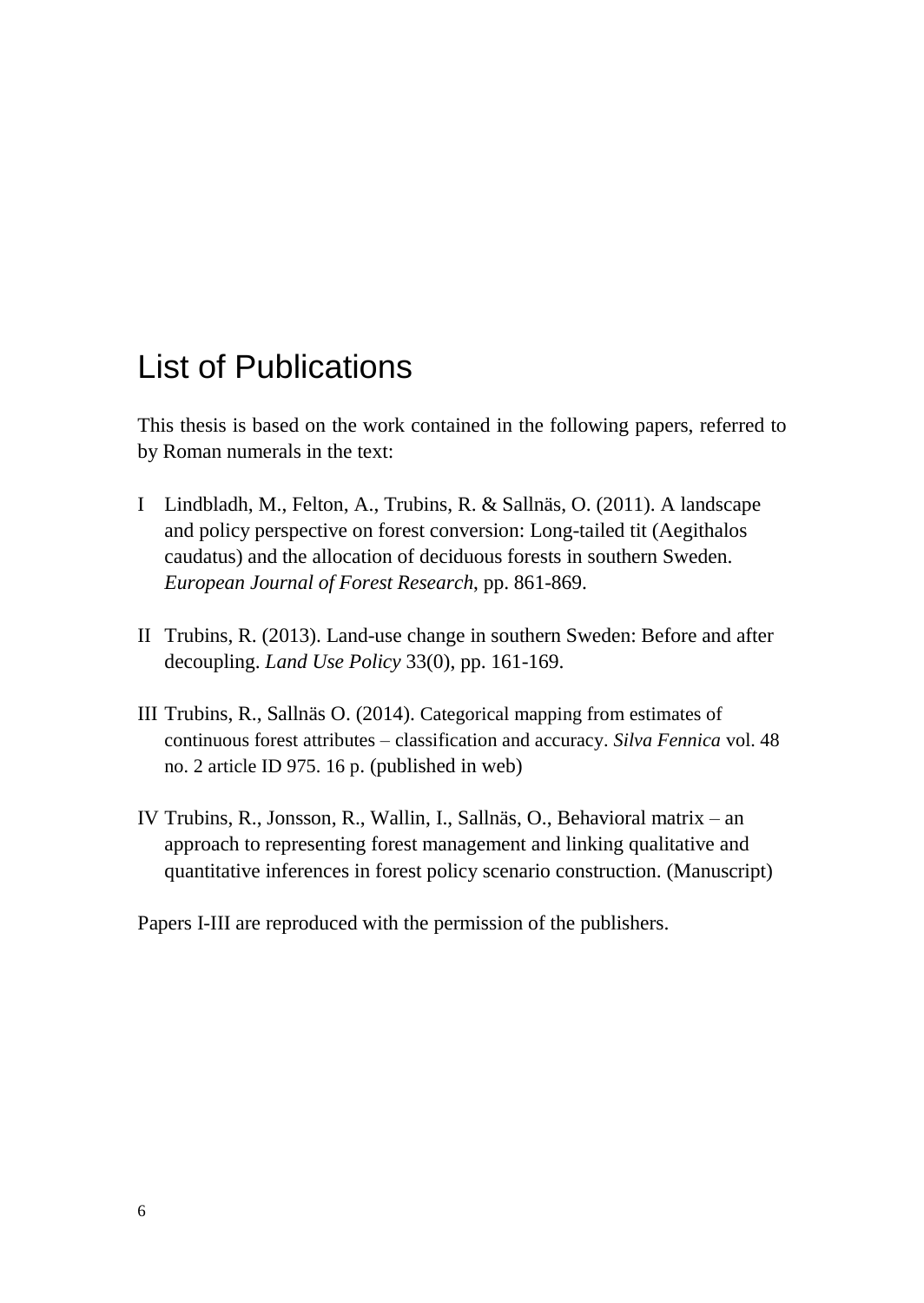The contribution of R. Trubins to the papers included in this thesis was as follows:

- I Trubins carried out the calculations and made certain contribution to the writing of the manuscript. The estimated overall contribution is 20 %.
- II Trubins carried out the analysis and wrote the manuscript himself.
- III Trubins formulated the model, carried out the calculations and basically wrote the manuscript. The idea emerged in a discussion between the authors. The estimated overall contribution is 80 %.
- IV Trubins carried out the calculations and wrote the manuscript. The idea was formulated in a discussion between the authors. The estimated overall contribution is 60 %.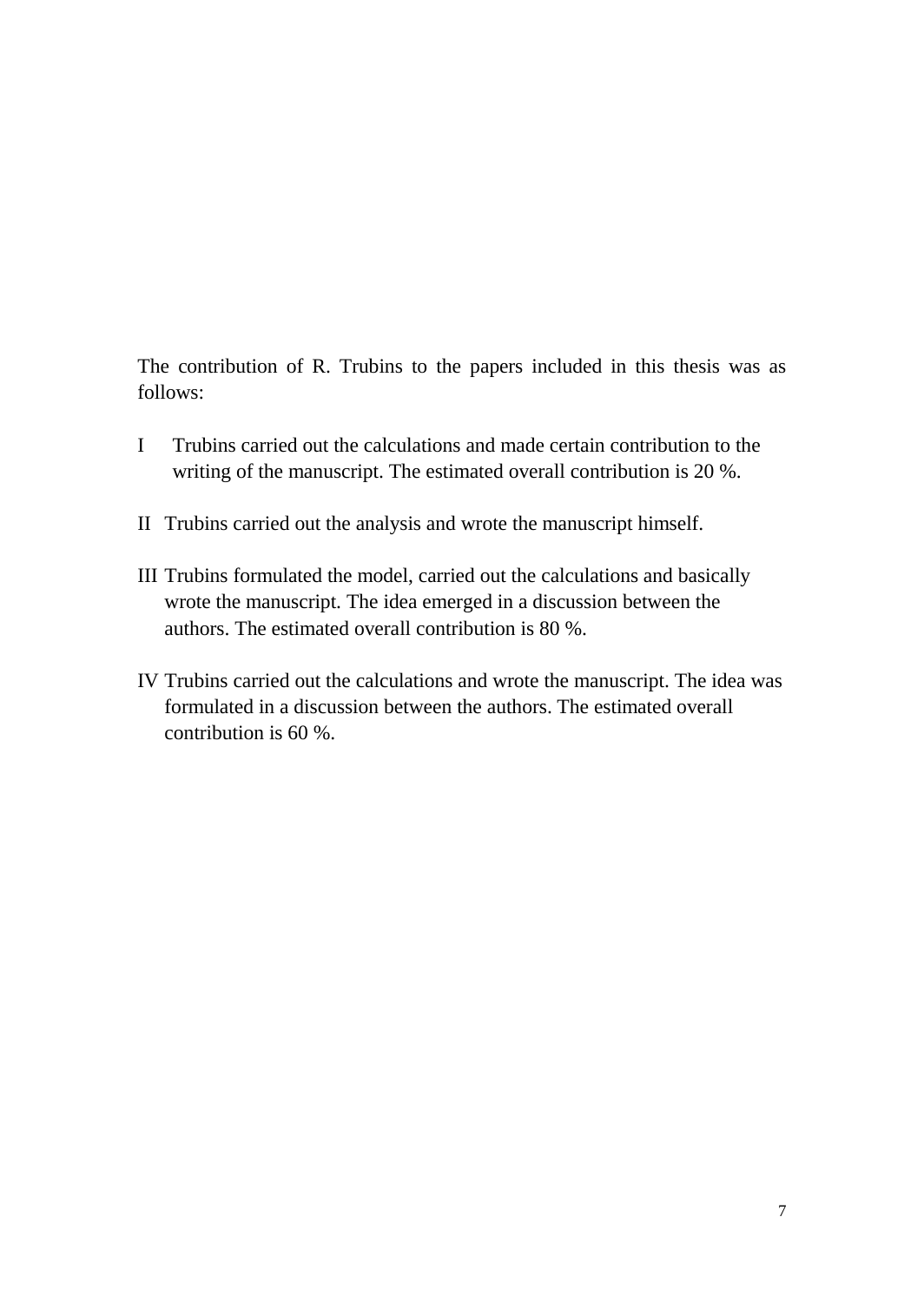# <span id="page-7-0"></span>Abbreviations

| ΒN | Bayesian Network |  |
|----|------------------|--|
|----|------------------|--|

- kNN k-Nearest Neighbor
- NFI National Forest Inventory
- NIP Non-industrial Private
- NIPF Non-industrial Private Forest owners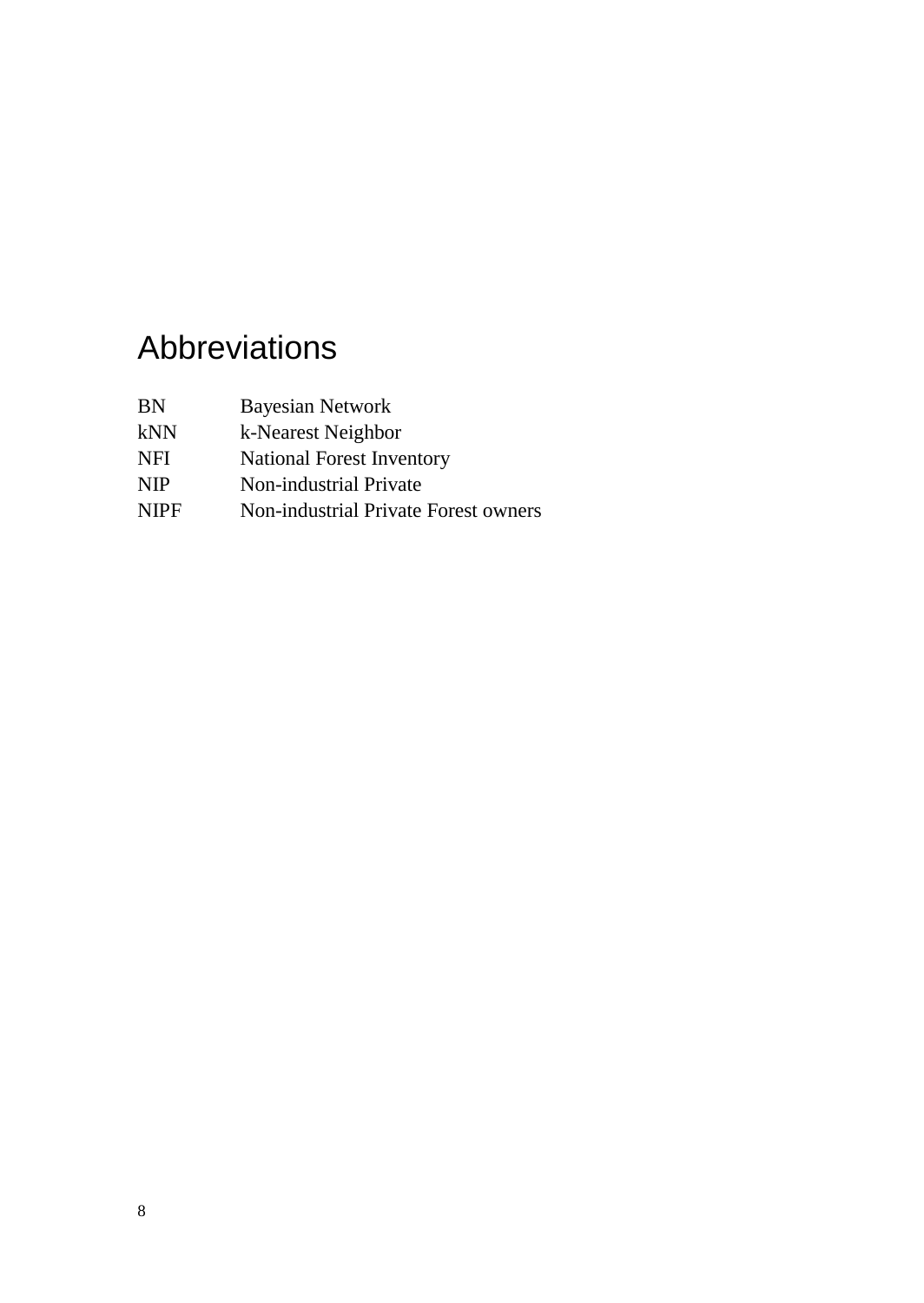## <span id="page-8-0"></span>1 Introduction

Non-industrial Private<sup>1</sup> (NIP) forest land constitutes about 51% of the entire forest area in Sweden. Especially in the south of the country this ownership form is dominant; in some counties it makes up to about 80% of the forest area. The weight of the NIP forests in the total wood supply is also substantial, about 43 % on the national level in the years 2007 – 2009 [\(Swedish Forest Agency,](#page-40-0)  [2011\)](#page-40-0). Many landowners own both forest and agricultural land; about 33% or 3.7 M ha of the non-industrial private forest land is included in agricultural holdings [\(Swedish Board of Agriculture, 2011\)](#page-40-1). Collectively, NIP landowners form and preserve much of the landscapes we know. Regardless of ownership type, demand for raw materials and food has long been rewarding intensive production oriented land use, which has led to various environmental and social issues in Sweden and worldwide. Policies attempting to reconcile the interests and claims on land use held by different groups in society emerge from political process. Scientific research can support policy making by providing factual information and by generating and analyzing various policy options. However, NIP landownership possesses distinct characteristics that affect the conditions for and place specific demands on policy making and thus on the scientific research that aims to support it.

### <span id="page-8-1"></span>1.1 A conceptual model of land use and forest management determination

The issues of biodiversity conservation, water quality and scenery (also referred to as ecosystem services) are essentially issues of conflicting land uses; some of them could even be described as conflicts between uses and nonuses (a non-use may be attributed an intrinsic value and therefore does not need to necessarily be justified by provision of any service). The fact that one and

 $\overline{a}$ 

<sup>1.</sup> Also referred to as small-scale or family forest ownership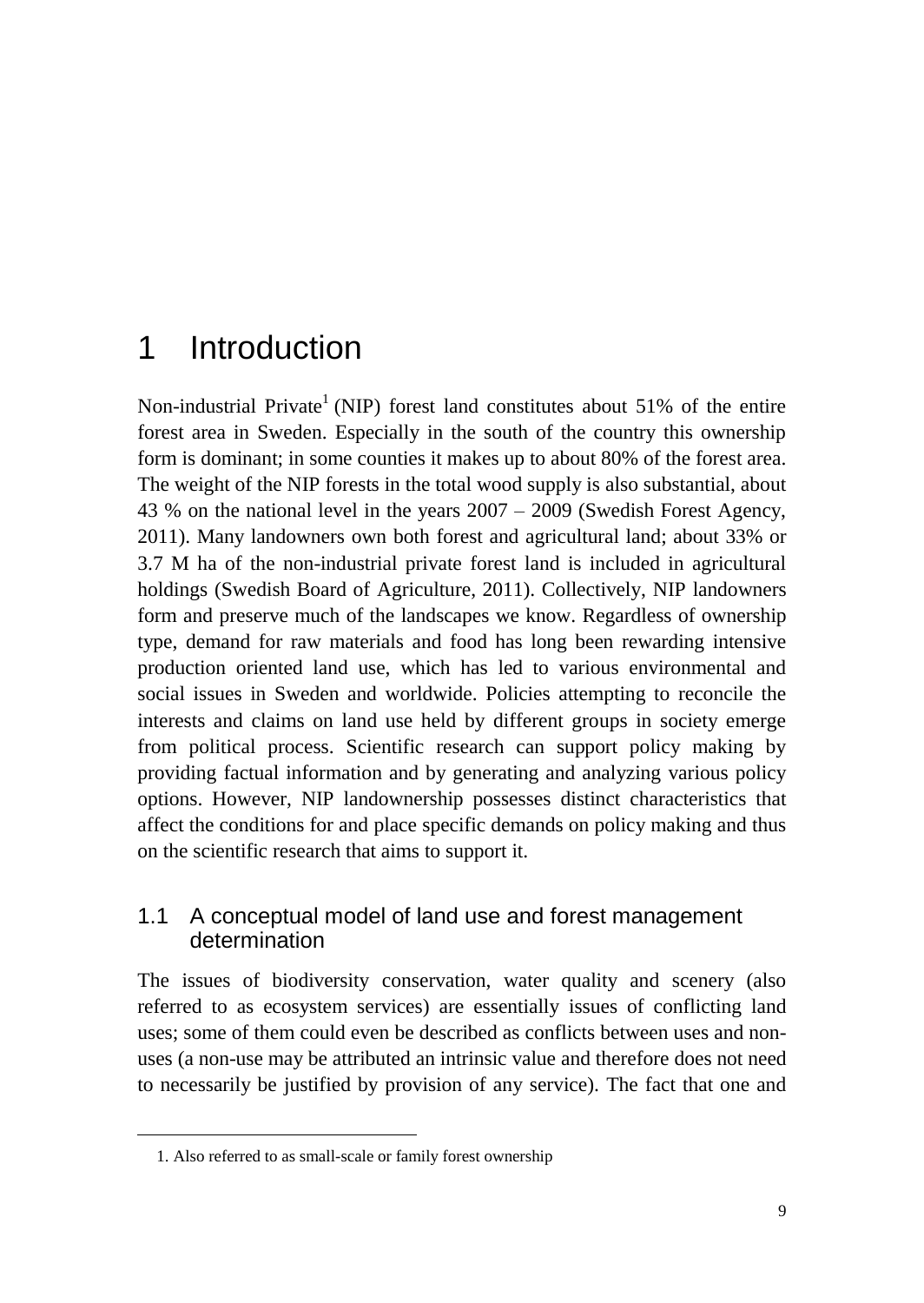the same land use may produce several goods or services simultaneously, as in the concept of multiple-use forestry, does not change the issue in principle. The trade-offs still need to be made by choosing between land uses characterized by different combinations of the goods and services in question. This thesis regards forest management approaches that can be characterized by different sets of objectives as distinct "land uses"; therefore, in the following discussion "land use", is interchangeable with "forest use" or "forest management with a specific set of objectives".

Furthermore, this thesis regards the issues mentioned above as political and social rather than technological. Even though the technological level is one of the factors affecting the political process as it determines trade-off possibilities between the uses, no technological development can remove any of the issues completely, unless the alternative uses are altogether decoupled from each other, which is not quite realistic in most cases. Moreover, a hypothetical possibility for a trade-off-free joint land-based production of all demanded goods and services in the future does not ease much the issues today.

For example, everyone agrees that, in general, conserving biodiversity is a good thing. However, there is no agreement about how much values associated with other uses can or should be sacrificed and by whom. We speak, for example, of conflicts between "agriculture and biodiversity conservation" (Henle *et al.*[, 2008\)](#page-38-0), between "forest biodiversity conservation and other human interests" [\(Niemelä](#page-39-0) *et al.*, 2005) and at last, between "human activities and biodiversity conservation" [\(Young](#page-40-2) *et al.*, 2005). In these conflicts the stances of involved people are affected by their values and beliefs. The beliefs tell people what is true and the values tell them what is just. None of the two necessarily remains constant. Thus, there is no solution that will make everyone happy. The "win-win solutions" with regard to nature conservation and economic outcomes have been strongly questioned as an adequate descriptor of the outcomes that actually occur in conservation projects in developing countries [\(McShane](#page-39-1) *et al.*, 2011; [Robinson, 2011\)](#page-40-3). Nevertheless, solutions obtained in a democratic process usually are accepted, at least temporarily, for the merits of the democratic process itself, if not for the factual outcome.

Fig. 1 is a conceptual model of the system determining land use. Here the concept of land use is understood as one implying composition from a multitude of distinct uses and their corresponding areas with reference to location. The system boundary could, of course, be chosen differently but now the model focuses on the elements relevant for the present discussion. The model is presented as a structural scheme in which the components take inputs and produce outputs which might be information or direct influence by actions.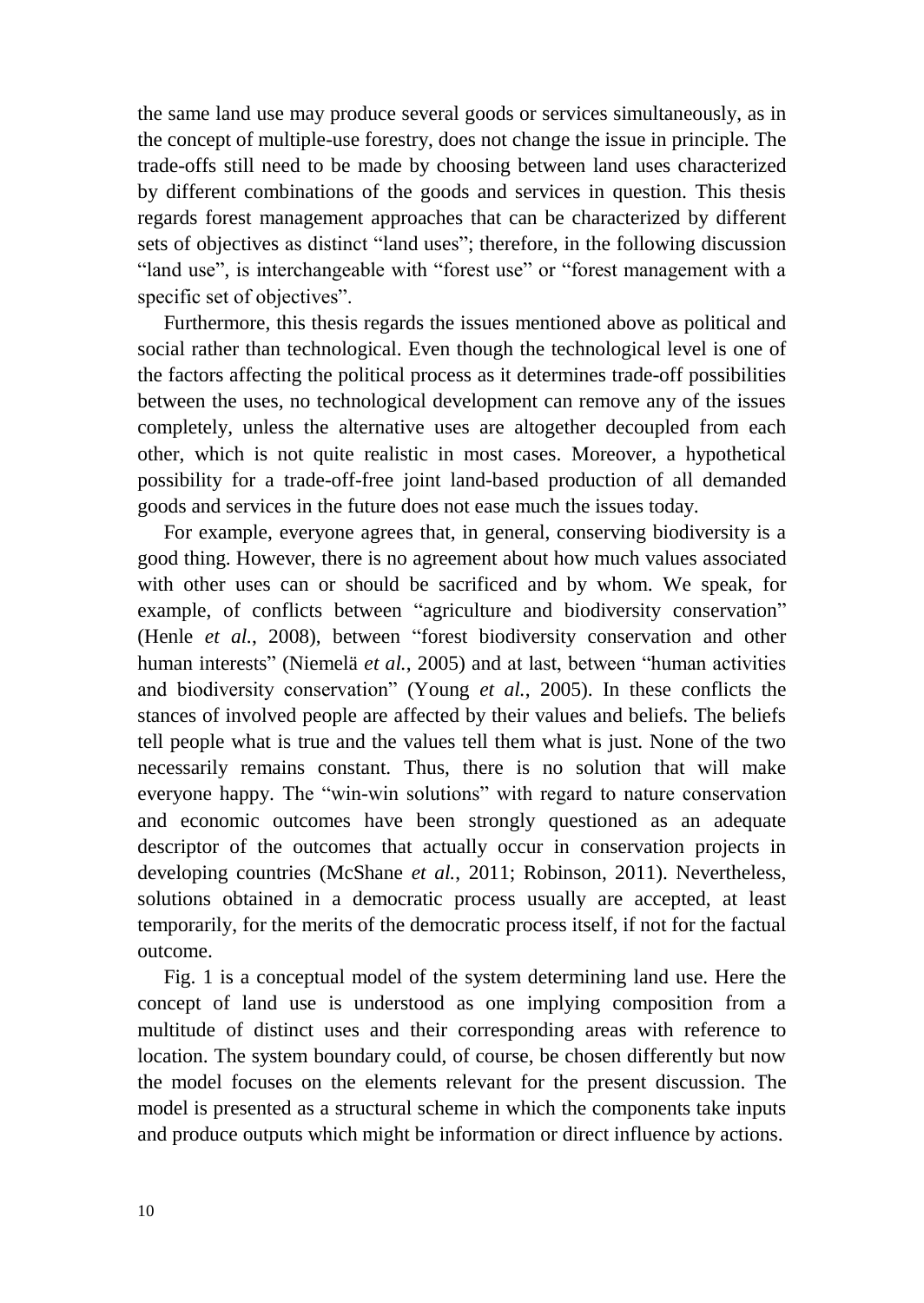Political process affects land use in two ways – directly through legal regulation and indirectly through intended as well as unintended incentives for landowners. Together, these two types of influence constitute policy. The policy in the sense of this model can consist of a set of multiple policies in the everyday sense. How and at which levels the political process happens, who are the involved actors and their distribution of power does not matter for the argument here. The process is affected by the values ascribed by the involved actors to the different land uses and by the actors' beliefs regarding technological possibilities. The boundary of this element is permeable to anything that can affect the perceived values of the different land uses and the beliefs regarding technological options. Of course, a correlation can be expected to obtain, for example, between perceived values of timber-oriented forest use and timber market prices. A similar abstraction of the political process is made in the analytical framework used by Hellström [\(2001\)](#page-37-0). A special mention should be made of the information on the land-base and the forest characteristics. Such information, even if objective in a statistical sense, is not necessarily interpreted in the same way by all actors.



*Figure 1.* Conceptual model of land-use determination. Notations: Tech. – technology i.e. information affecting the actors' beliefs regarding production possibilities and trade-offs; Val. – values i.e. any type of information or experiences that affect the actors subjective values associated with different land-uses, Inf. – inventory i.e. information on the actual land-use and provision of goods and services; Act. – allocation i.e. landowners choices of land-use; Pol. – policies i.e. any intended or unintended outcomes of the political process that affect the landowners subjective values associated with different land-uses; Reg. – regulations i.e. direct compulsory prescription of land-use; Part. - all forms of landowners participation in the political process as citizens and as a specific interest-group.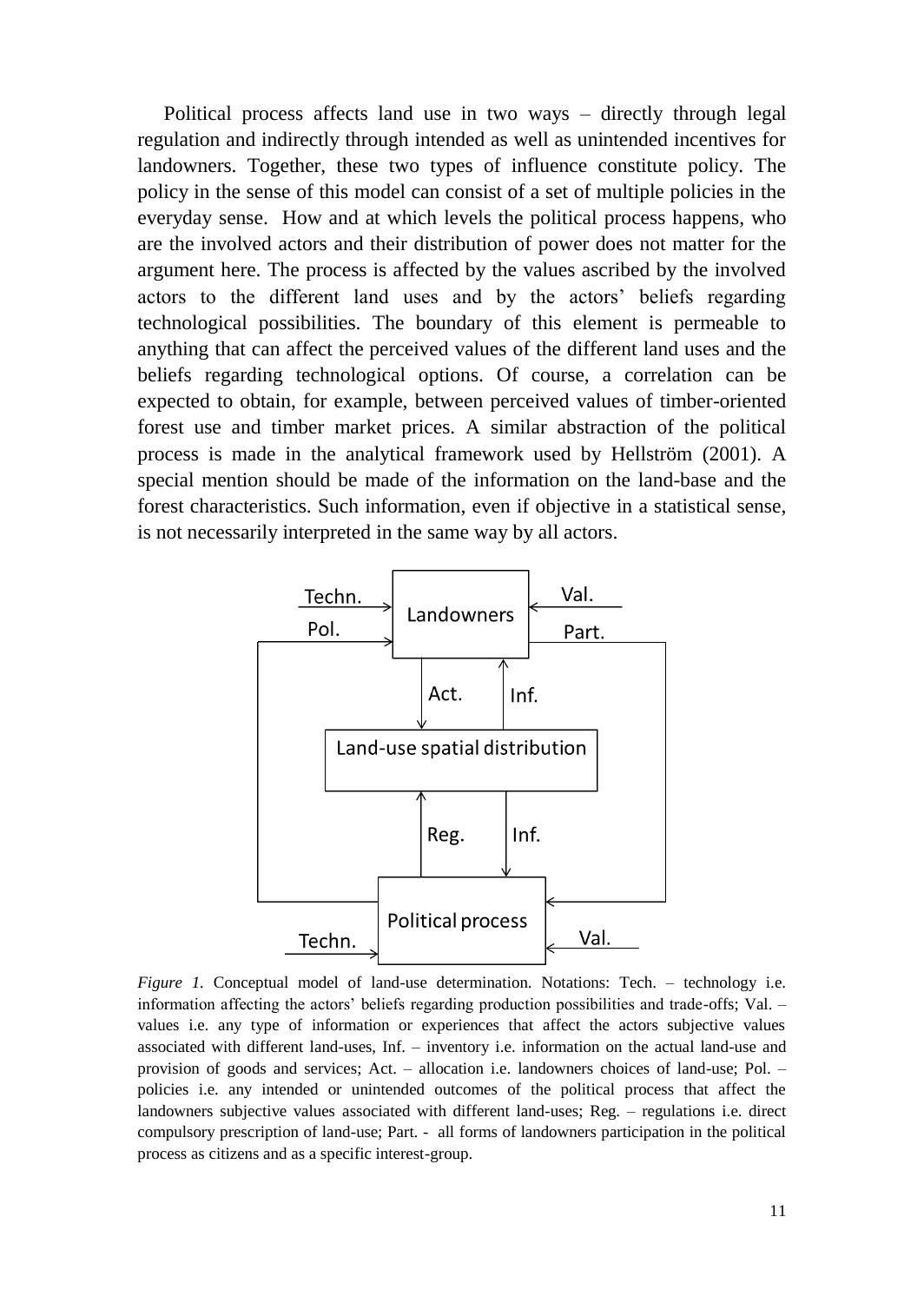Landowners act within the legal regulations set by the political process but for the rest, they too weigh the subjective values they ascribe to the different land uses given the perceived possibilities for technological trade-offs. Thus, anything that affects these values and beliefs affects decisions regarding land use. Essentially, this can be seen as a utility maximization problem. The deliberate incentives created by the political process are part of those influences. Landowners themselves, of course, participate, directly or through representation, in the political process.

The presented model highlights the respective roles of political process and landowners' decisions in the formation of land use. Political process including various actors with different beliefs and values, rather than "society's objectives" or "society's influence", is defined as a partial determinant of land use. This helps in avoiding the illusion that the "society" has the full freedom and the power of imposing whatever regulations on private land use. Furthermore, such representation helps to realize the linkages between this process and the analytic activities (often undertaken by researchers) intended to help in "solving" the biodiversity conservation- or other land use issues. Defining landowners' decisions explicitly as a partial but dominant determinant of the land-use is important for understanding the specific policy and research challenges posed by non-industrial private land-use and forest management.

The political process is in part influenced by and in part sets the research agenda. For example, Head [\(2010\)](#page-37-1) notes that "the topics and formats are usually influenced by funders' priorities". Therefore, questions like "what are the conditions necessary for preventing or reducing biodiversity loss?" and "what are the options for maximum realization of land-based production potentials?" often stand, apparently unaffected by the contradiction, side by side on the research agenda. Sometimes, some sort of balance is defined but more often claimed without defining (see, for example, McShane *et al.* [\(2011\)](#page-39-1) on the "win-win" rhetoric in nature conservation). In fact, these questions are the instances of the same class of research. Such research aims to generate and analyze policy options and it can take both normative and anticipatory forms. More basic, "fact-finding" research deals with establishing facts pertinent to the issues in question rather than analyzing policy options; however, that does not mean that the foci of studies are therefore unaffected by the politics and the personal beliefs and values of the researchers. A parallel can be drawn with the "time sensitive request for information" and the support for "longer-term strategy and policy development" distinguished by Shaxson [\(2005\)](#page-40-4). A bit aside stands the research that assumes a meta-perspective on the political process and focuses on studying the politics rather than forest or land use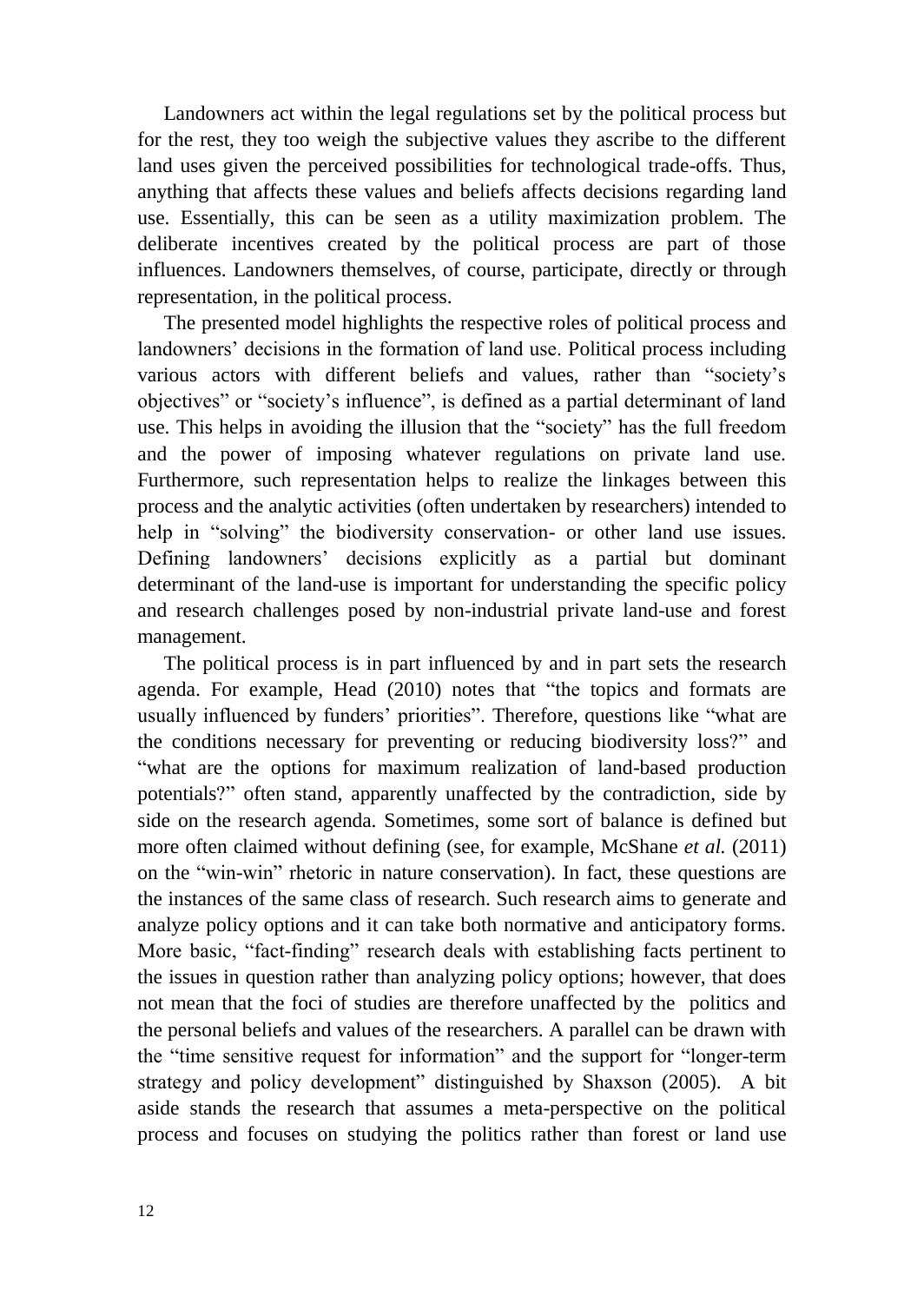issues as such. All these types of research can affect and normally are hoped to affect the political process. However, quantifying the impact of research on policy is very difficult [\(Ryan & Garrett, 2004\)](#page-40-5). Finally, there is the research that focuses on technological development, on finding methods for increasing the productivity or the efficiency of different land-uses that can include production of timber as well as "production" of biodiversity or water or scenery and that may or may not entail a change in the trade-offs.

This thesis includes both "fact finding" and "policy options" research in relation to such properties of NIP landownership that most saliently distinguish it from industrial or public landownership. The focus is not on estate level challenges in land-use allocation, forest management or agriculture that an individual landowner might face but rather on the land use and forest management as a whole in a given territory.

### <span id="page-12-0"></span>1.2 Properties of non-industrial private land-use and forest management

Certain properties of NIP land ownership have important implications for policy making and hence for research. In a NIP dominated area, policies required for achieving same land use goals will be different than in a large single industrial or public ownership area. This section is built around three such properties of NIP landownership namely (i) spatial constraints, (ii) landowner behavior, and (iii) spatial information on forest and land-cover. Exhaustiveness is claimed neither for the set of "challenging" properties nor for the descriptions of challenges that they pose.

#### <span id="page-12-1"></span>1.2.1 Spatial constraints

NIP landownership is characterized by relatively small estates. Estates of less than 50 ha make up about one third of the total NIP productive forest area in Sweden; estates of less than 100 ha – about a half of the total area [\(Swedish](#page-40-0)  [Forest Agency, 2011\)](#page-40-0). This places a constraint on the possibilities for spatial organization of land use at landscape-level. A spatial organization can be motivated by a possibility to better exploit the existing variation in some land or land-cover characteristics for an overall more efficient provision of goods and services. For example, a spatially targeted conservation strategy might be seen as a more cost-efficient way of achieving certain conservation benefits and hence perhaps the only feasible way. However, it is impossible to require landscape level coordination from an individual landowner but rather the policy itself needs to be spatially targeted and supported by a suitable institutional arrangement, for example, to implement a compensation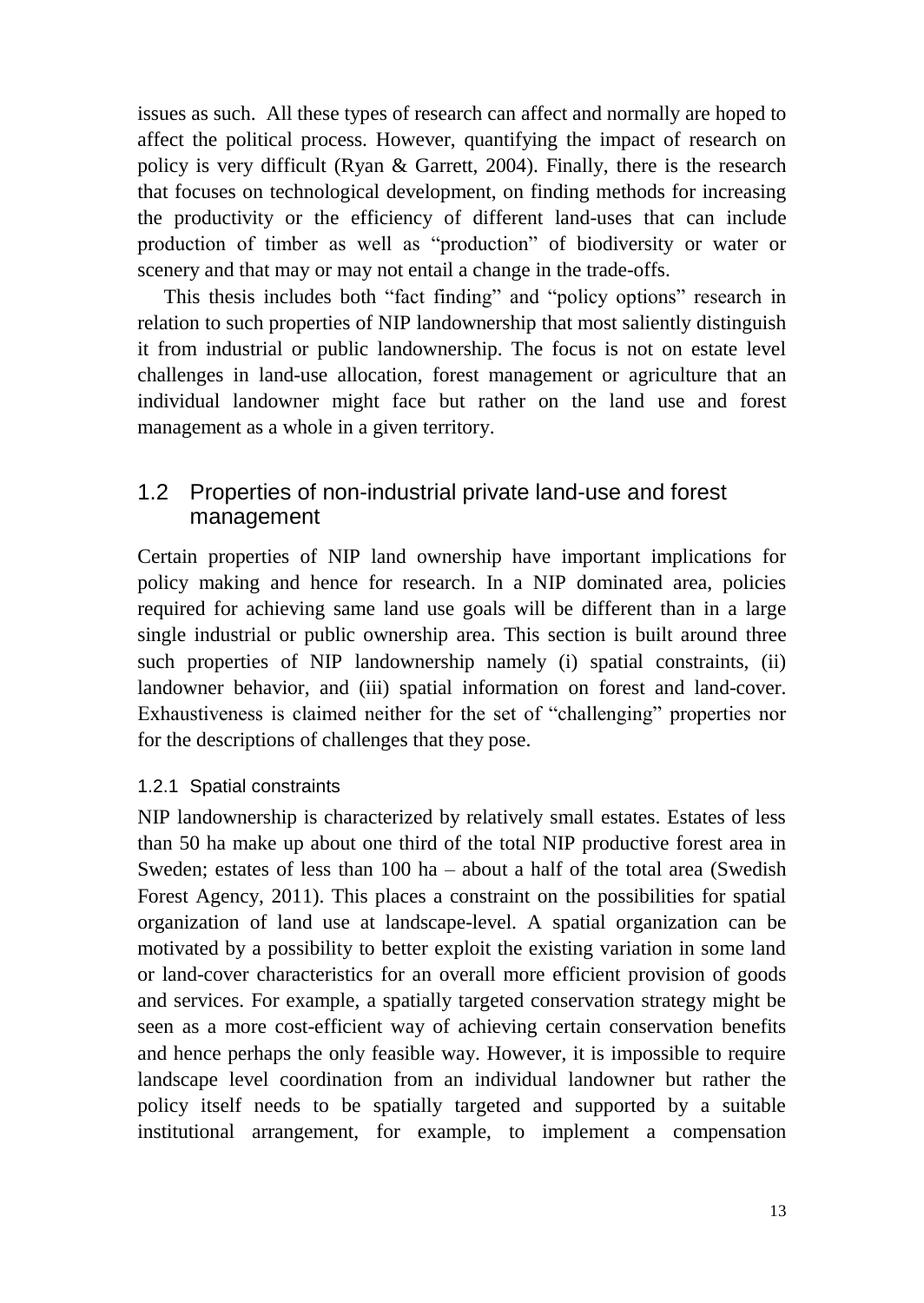mechanism. However, institutional arrangements usually mean costs that may or may not be acceptable. Furthermore, the current forest policy paradigm in Sweden, "freedom under responsibility", presupposes reliance primarily on voluntary conservation commitments by landowners rather than on regulative instruments. Basically the same applies to conservation of biologically or culturally valuable agricultural land.

#### <span id="page-13-0"></span>1.2.2 Landowner behavior

NIP landowners, unlike firms, are not subject to the goal of profit generation as their raison d'être. The individuals possess different beliefs and values; they find themselves in different occupation and income categories, in different live stages and in different environments [\(Hugosson & Ingemarson, 2004;](#page-38-1) [Lönnstedt & Tornqvist, 1990\)](#page-39-2). They manage their land or their forest differently and they respond differently to different information and incentives [\(Appelstrand, 2007\)](#page-36-1). Therefore, it is in most cases difficult to foresee landowners' response to one or another policy or their actions with no new policies when other factors change (the two are instances of the same problem). This should be seen in comparison to industrial owners, firms whose motives are generally more uniform and stable over time. However, this is not at all to say that industrial ownership is, thanks to its "predictability", in some ways "better" with regard to the pending forest and land-use issues. Even though it might make finding such policies that suit all landowners more demanding a task, the diversity of NIP landowners in general is an opportunity for higher variation and diversity of forest practices and hence forest structures [\(e.g.](#page-38-2)  [Kurttila, 2001\)](#page-38-2), not even mentioning the socio-economic and cultural values of NIP landownership.

#### <span id="page-13-1"></span>1.2.3 Spatial information on forest and land-cover

Not all Non-industrial Private Forest owners (NIPF) in Sweden buy an inventory of their forests and obtain forest management plans. Thus there is no complete landscape coverage by traditional stand-wise forest inventory data. Those owners that do have fresh-inventory data are not obliged to share it. In the latter aspect, the industrial forest owners might be the same; however, their data covers large areas which would enable them to conduct specific landscape-level analyses and planning if they were motivated to do so. It should be noted that the statistical National Forest Inventory (NFI) of Sweden provides various data at regional level. However, the NFI data is aspatial at a sub-regional level. Currently available spatially explicit data on landscape level for NIP regions is based on remote sensing methods. This data widens the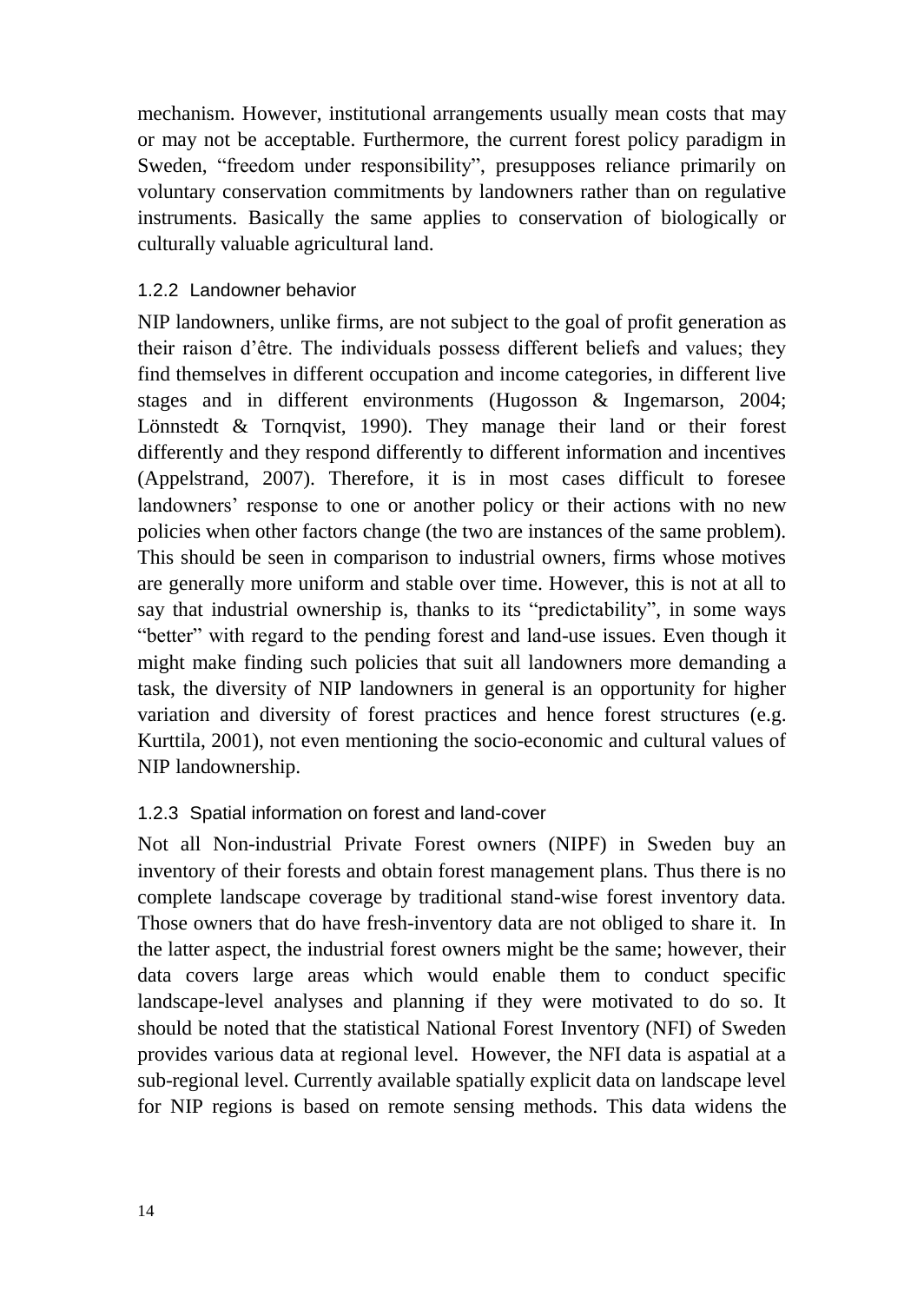opportunities for spatial landscape analyses but it still has some rather serious limitations.

The problem of spatially explicit data exists also with respect to agricultural land although to a lesser extent. Current system of collecting agricultural landuse statistics is combined with the administration of applications for the support payments. Those landowners that choose not to apply for any payments also do not report on the state of the agricultural land on their property. This often coincides with termination of agricultural activity and is likely to involve semi-natural pasture land which is in general less productive than arable land. However, this land often hosts rare species which risk disappearing if forest is allowed to take over. Thus, it is likely that there are biodiversity values at risk in the "grey zone" of the agricultural land-use datasets.

In any case, the lack of spatial information can obscure certain aspects relevant to assessments of ecosystem services and, perhaps, prevent spatially targeted policies from being designed and implemented. Some technical and scientific aspects with regard to the currently available spatially explicit data on forests, and more generally on land-cover and land-use, will be discussed more thoroughly below.

### <span id="page-14-0"></span>1.3 Related research

The challenges that actors meet in addressing the land use issues in NIP dominated areas are reflected in scientific research. The classification into "fact-finding" and "policy options" is used in structuring the overview of the scientific research pertaining to each of the three properties of NIP landownership presented in the previous section: (i) spatial constraints, (ii) landowner behavior, and (iii) spatial information on forest and land-cover. Table 1 correlates the discussed NIP properties with the two admitted types of research. Further exposition follows the numeration in the table. The objective of the exposition is mainly to present the current research agenda in rather general terms. It should be therefore seen as exemplifying the research in the respective areas rather than as a comprehensive review.

| indicate the papers included in this thesis. (See the description of the research areas in the text) |                         |                           |  |  |  |  |  |  |  |
|------------------------------------------------------------------------------------------------------|-------------------------|---------------------------|--|--|--|--|--|--|--|
| NIP landownership property                                                                           | "Fact finding" research | "Policy options" research |  |  |  |  |  |  |  |
| Spatial constraints                                                                                  |                         | 2 (I)                     |  |  |  |  |  |  |  |

Landowner behavior 3 4 (II, IV) Spatial information 5 (II, III) 6

Table 1. *Research areas related to NIP land use or forest management. The numbers in brackets* 

15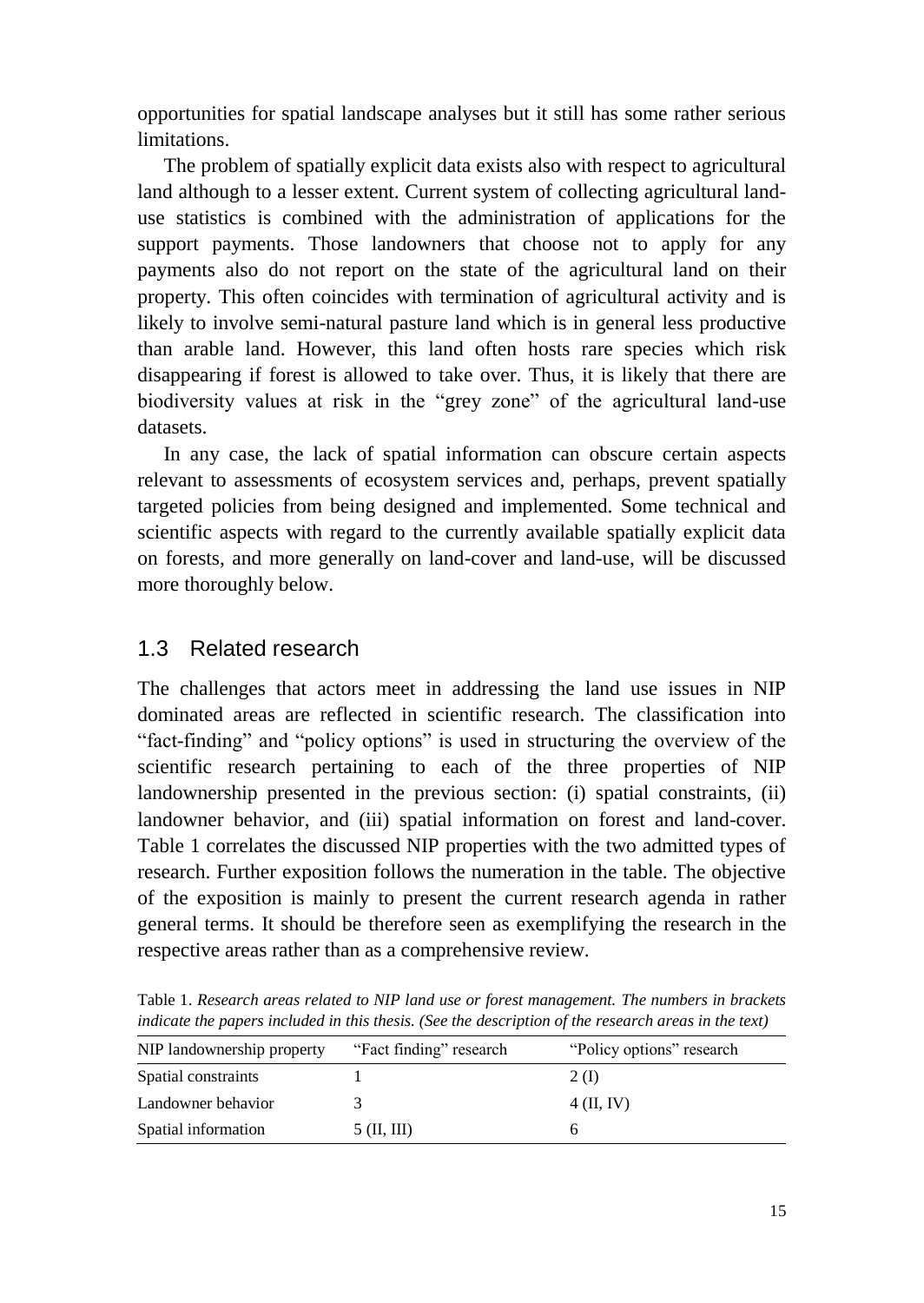#### *1. "Fact finding" research on spatial constraints*

"Fact-finding" research in relation to spatial constraints investigates spatial variation in some land or land-cover characteristics within and between estates. Carlsson et al. [\(1998\)](#page-37-2) studied the relationship between habitat size, shape and abundance and the variation of habitat occurrence between estates. The study included a simulation and an empirical investigation of four estates in different parts of Sweden. The empirical study found differences in the variation of the occurrence of different habitat types confirming the conclusions based on simulations. To my knowledge, to date this is the only investigation of this type carried out in Sweden.

#### *2. "Policy options" research on spatial constraints*

"Policy options generating" research with a focus on spatial constraints examines the possibilities for reducing inoptimality caused by the spatial constraint of estate size on landscape level planning of forest-use. Fries et al. [\(1998\)](#page-37-3) proposed a procedure for landscape level ecological planning in NIP forestry named "The Stream Model". The strategy focuses primarily on creating uncut buffer zones along streams. The study involved elaboration of an actual landscape plan with participation of 41 forest owners in an area in northern Sweden. The plan was based on voluntary setting-aside of forest areas by owners; the efficiency of the approach was not analyzed. Ask [\(2002\)](#page-36-2) compared reserve selection strategies using estate- alternatively landscapelevel objectives in two study areas in southern Sweden. The comparison shows potential benefits of landscape level coordination in reserve selection. Furthermore, Ask & Carlsson [\(2000\)](#page-36-3) compared forest stands actually set-aside by forest owners with a random selection of stands in three study landscapes in southern Sweden. The study found that the forest stands actually selected by the landowners had a higher spatial nature conservation value, i.e. due to location in the landscape, than the mean value obtained in the Monte Carlo simulation of stand selection.

This research area seems to receive greater attention in Finland. Pukkala *et al*. [\(1997\)](#page-40-6) state that "a completely new planning approach, including practices of information sharing and group decision making is needed […]". Kurttila [\(2001\)](#page-38-2), discussing different spatial forest planning approaches, reemphasizes the potential benefits of supra-estate regional forest planning but also notes that the practical applicability can be problematic since spatial objectives for large area might not be perceived as relevant by forest owners. Kurttila *et al*. [\(2002\)](#page-38-3) studied the effects of two conflicting goals, improvement of old-forest pattern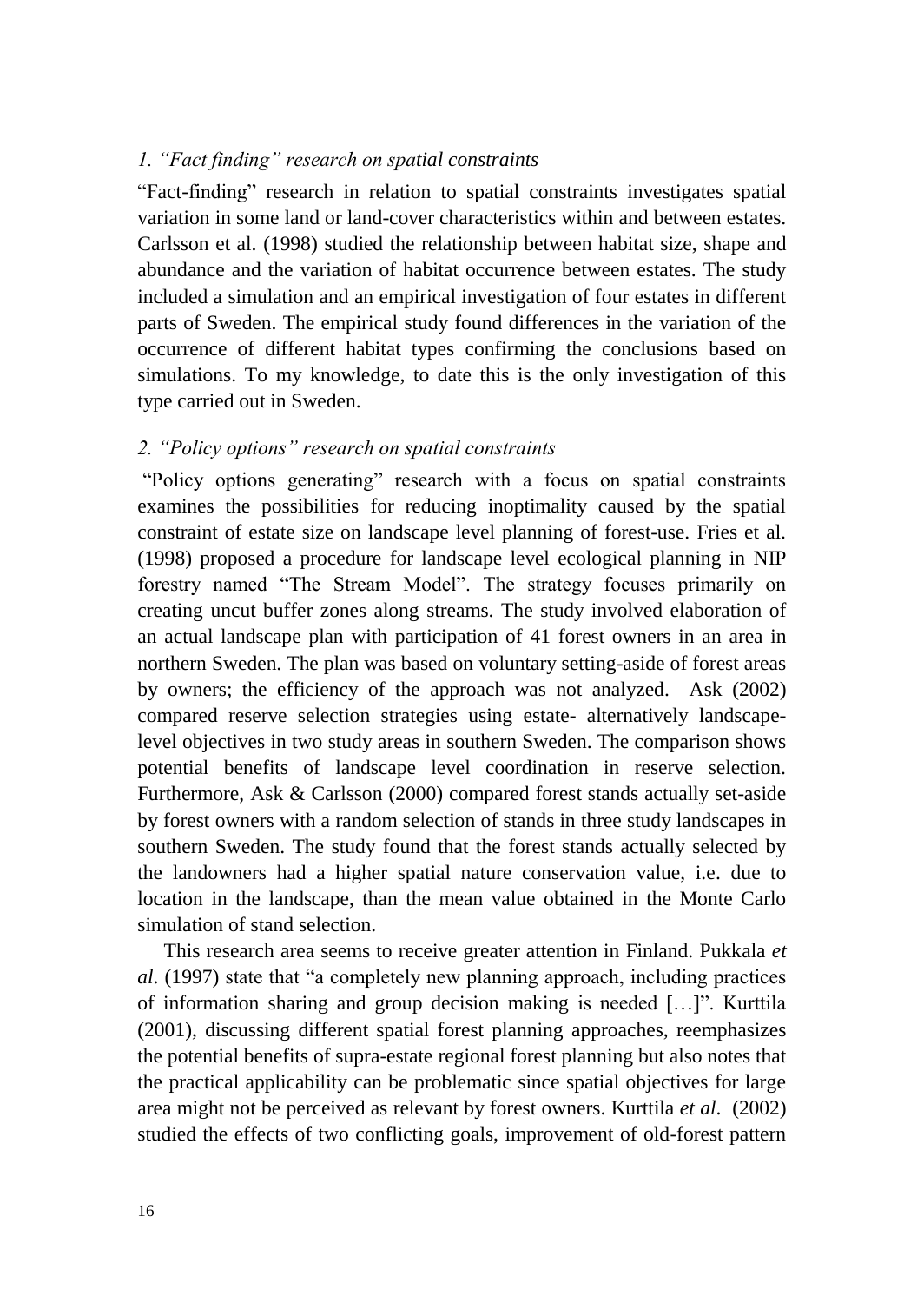and equal participation of forest owners using a goal programming planning model in a multi-holding study area. The study found that the two goals were difficult to achieve simultaneously. Considerable differences in the economic impacts on the individual forest-holding persisted in all generated plans. In a similar study, Jumppanen *et al.* [\(2003\)](#page-38-4) found more promising results when using the empirically based forest management strategies from Pesonen [\(1995\)](#page-39-3) as a base case. In another study, Kurttila & Pukkala [\(2003\)](#page-38-5) addressing a planning problem that involved holding-level goals and a landscape spatial goal of clustering the habitats for flying squirrel (*Pteromus Volans*) found that the spatial habitat structure could be improved with only minor losses in holding-level objectives. The authors suggest that in this case, the holdinglevel targets are only rarely compromised because the variation in the objectives of the owners is efficiently taken into account. Nousiainen *et el.* [\(1998\)](#page-39-4) presented a case study in which an approach to cross-border planning involving afforestation of former agricultural land was tested. Visual characteristics of the landscape were among the considered variables. Out of the six farms in the case study area, only three were willing to participate.

In Norway, Eid *et al.* [\(2001\)](#page-37-4) investigated the impact of different level of environmental restriction on timber production on NIP forest estates simulating individual and cooperative management strategies in a study area consisting of eight properties. The results of the study indicated that the impact of the restrictions can vary considerably due to the heterogeneity in the initial forest state among the properties. Cooperative management turned out to be only slightly more efficient so that the authors doubt whether the gains would outweigh the transaction costs. Hoen *et al.* [\(2006\)](#page-38-6) investigated the potential efficiency gains of cooperation based on a larger study area consisting of 48 properties. The addressed planning problems involved different target level for old forest coverage and maximization of NPV value. The study found that increase in the size of management units allows for higher targets of old-forest coverage. The gains in terms of NPV were found to be small also in this study.

In the US, where the south-east is dominated by NIP landowners, the landscape scale inefficiencies of ownership-centered forest management have also been addressed. Schulte *et al.* [\(2008\)](#page-40-7) investigated the potential economic and ecological benefits of cross-boundary coordination in three landscapes in Wisconsin, USA. In line with Eid *et al.* (2001), the study found that the economic gains of coordination, as a sum across estates, would be rather small and the overall landscape-scale structure cannot be much affected within timehorizons relevant for planning since the landscapes are already highly fragmented. However, ecological benefits can be expected at a patch scale. While in Europe the focus has been mainly on determining and demonstrating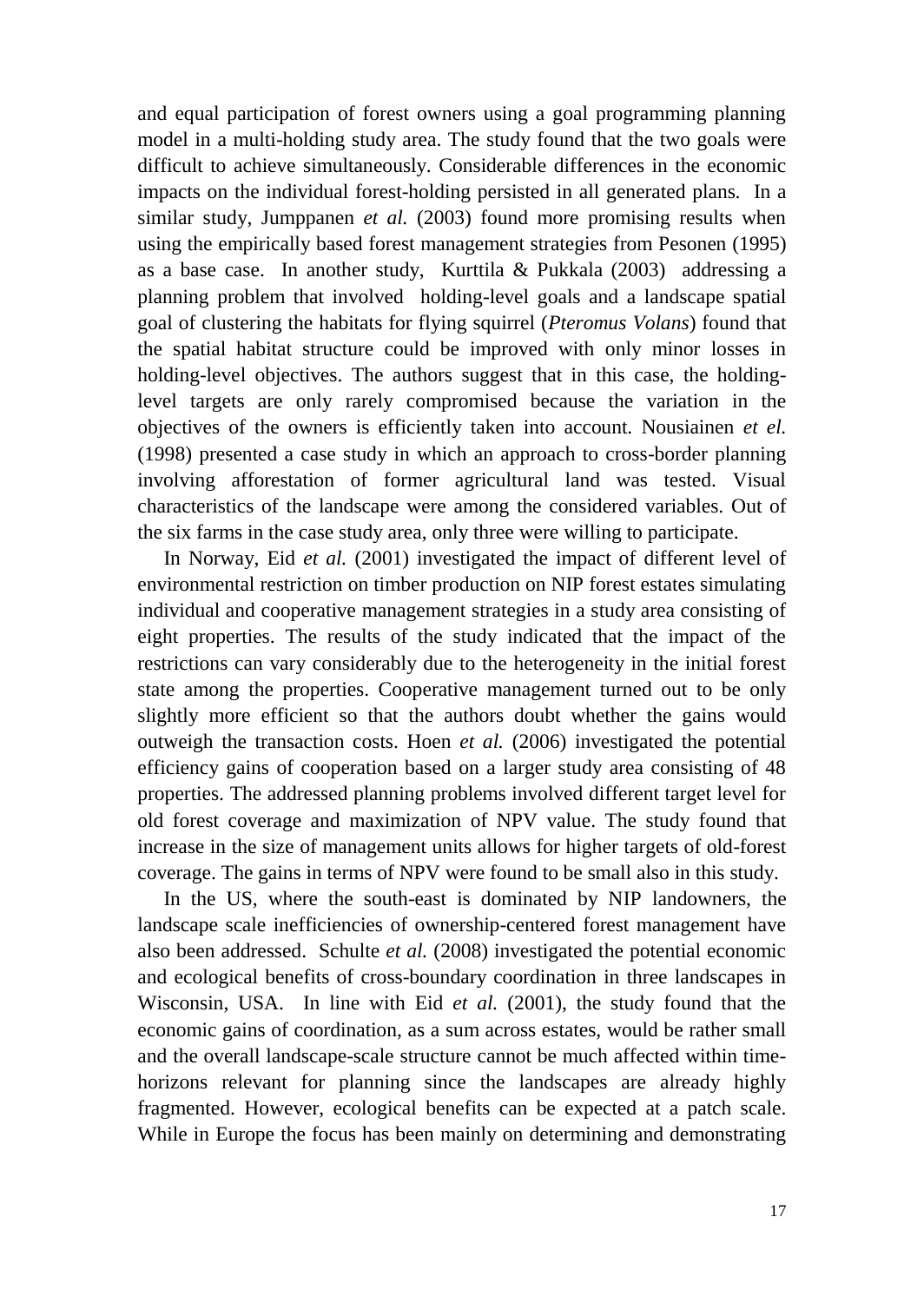the potential landscape level efficiency gains (ecological and economic) and estate level trade-offs of multi-holding cross-border management coordination, in the US more research seem to have focused on studying the conditions necessary to actually bring about such cooperation. For example, Amacher *et al.* [\(2003\)](#page-36-4) proposed investigating empirical possibilities for NIPF cooperation as one of new and fruitful directions for empirical research of NIPF landowners. Gass *et al.* [\(2009\)](#page-37-5) explored hypothetical alternatives by which cross-border coordination of forest management might occur based on interviews of 51 NIP landowners in Wisconsin, USA. The study concluded that the social relationships are a major factor contributing to landowner's willingness to participate. Furthermore, the results of the study indicated that forestry professionals can fulfil a bridging function between the landowners. Finley *et al.* [\(2006\)](#page-37-6) conducted a mail survey to elicit the NIP landowners' attitudes toward cross-boundary cooperation in forest management in Massachusetts, USA. The study found that about one-quarter of the respondents were completely disinterested in any form of cooperation while about one-fifth of the respondents indicated their interest for cooperative wildlife conservation activities.

In summary, the reviewed studies indicate a considerable potential for ecological benefits from multi-estate cross-boundary coordination of forest management, however, associated with varying degrees of conflict with holding level economic goals. At the same time, the potential for purely economic gains from coordinated management is found to be low. Almost all cited authors emphasize that the principal challenge for practical application of the coordinated management participation of forest owners. As an important condition is mentioned equitable sharing of the costs of the landscape level ecological benefits among the participating forest owners as some estates might be constrained by the coordination more than the others. Furthermore, it is pointed out that even a few forest owners willing to assume higher conservation costs might considerably improve the achievement of spatial objectives at landscape level hence the need to identify such forest owners in all actual planning situations.

#### *3. "Fact finding" research on landowner behavior*

The most studied aspect of NIPF management behavior is harvest decision. The two most important theoretical frameworks for economic modelling of harvest decisions are the optimal rotation model and the household production model. It is probably fair to say that theoretical harvest models are prone to same type of criticism as much of theoretical economics in general: they are too seldom confronted with empirical data [\(Kuuluvainen, 2009\)](#page-38-7). Household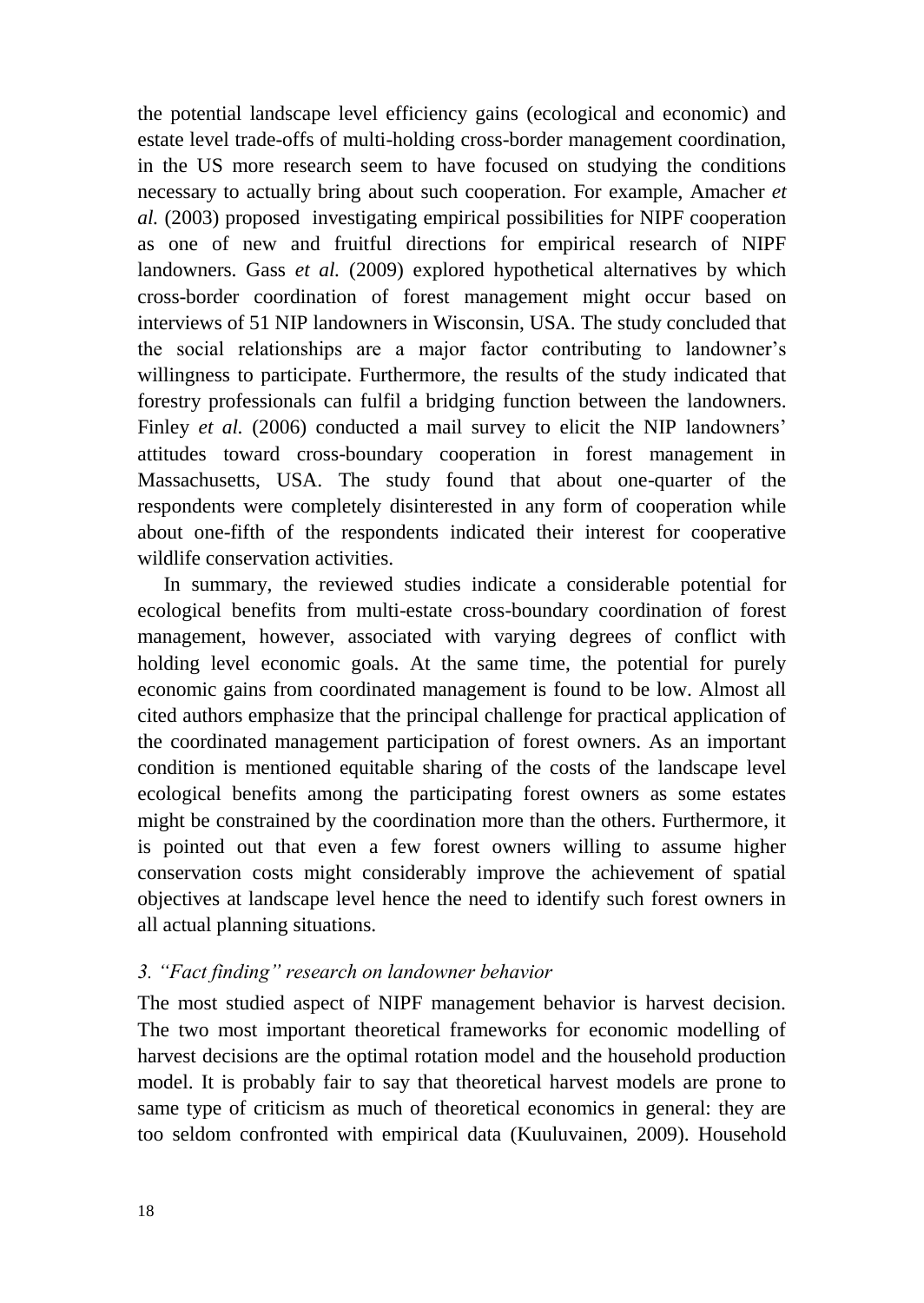production models are common also for modelling land use allocation involving agricultural land uses [\(e.g. Balkhausen](#page-36-5) *et al.*, 2008). Empirical studies focus on how forest management decisions (mostly harvest decisions) area affected by forest the owner's and property characteristics. Examples of econometric studies on Swedish NIPF behavior are: a quantitative study of harvest decisions by Carlén [\(1990\)](#page-37-7); qualitative studies by Lönnstedt [\(1989\)](#page-39-5), Lönnstedt [\(1997\)](#page-39-6), Lönnstedt & Törnqvist [\(1990\)](#page-39-2); a study of aggregate supply by Hultkrantz and Aronsson [\(1989\)](#page-38-8); a more recent quantitative study by Eriksson [\(2008\)](#page-37-8); a study of the effects of risk preferences by Andersson & Gong [\(2010\)](#page-36-6). These and other studies such as Favada *et al.* [\(2009\)](#page-37-9), Dennis [\(1989\)](#page-37-10), and Hyberg & Holthausen [\(1989\)](#page-38-9) found that harvest decisions are affected by owners characteristics. Furthermore, Favada *et al.* [\(2009\)](#page-37-9), Karppinen [\(1998\)](#page-38-10) and Kuuluvainen *et al.* (1996) confirmed that harvest decisions are affected by forest owners' objectives. As the focus of the quantitative empirical studies is usually harvest decision; they tell little about how an estate as a whole is managed over time. In contrast, such perspective can be found in the qualitative study by Lönnstedt  $&$  Törnqvist (1990). They look at forest estate as an enterprise going through different phases of ownership from bequest to bequest. Another line of research deals with eliciting forest owners' objectives and forming typologies; in Sweden, Ingemarsson *et al.* [\(2006\)](#page-38-11) determined five types of NIPF based on their objectives.

#### *4. "Policy options" research on landowner behavior*

Analyzing policies from an anticipatory perspective implies the need to consider landowners' behavior. If the forest management decisions are successfully modelled in econometric studies it seems reasonable to expect that some of the models could be used for predictive purposes. However, the low numbers of instances of such applications suggest that the issue is not that simple. The use of aggregate econometric timber supply models is a relatively well established practice of this kind. A classic example is the TAMM model [\(Adams & Haynes, 1980\)](#page-36-7) and the Southern Timber Supply Study. The aggregate supply from all forest in Sweden has been analyzed by Brännlund *et al.* [\(1985\)](#page-36-8) and for NIP forests by Hultkrantz & Aronsson (1989) . In contrast, the use of individual harvest choice models in predictive fashion seems to be a rather unproven terrain. Few examples in which aggregate supply is estimated from individual harvest choices are Polyakov *et al.* [\(2010\)](#page-40-8), Butler [\(2005\)](#page-37-11), and Prestemon & Wear [\(2000\)](#page-40-9).

Other approaches to at least roughly consider the observed forest owner behavior, as opposed to theoretic, use qualitative information and/or rely on an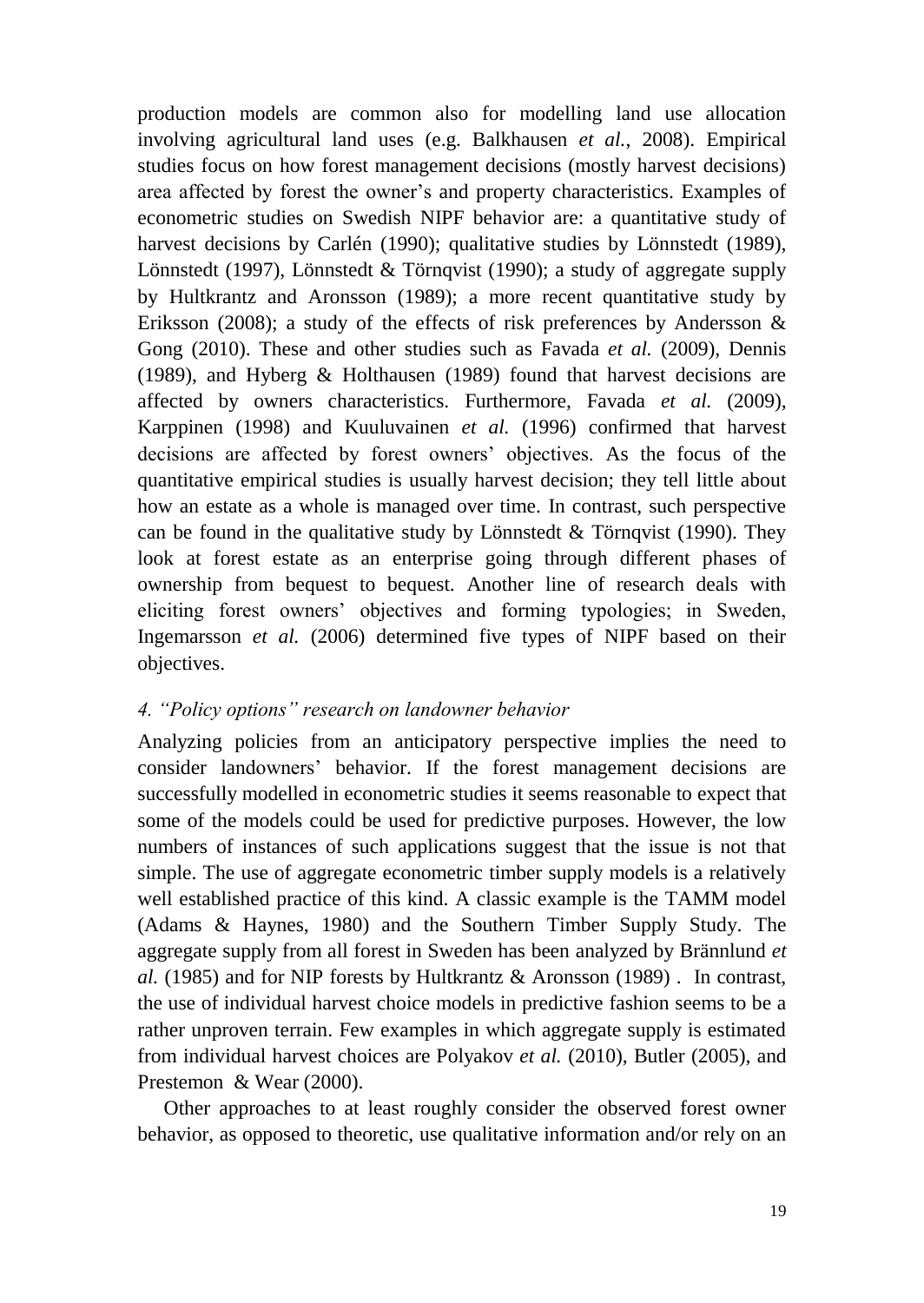expert's judgment. For example, Butler *et al.* [\(2010\)](#page-37-12) estimates social as opposed to biophysical availability of wood in the Northern United States by imposing a number of restrictions including "ownership attitude"; the strength of the restrictions was set judgmentally. A Swedish study that could be brought up for comparison is "Calculating non-industrial private forest owners' cuttings" by Lönnstedt [\(1998\)](#page-39-7) in which rotation ages were based on a survey of a sample of estates and were higher than those in the recommendations of the National Forestry Board; a distinction between farmers and non-farmers were made.

Furthermore, studies in Norway [\(Antón-Fernández & Astrup, 2011\)](#page-36-9) and Sweden [\(Holm & Lundström,](#page-38-12) 2000) tried to reflect the actual forest management in large scale forest simulations by statistical models based only on biophysical forest stand variables using data from national forest inventories.

A method for modelling the consequences of possible changes in forest owners' objectives was presented by Pukkala *et al.* [\(2003\)](#page-40-10).The method is based on normative harvest scheduling model rather than an empirical harvest choice; however, the optimization is done for utility functions based on combinations of management goals reflecting both economic values and amenities. The goal weights in the utility functions are set as hypothetical scenarios.

#### *5. "Fact finding" research on spatial information*

Multiple actors are interested in spatially explicit data for NIP forests. Between 1979 and 1993 a publicly funded inventory of private forests (such inventory, the s. c. ÖSI, was carried out in Sweden (Appelstrand, 2007). A proper forest inventory comes at big costs. That limits the choice of information acquisition methods concerning spatial information for NIPF areas. This is not to say that the specific data acquisition methods must be cheap per-se but rather that the data for each specific application must come at low costs. Thus defined, the domain of "fact finding" research in relation to spatial information over NIP forests in Sweden currently includes various information acquisition methods based on satellite remote sensing and, since recently, on laser scanning.

Satellite remote sensing-based forest inventory methods are, of course, developed not solely to address the information needs for NIPF areas and are a large and well established independent field of research. Therefore, it is neither possible nor necessary to review the entire range of methods or to dive into advanced methodological issues here. A Comprehensive review can be found, for example, in McRoberts *et al.* [\(2010\)](#page-39-8). Rather, remote sensing based datasets over NIPF areas that are currently available in Sweden will be discussed.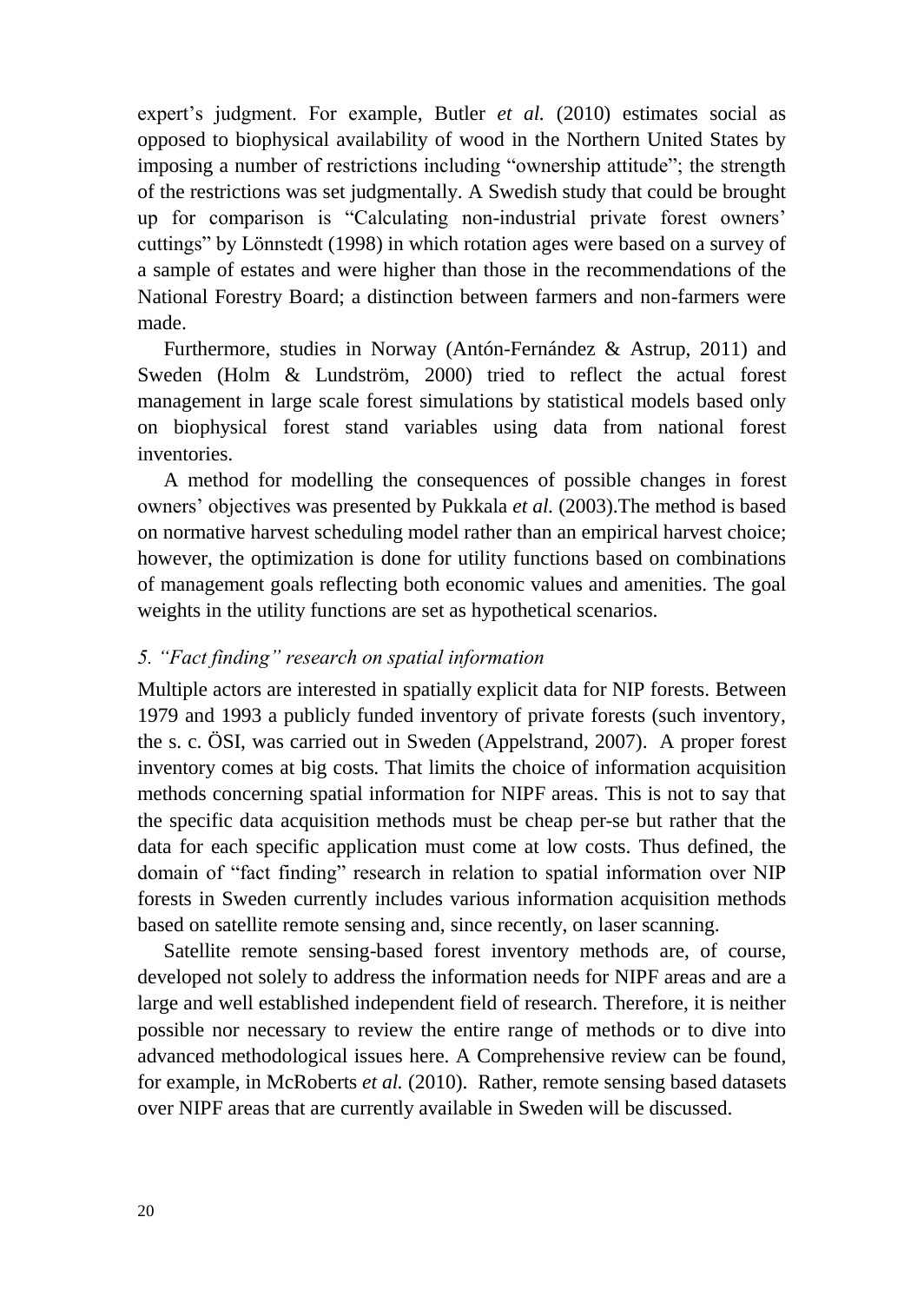Presently, the only up-to-date (the ÖSI data from 1979-1993 is still used sometimes) publicly available spatial datasets with forest attributes such as height, volume by species, age and biomass for all forests in Sweden are the so-called kNN Sweden (kNN datasets) [\(SLU, 2012\)](#page-40-11). In pattern recognition, k-Nearest Neighbor (kNN) is a non-parametric method for classification and estimation [\(Cover & Hart, 1967\)](#page-37-13). The application of kNN in forest inventories was pioneered by Finland in the 1990 and is now adopted as standard in Finland and Sweden and being introduced in other countries [\(Tomppo](#page-40-12) *et al.*, [2008\)](#page-40-12). The popularity of the method might come from the relative simplicity and the possibility to estimate several attributes simultaneously. In countries where there is a sample-plot based NFI (with geo-referenced sample plots), the inventory plot data provide ready reference datasets that can be used in the pixel-wise estimation.

The main issue with the satellite image-based kNN method, when deriving forest variables, is accuracy, which is rather poor at pixel level for some attributes. At pixel level, the relative root square mean error (RMSE) in kNN Sweden products is around 60 – 80 % for standing volume estimates [\(Reese](#page-40-13) *et al.*[, 2002\)](#page-40-13). The method is week in the estimation of age and volume of old and high-volume forest and in estimation of volume by species (Reese *et al*., 2002). Another problem is that the RMSE used as an indicator of accuracy in some studies is not really a variance estimator and therefore is difficult to handle the uncertainty in actually inferring anything from the spatial datasets [\(McRoberts, 2011\)](#page-39-9).

Currently, there is an opportunity for producing better quality spatial forest datasets using the airborne LIDAR (Light Detection and Ranging) data collected by the Swedish Land Survey (in Swedish: Lantmäteriet) for construction of a new Digital Elevation Model [\(Lantmäteriet, 2012\)](#page-39-10). The principles of LIDAR-based forest attribute estimation have been described in numerous publications [\(e.g. Næsset, 1997\)](#page-39-11). However, as the primary purpose of the data collection is the elevation model and not forest inventory the properties of the collected data (e.g. point density) will not be optimal for forest inventory applications. Another issue that affects the airborne LIDAR based inventory as much as satellite remote sensing-based methods is its low ability in estimating forest age. Nevertheless, the Swedish Forest Agency will soon make the new laser scanning-based spatial forest datasets available to landowners and other actors [\(Swedish Forest Agency, 2014\)](#page-40-14).

Detailed land-use and land cover data on agricultural land is acquired by the authorities from farmers' applications for support payments and is available publicly. Thus this type of data does not currently present a challenge although extraction of useful information might be problematic. Furthermore, as it was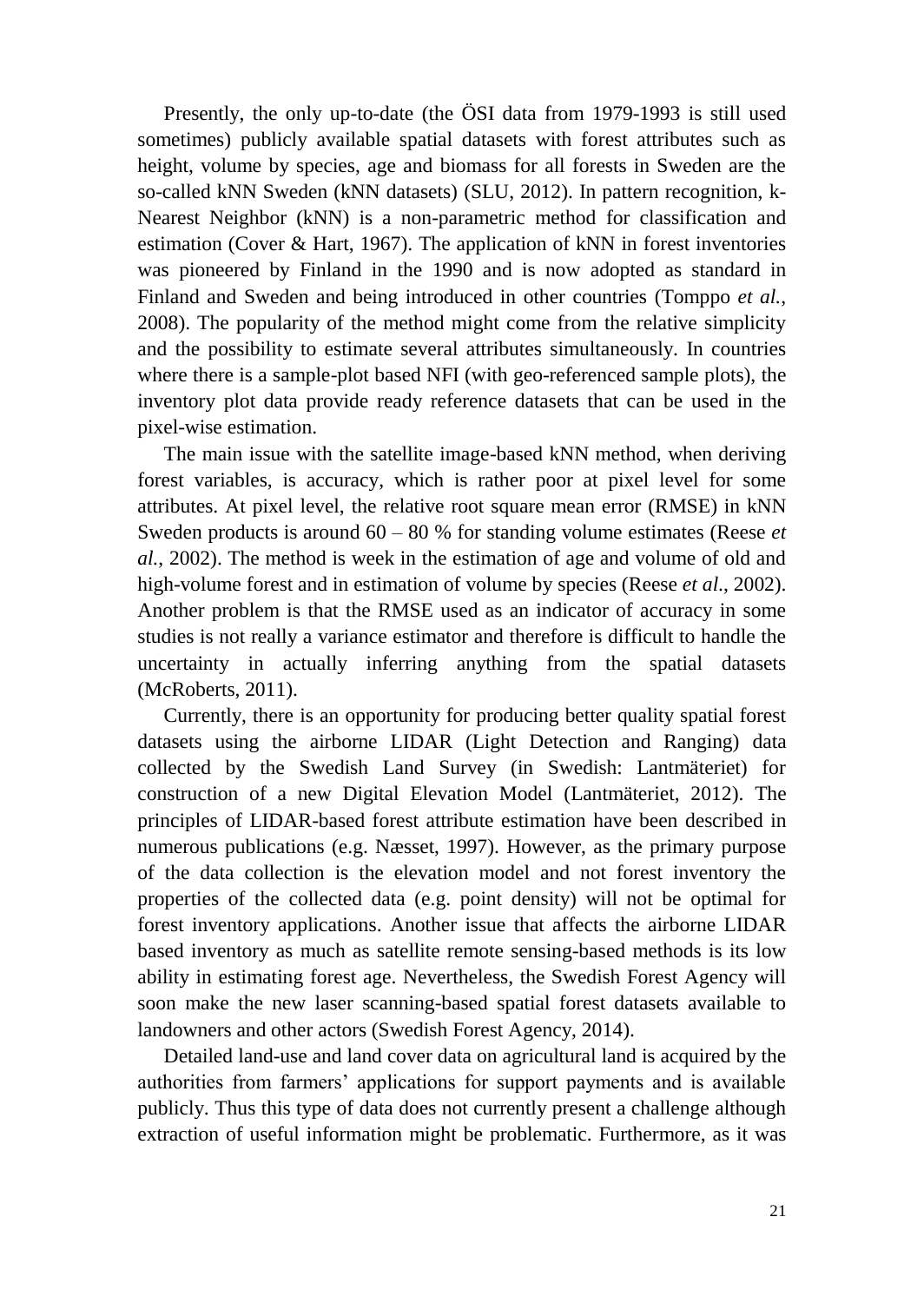already pointed out there, is some land that escapes from both this type of surveying and the forest inventories. Complete coverage is present in the satellite based land-cover datasets such as the Swedish Land Cover Map (SMD) in its original form and upscaled to the EU CORINE [\(Lantmäteriet,](#page-38-13)  [2005\)](#page-38-13). SMD was produced using a maximum-likelihood classification of Landsat satellite images [\(Hagner & Reese, 2007\)](#page-37-14).

#### *6. "Policy options" research on spatial information*

There are, of course, studies dealing with the quality and value of forest inventory data in general using, for example, cost-plus-loss or simulation approaches [\(e.g. Duvemo & Lämås, 2006\)](#page-37-15). But it is hard to find studies analyzing the implication of those types of information or data that are practically available for NIP forest areas. In Finland, Mäkelä *et al.* [\(2011\)](#page-39-12) compared datasets based on two variants of kNN estimation with a dataset based on traditional stand-level field assessment by simulating forest development for 50 years. Based on the comparison the authors concluded that using kNN- based data as inputs to MELA scenario analysis tool is promising.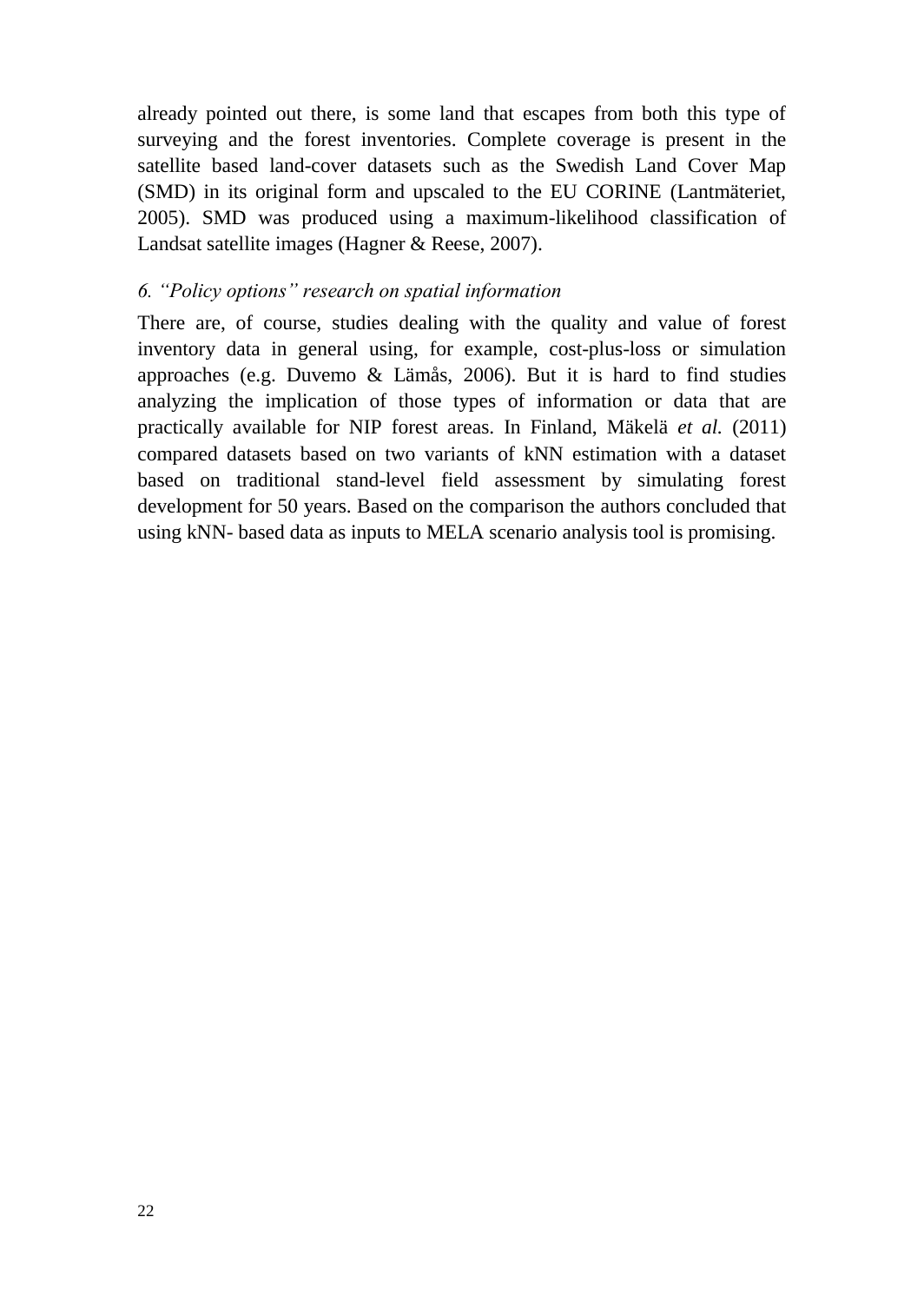# <span id="page-22-0"></span>2 Objectives of the thesis

The overarching objective of this thesis is to investigate the prerequisites and develop methodologies and tools for scientific policy support concerning NIP land use and forest management with a focus on landscape level. Such investigation requires a model of how such policies emerge and how they can affect land use and forest management. The model also needs to explain how research outputs of different types can affect policies. Based on such model it is then possible to hypothesize what aspects of NIP land ownership are likely to be at the focus of policies as well as what knowledge on the part of policy makers is important for the success of a policy. Consequently, relevant research areas can be identified and the research assessed with respect to policy-making needs. These tasks are addressed in the summary chapter of the thesis. The objectives of the individual studies were as follows.

- I. Investigate hypothetical scenarios of landscape scale coordination of land use such as spatially targeted forest type conversion in terms of required landowner participation.
- II. Investigate recent and on-going agricultural land use change in Kronoberg County, southern Sweden, agricultural policy settings and availability of spatially explicit data on agricultural land.
- III. Investigate quality aspects of spatially explicit data on forest attributes available for NIP land in Sweden. Develop an accuracy assessment method for ad-hoc categorical maps derived from available continuous-scale remote sensing-based forest attribute estimates with known accuracies.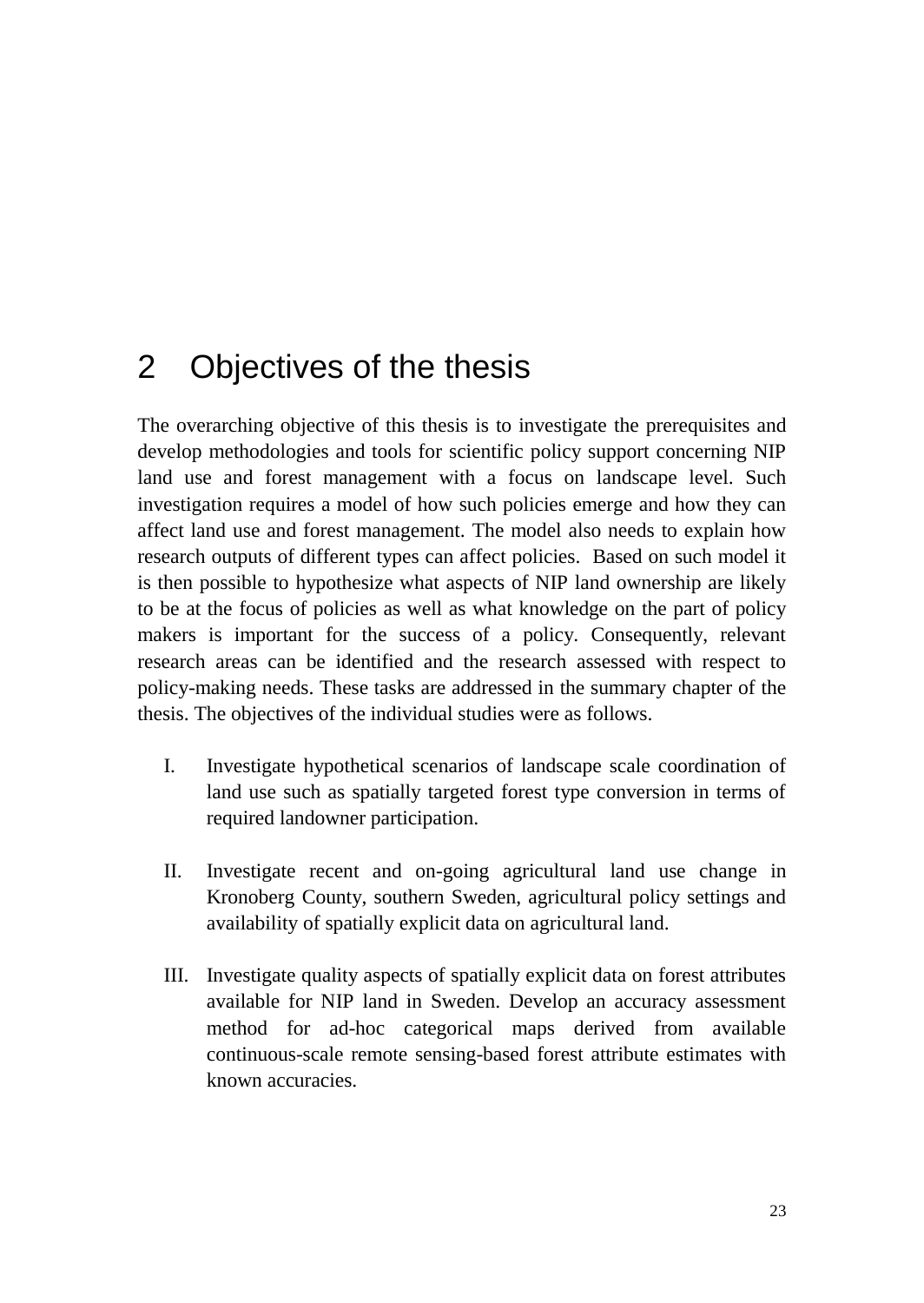IV. Assess the conventional approaches of predictive modeling of landowners' forest management behavior for their applicability in construction of policy scenarios concerning NIP forest management in Sweden. Develop a practical method for inferring forest management specifications from qualitative scenarios on socio-economic drivers of forest management.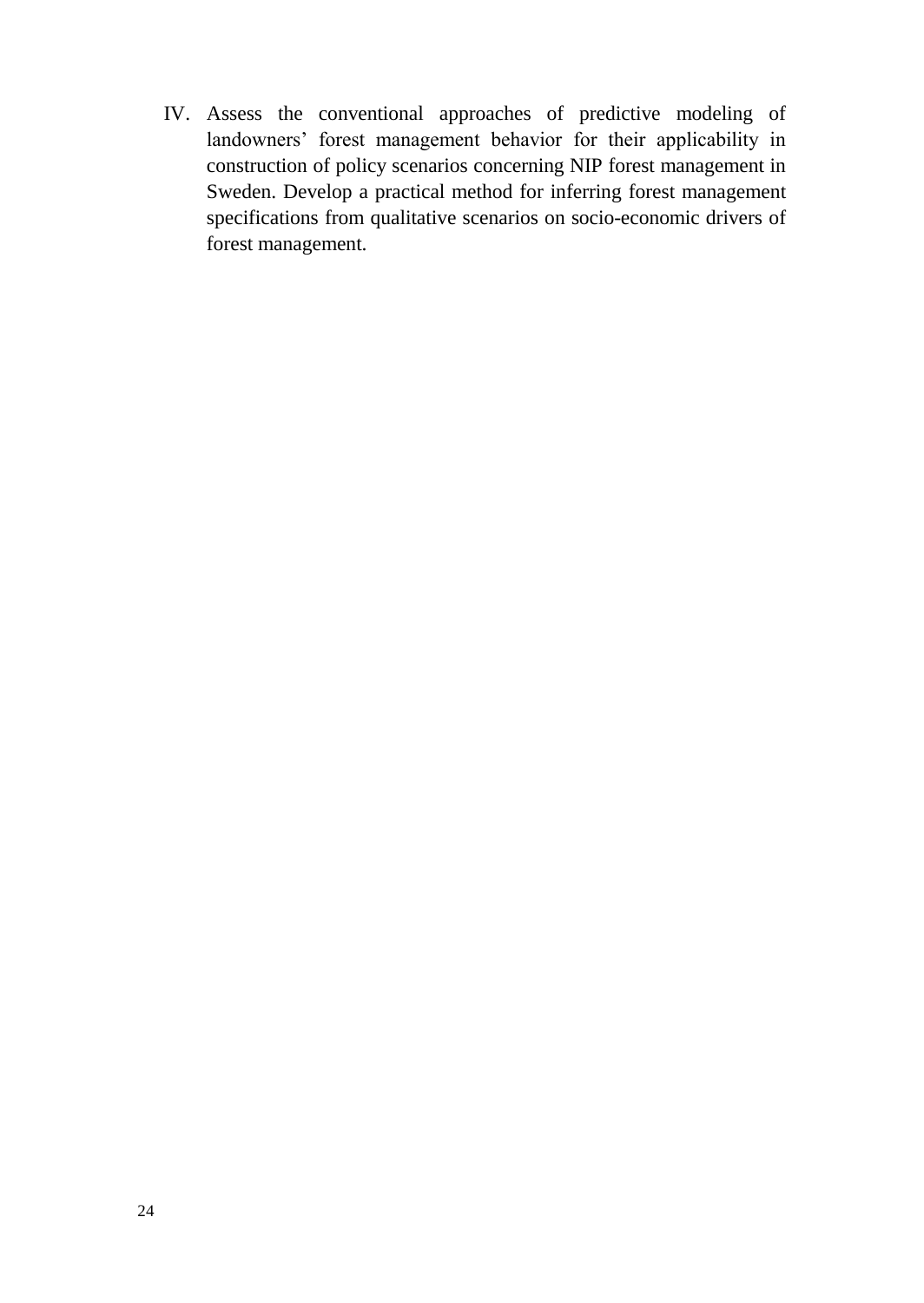## <span id="page-24-0"></span>3 Contributions of the papers

### <span id="page-24-1"></span>3.1 Paper I

Paper I adds to the body of literature in the research area 2 described above. The study discusses landscape level biodiversity conservation strategies in the context of NIP land ownership using a set of hypothetical scenarios of forest type conversion in a 4,000 km2 area in southern Sweden with the long-tailed tit (*Aegithalos caudatus*) as a target species.

A previously published model and a spatially explicit dataset were used to assess the probability of occurrence of the long-tailed tit on a pixel basis. Probabilities were assessed for the present situation and for a set of hypothetical scenarios. Habitats of the long-tailed tit are characterized by high proportion of old deciduous trees. The occurrence of the bird is furthermore affected by the proportion of old deciduous forest (ODF) in the surrounding landscape [\(Jansson & Angelstam, 1999\)](#page-38-14). The scenarios involved increasing the amount of ODF and differed by the proximity of the added deciduous forest patches to the existing ODF patches. The scenarios were static in the sense that the dynamics of the present forests and the time necessary for the added deciduous forests to qualify as old was not considered. Rather, the different end states were compared. The amount of high probability habitats (HPH) i.e. patches where the probability of occurrence of the bird according to the model exceeded 80%, was used as a measure of the conservation effect.

The nearer the added ODF were located to the original ODF the higher was the resultant area of the HPH. With a doubled area of ODF the scenario ("Selective 0.5") where the additional ODF were allocated randomly but within 0.5 km distance from existing ODF resulted in twice as high area of HPH as the scenario ("General") in which the same amount of additional ODF was allocated randomly within the whole landscape. This result could be interpreted as a clear indication of the superiority of spatially targeted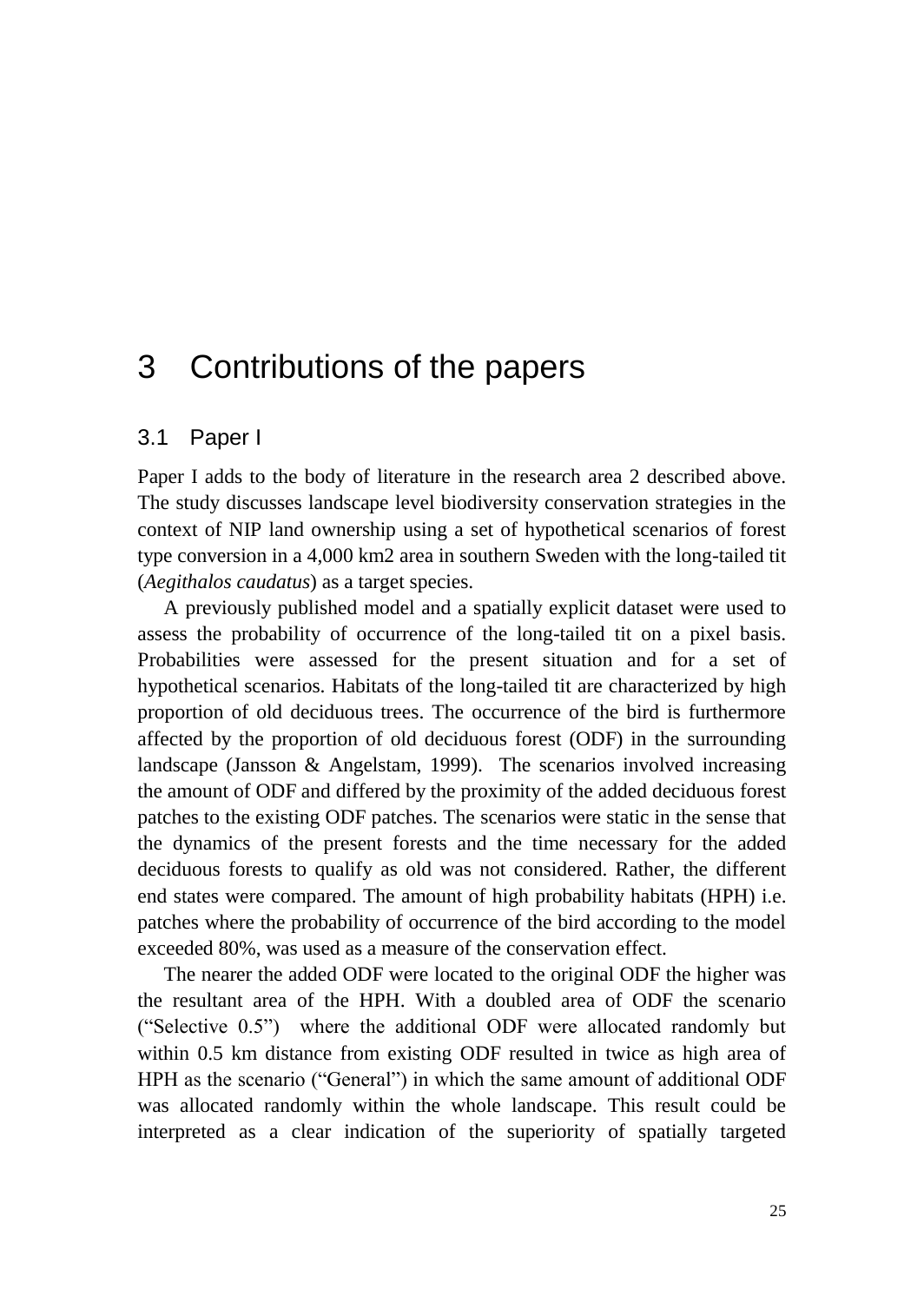conservation policies. However, if the envisaged policy is based on voluntary participation rather than on land expropriation, it is necessary to think of realistic landowner participation rates. For example, while Selective 0.5 is twice as efficient as the General, it requires roughly twice as high proportion of forests for conversion (within 0.5 km distance from existing ODF). The proportion of converted forest can be considered as a proxy for the participation rate among the landowner or/and as the affected proportion of each estate. It is reasonable to expect that the marginal costs of land owner participation increase with the participation rate or/and the degree to which estate level economic goals are compromised. Thus, depending on the actual costs of the incentives the selective strategy might not be the most costefficient despite its theoretic superiority.

### <span id="page-25-0"></span>3.2 Paper II

Paper II contributes to the research area 4 by presenting new information on some changes in agricultural land-use in Kronoberg County in southern Sweden following the 2003 reform of the Common Agricultural Policy (CAP) otherwise called as "decoupling" (due to the fact that support payments were "decoupled" from production). The study analyses the effects of an accomplished policy option rather than anticipates the effects of a hypothetical one; however, its findings bear upon future development of land-use in the region in various ways. Furthermore, the study contributes to the research area 5 by accomplishing a multitemporal analysis of land-use data from the Integrated Administration and Control System ("IACS data") in Sweden.

Agricultural land-use throughout the EU has undergone substantial change since the 2003 CAP reform. According to the official agricultural statistics, in Kronoberg County there was a decrease of cereal cultivation concurrently with an increase of cultivation of temporary grasses in line with the rest of the country; the area of permanent pastures and the total of arable land decreased slightly [\(Swedish Board of Agriculture, 2011\)](#page-40-1). However, the totals of the categories do not show the transitions between them. In order to establish the pattern of inter-category transitions, the IACS data on land-use at field level for the period 2002 – 2010 was analyzed.

The study was able to show that while the pastures in 2010, expressed in hectares, amounted to as much as 93% of the pastures in 2002, only 76 % of the original pastures persisted if considered not as a number of hectares but as concrete pieces of land. The difference (17%) was compensated mainly by transition from temporary grasses, while the loss of the original pasture was mainly to the "no data" category i.e. land which does not appear in the farmers'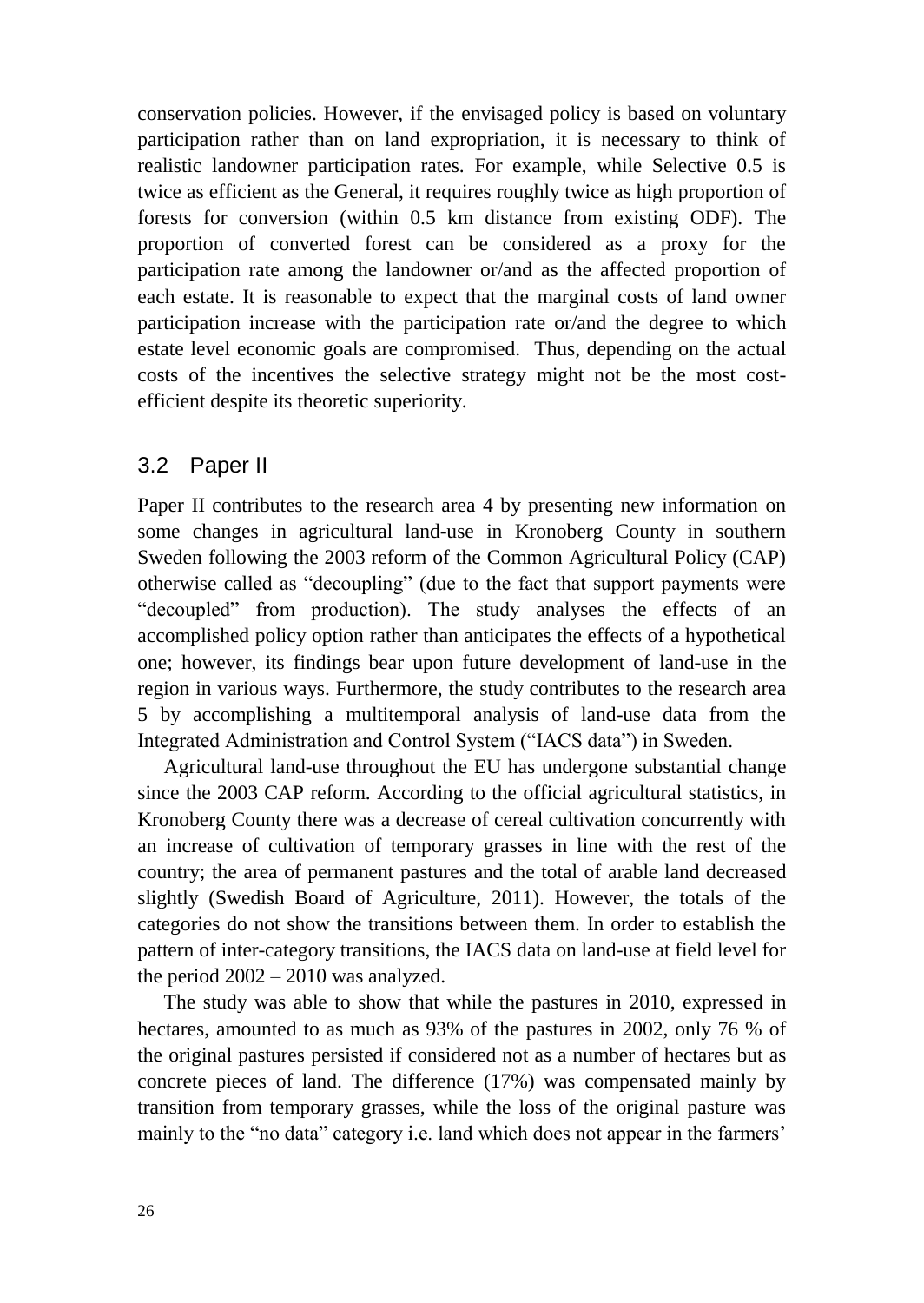applications for support payments. The implications of this fact might be that the region is losing a land-type with high biological values. Whether this is so depends on what happens with the pastures when they fall out from the statistics' coverage; there is no such data. However, it seems likely that the land is no longer grazed when the landowner has given up on applying for support payments, which are paid on condition that the land is grazed. From the SWOT-analysis conducted by the Kronoberg County administration as part of the preparation for the new Regional Development Program (2014 – 2020), it is not clear whether the county authorities are fully aware of this development. The document states with certain emphasis that even though the total agricultural area has decreased between 1999 and 2010, the area of pasture has remained practically constant [\(Länsstyrelsen i Kronobergs län,](#page-39-13)  [2013\)](#page-39-13).

In addition, the study assessed the extent of grassland (temporary grasses and permanent pastures) utilization in 2010 through estimating the consumption of forage based on the number of cattle. The estimated proportion of surplus grasslands ranges from 6%, based on most conservative assumptions, to some 28% of the total agricultural land. It is worth to note, that 28 % of agricultural area corresponds to the sum of areas of about 40% of the smallest farms in the county. These results offer a quantitative confirmation for the concerns voiced by the county administration in the published SWOTanalysis. It highlights the lack of grazing animals for maintenance of pasture land and the presence of a large area of "idling" arable land under temporary grasses on which the conditions for renewed active cultivation are deteriorating with time (Länsstyrelsen i Kronobergs län, 2013).

### <span id="page-26-0"></span>3.3 Paper III

Paper III contributes to the research area 5 by presenting a method that can, in some instances, enable a more informed use of spatial datasets with estimates of continuous-scale forest attributes such as kNN Sweden. The method addresses construction and accuracy assessment of categorical maps on the basis of estimates of continuous-scale forest attributes.

Many landscape ecological assessments construct ad-hoc categorical maps by classifying map units using existing estimates of continuous forest attributes such as, for example, tree species, standing volume and age as predictor variables. Some of the examples from Sweden are Andersson *et al.* [\(2012\)](#page-36-10), Mikusinski & Edenius [\(2006\)](#page-39-14), Stighäll *et al.* [\(2011\)](#page-40-15) and the Paper I of this thesis. In these and many other studies the considerable uncertainty of the original forest attribute estimates is not considered when they are used in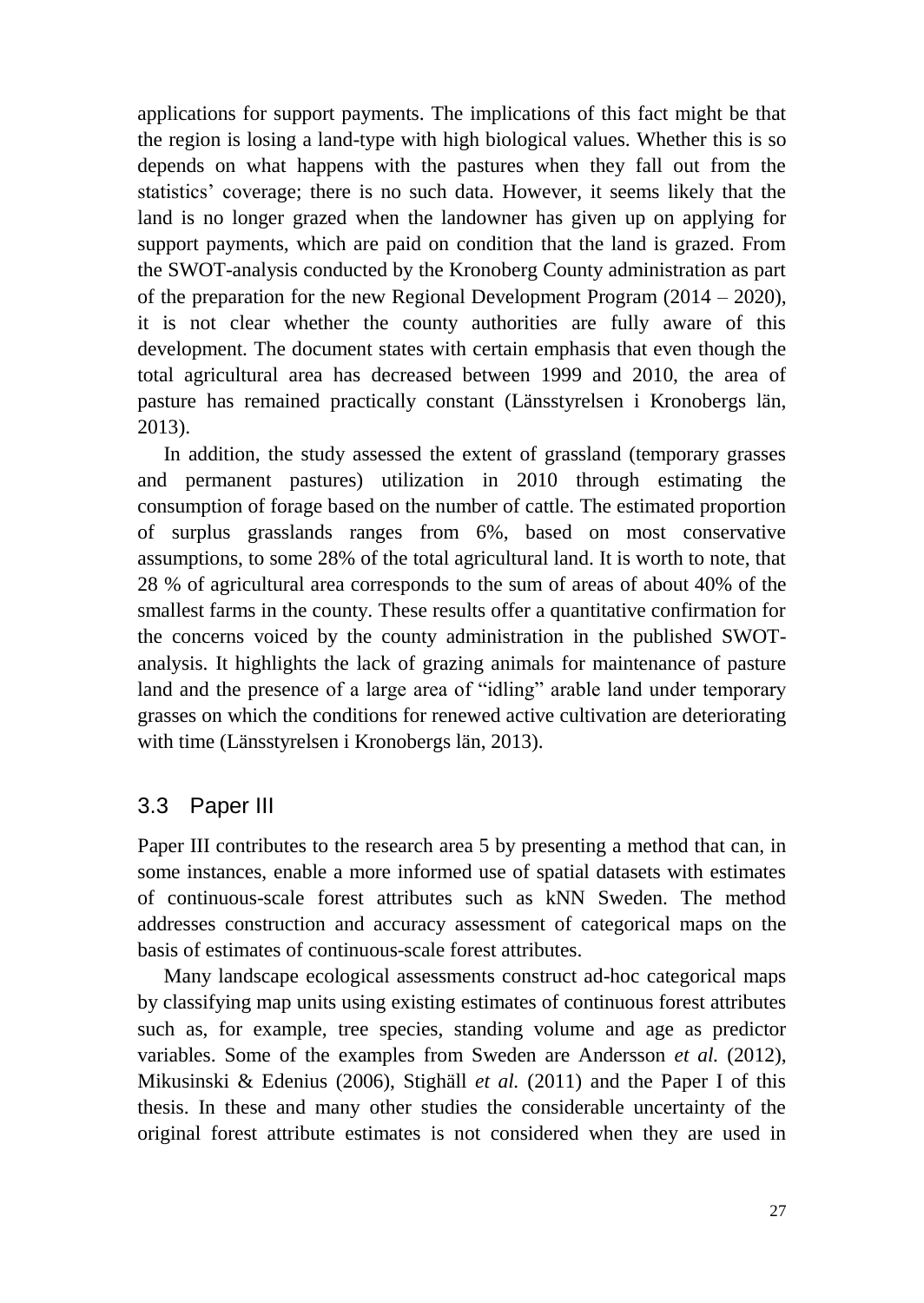constructing a new categorical map. Nor is the accuracy of the new map assessed in any way. As a result, map products with no indicators of accuracy are produced and used in the assessments. Accuracy measures of the original forest attribute estimates i.e. the classifier variables are sometimes referred to as indirectly indicating the accuracy of the derived categorical maps. However, combining uncertainties of several variables entering a class definition is a mathematical task that a plain intuition will likely fall short of accomplishing.

The uncertainty involved in classification can be described by class membership probability. It refers to the probability that a given map unit actually belongs to the given class. Class membership probabilities can be used to steer the assignment of class-labels and/or can serve as an accuracy measure of the classification. The paper presents a graphical probabilistic model of Bayesian Network (BN) type for estimating membership probabilities at mapunit (pixel) level for chosen class definitions. The graph-representation allows for easier specification of the relationships between variables but otherwise denotes no more than a joint probability distribution. The model requires: (i) the knowledge of probability distributions of the respective (i.e. those that enter the model) forest attributes in the mapping area in general (the so-called prior distributions) (ii) specification of the relationships between all connected variables as bivariate probability distributions. The first requirement can be fulfilled by approximating the distributions from the respective spatial dataset or, when possible, obtaining data from other sources such as NFI. The second requirement includes the relationship between the true values of the estimated variable and it estimates. In effect, this relationship refers to the estimator performance of the original continuous forest attributes and is characterized by bias and variance. This information must be available for the original continuous-scale estimates.

The presented method was applied for estimation of class membership probabilities at pixel level under a classification scheme involving deciduous dominated forest and other forest in a 647,000 ha large mapping area in southern Sweden. Forest attribute estimates from kNN Sweden datasets were used as inputs to the model. The computed probabilities were used to compare different map construction methods: (i) such in which the forest attributes' values from the datasets, rather than the probabilities, directly steer the assignment of class labels and (ii) such in which the computed class membership probabilities steer the assignment of class labels. The obtained results were an average accuracy of 0.48 for deciduous dominated forest class in the map constructed using the common method (i) and a potential for a minor improvement to 0.50 in the map constructed using the probability based classification method (ii). These accuracy measures should be understood as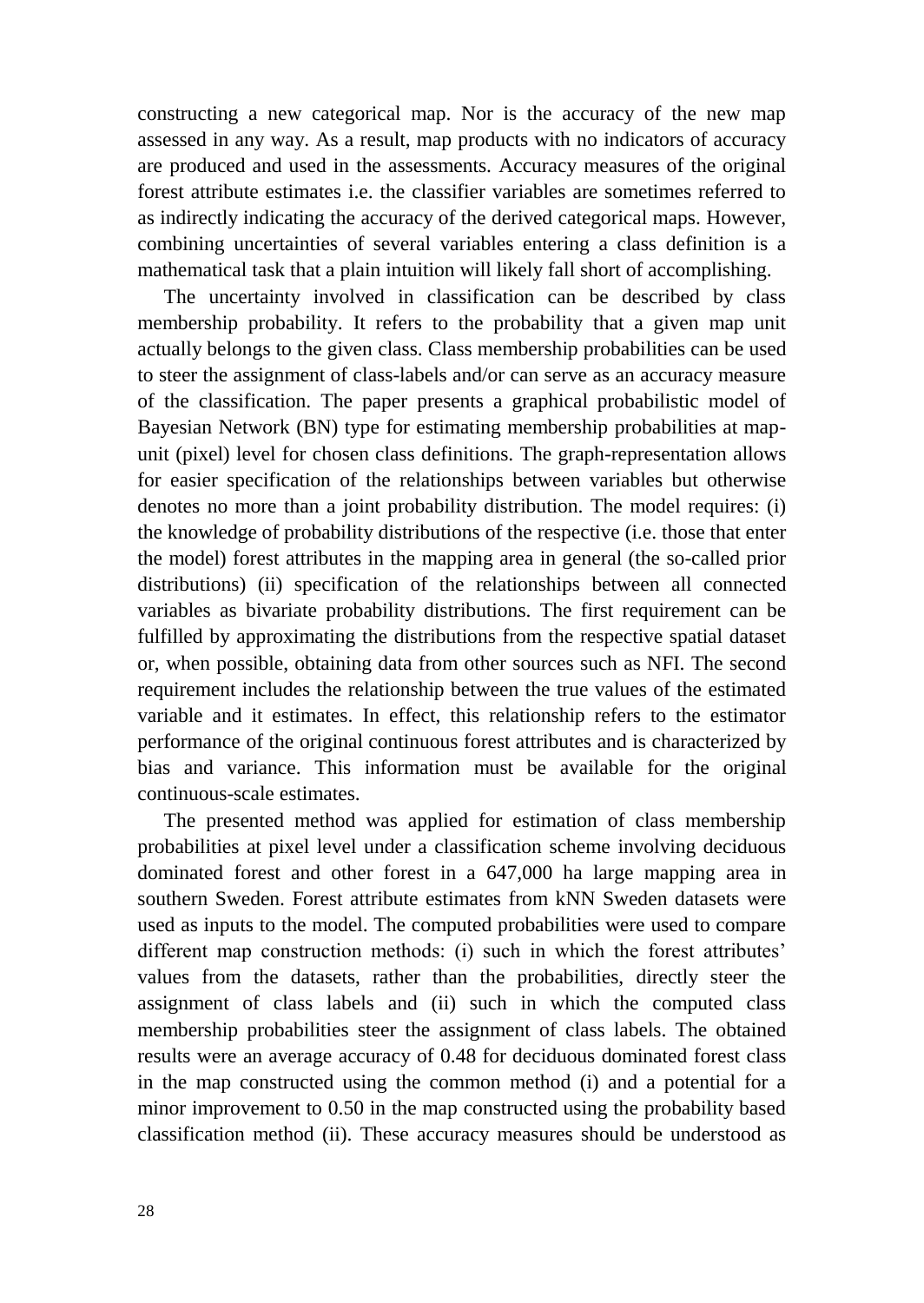"user's accuracy" i.e. that 48% of all pixels labeled as deciduous actually are deciduous on the ground.

#### <span id="page-28-0"></span>3.4 Paper IV

 $\overline{a}$ 

Paper IV contributes to the research area 4 by presenting a method for using conventional forest simulation tools in forest policy scenario analyses. The method is based on representing forest management in a structured way that facilitates the practical inference of the alternative forest management configurations under different scenario assumptions.

The paper introduces forest policy scenario and forest management scenario as distinct notions. A forest management scenario starts from assumptions about forest management expressed in forest management specifications from which the dynamics of forest state parameters and flow variables, such as harvest, are inferred with help of the formalized models built-in in the simulation tool<sup>2</sup> (fig. 2a). A forest policy scenario starts from a driver-scenario i.e. assumptions on the socio-economic context for forest management specified as a number of economic and non-economic elements from which a forest management specification is inferred. In the next step, the forest management specification is used in the simulation tool to infer the forest development as defined above (fig. 2b). Thus, the chain of inferences that produces a scenario starts one step further back from the finish in forest policy scenario construction as compared to forest-management-scenario construction.



*Figure 2.* (a) Forest-management-scenario construction; (b) forest-policy-scenario construction. FM – forest management.

Representation of the actual present forest management is a task that the forest policy scenario analysis shares with forest management scenario analyses. The

<sup>2.</sup> Here, "forest simulation tools" denotes any computerized tool capable of simulating longterm forest development at a regional or landscape scale based on a given forest management specification. All other possible classifications based on whatever aspects of the tools are irrelevant here.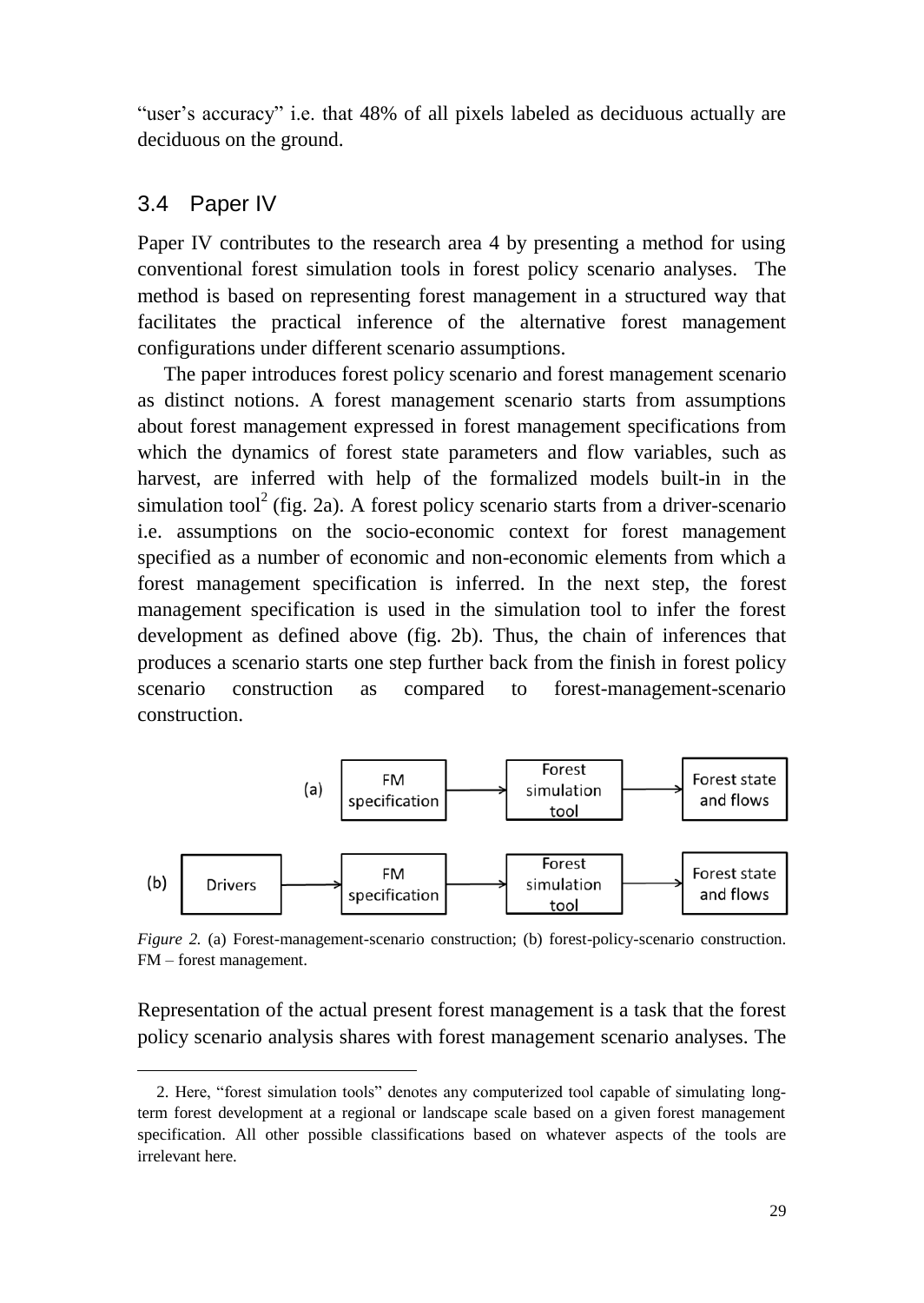paper presents a framework which structures the representation of forest management in any given forest area as a combination of forest management styles, which themselves are combinations of forest management programs. This can be conveniently visualized in a matrix form (fig. 3). Therefore the framework was named "behavioral matrix". The rows of the matrix are the management styles by a particular owner type; each management style is assigned certain percentage of the forest area. The columns of the matrix are each associated with its own management program. Each cell of the inner matrix shows the area proportion of the respective management program within a management style. The representation per se (many simple programs or a single complex program) can be neither right nor wrong even in principle; only the correctness of the contents, the forest management specification as a whole, can be evaluated using forest data and simulation. Thus, the quality of representation depends entirely on the empirical validity of the forest management programs and the associated area proportions. But, as said before, there can be infinitely many valid combinations of forest management programs and associated area distributions.

|                            | Forest Management program |      |                  |      |      |                  |                  |
|----------------------------|---------------------------|------|------------------|------|------|------------------|------------------|
| Forest management<br>style | Area %                    | FMP1 | FMP <sub>2</sub> | FMP3 | FMP4 | FMP <sub>5</sub> | FMP <sub>6</sub> |
| FMS1                       | 30                        | 55   | 11               | 20   |      |                  | 0                |
| FMS <sub>2</sub>           | 20                        | 40   | 26               | 10   | 9    | 10               | 5                |
| FMS3                       | 15                        | 20   | 41               | 10   | 11   | 13               | 5                |
| FMS4                       | 17                        | 10   | 50               | 0    | 17   | 16               |                  |
| FMS5                       | 18                        | 5    | 45               | 0    | 35   | 10               | 5                |
| Total, area %              | 100                       | 30   | 31               | 9    | 15   | 11               | 4                |

*Figure 3.* An example of behavioral matrix for a forest area. FMP – forest management program; FMS – forest management style.

The management style category might seem redundant since in the end it is the area distribution over management programs that determines the forest management specification passed to a forest simulation tool. The rationale for using forest management styles is that they can be associated with forest owner types. Typologies based on forest owners' objectives have been developed in many countries where there is a substantial NIPF ownership [\(Dhubháin](#page-37-16) *et al.*, [2007\)](#page-37-16). Furthermore, Favada *et al.* [\(2009\)](#page-37-9), Karppinen [\(1998\)](#page-38-10) and Kuuluvainen *et al.* (1996) confirmed that harvest decisions are affected by forest owners' objectives. Thus the findings of typology-studies can be used to reflect the pattern of heterogeneity in the actual forest management. Furthermore, forest management styles being a composite category themselves allow for explicit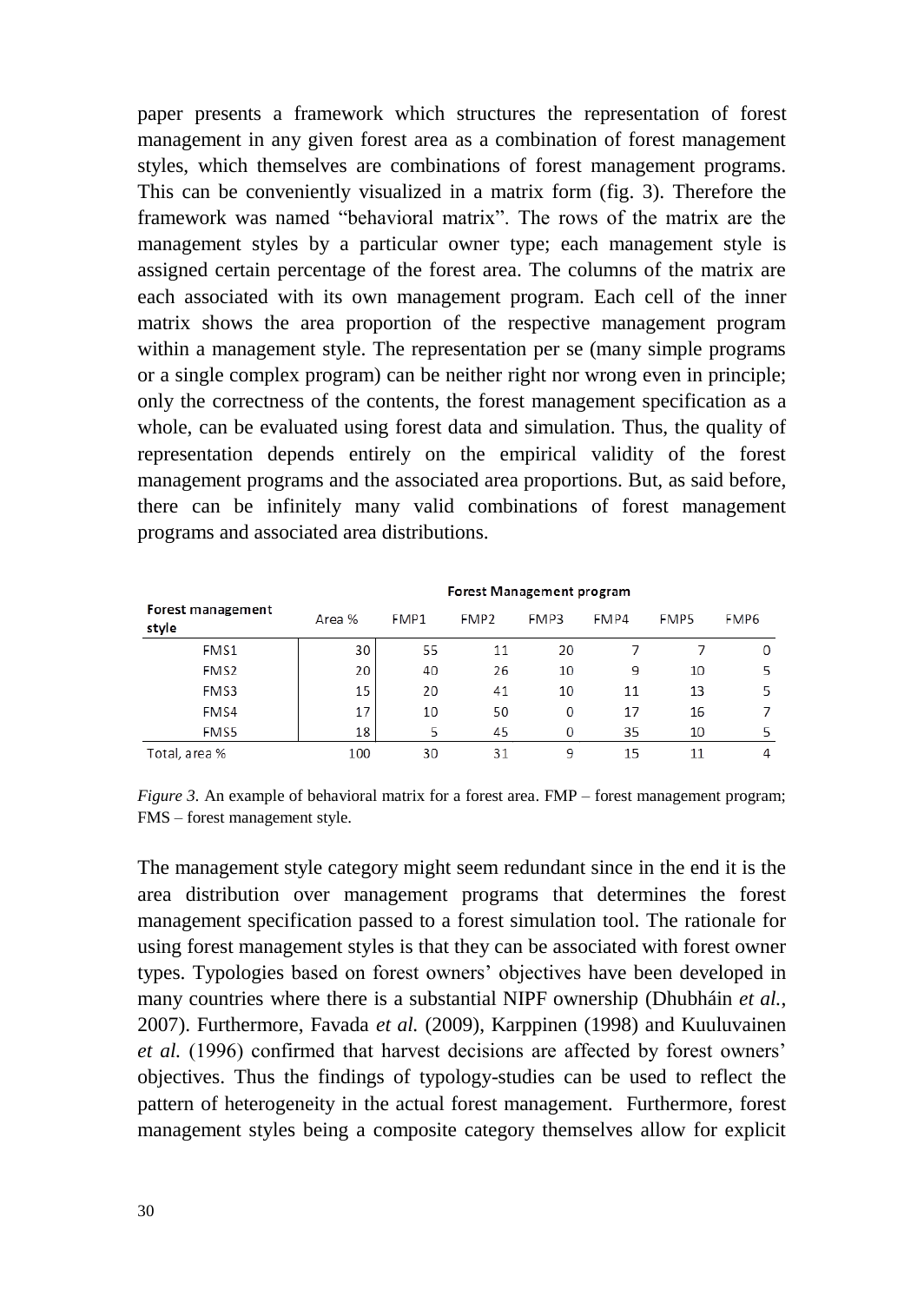representation of the heterogeneity within each style by combinations of forest management program. This reflects the fact that different parts of the same estate can be managed in different ways (this has been empirically by Ingemarsson *et al.* [\(2004\)](#page-38-15)) or/and the fact that the forest owner types are somewhat mixed. Finally, management styles in one-to-one association to forest owner types play a central role in inferring forest management specification from the socio-economic context i.e. the drivers in alternative forest-policy-scenarios using various types of knowledge on forest owner behavior.

Given the framework, a change of forest management specification can be realized (i) as a change in the land distribution over management styles with or without introducing new ones or (ii) as a change of the land distribution over forest management programs within the management styles with or without introduction of new management programs (iii) as a combined change of both. Obviously, the behavioral matrix itself does not solve for the researcher the task of inferring forest management specifications from scenario-drivers. The researcher's options in addressing this problem depend on the nature of the scenario-drivers. Given qualitative rather than quantitative scenario-drivers, which is rather normal in explorative scenario analyses, the task becomes one of developing a forest management specification consistent with the scenarios rather than predicting it in a strict sense. Nevertheless, this task presupposes extensive knowledge of forest owners' socio-economic characteristics and attitudes; it must build on the previous quantitative and qualitative research.

Within FP7 project INTEGRAL, the presented approach to forest policy scenario analysis including the behavioral matrix (with some local adaptations) was applied in a number of case studies across Europe. The paper in this thesis illustrates the presented method by describing its application in a case study area in southern Sweden.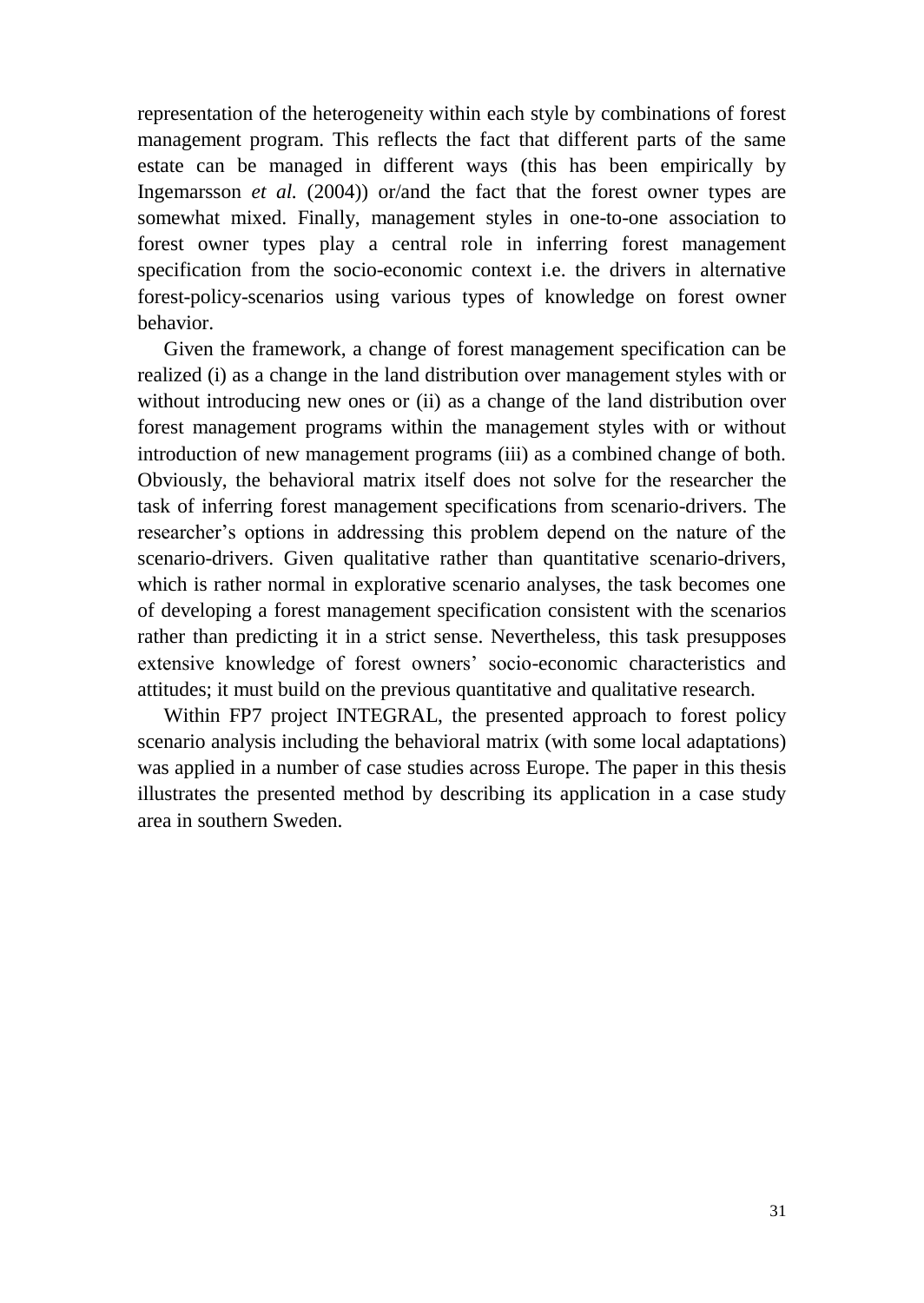## <span id="page-31-0"></span>4 General discussion

Three specific properties of NIP landownership such as (i) spatial constraints, (ii) landowner behavior and (iii) spatial information have been shown to be important with respect to policy making and research on land use or forest management issues. Six research areas were defined by classifying the research related to each of the properties above into "fact finding" and "policy options" types (Table 1). The research in each of these six areas has been outlined in section 1.3. The contributions of this thesis belong to the research areas 2 "Policy options" research on spatial constraints (Paper I), 4 "Policy options" research on landowner behavior (Papers I and IV), and 5 "Fact finding" research on spatial information (Papers II and III). Now it is time to ask what further contributions could be required and/or anticipated from research. What changes in NIP landownership properties could be expected such that would change the conditions for land use and forest policy making?

Carlsson et al. [\(1998\)](#page-37-2) demonstrated that variation in the occurrence of habitats is affected by the habitat size, shape and the landownership spatial pattern. This means that some habitat types might be distributed between estates more unevenly than others. The implications of their finding relate to the discussion in Kurttila *et al.* (2001) concerning the equity of distribution of economic losses due to conservation in multi-ownership landscape-ecological planning. Furthermore, this relates to the discussion in paper I of this thesis. The between-estate variation in the occurrence of existing habitats is especially important in light of the fact that the conservation policy in Sweden presupposes voluntary forest conservation measures by landowners beyond the legal requirements [\(Appelstrand, 2007\)](#page-36-1). The underlying assumption of this strategy is that the conservation goals can be reached by small contributions from large number of landowners. However, this assumption does not hold for habitat types that are very unevenly distributed among estates. This issue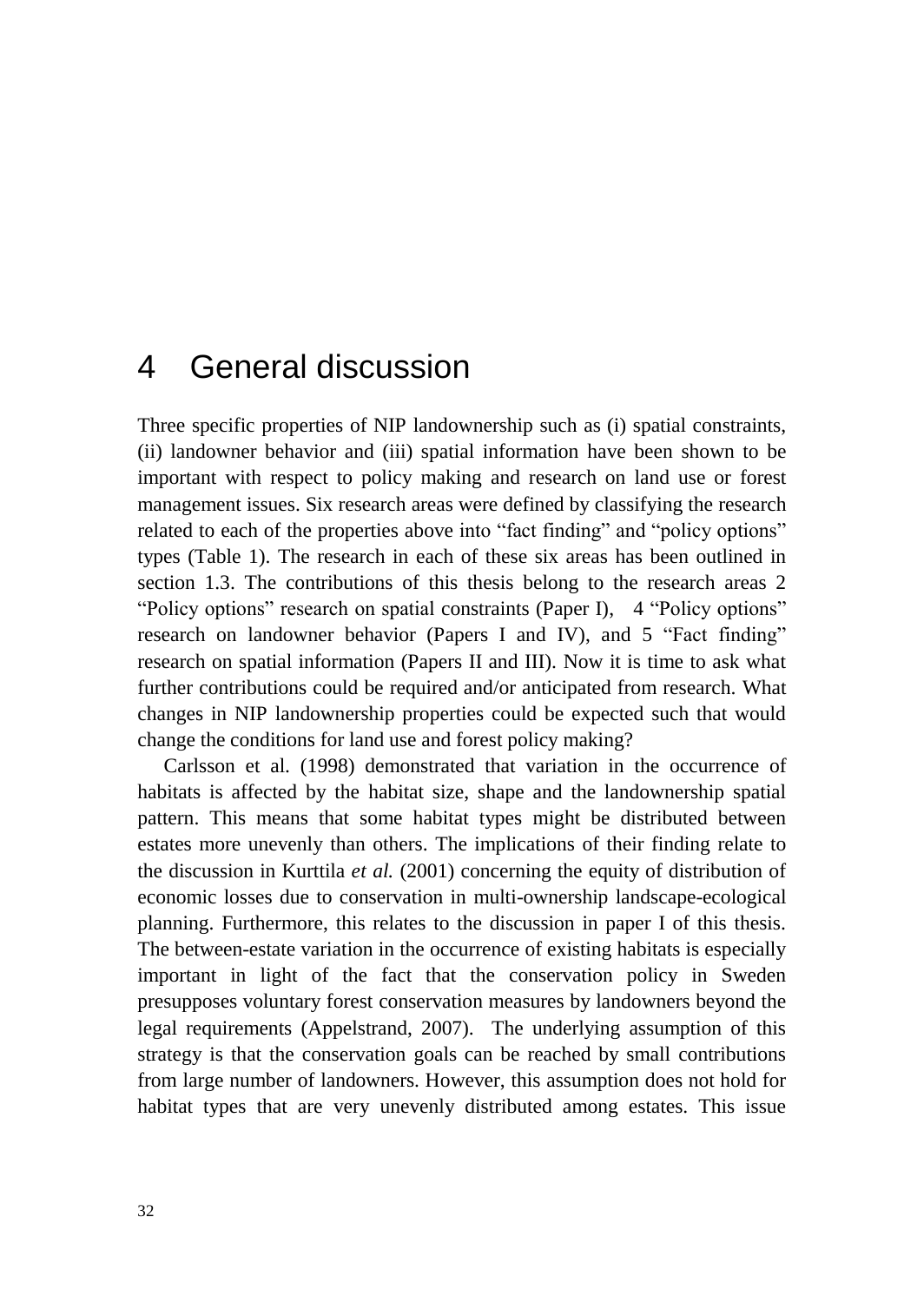motivates further research to clarify protection priorities of forest ecological structures with different spatial properties.

The discussion above relates also to the enduring question of scale at which the provision of the various ecosystem-services from forest land could or should be combined, i.e. segregation versus integration of forest management objectives at stand scale. Namely, the same question can be asked in relation to estate as an analysis unit. As the discussion traditionally goes, segregation refers to forest land use such that stands or larger spatial units are assigned one dominant objective rather than a combination of conflicting objectives with an inherent trade-off. The TRIAD (or three-zone) approach proposed by Seymour *et al.* [\(1999\)](#page-40-16) is one of the most cited zoning strategies (Côté *et al.*[, 2010\)](#page-37-17). In Sweden, the segregative approach at landscape level was fist studied by Andersson *et al.* [\(2006\)](#page-36-11). Integration, conversely, requires a greater consideration of non-timber services at a stand level i.e. strictly multiple use. In fact, the integration idea is organically tied to the concept of multiple-use forestry. Somewhat paradoxically, both ideas seem to be receiving secondwind concurrently. According to Côté *.et al.* (2010), the segregative functional zoning approach is gaining popularity in North America. In Sweden too, the TRIAD approach has been at the focus or at least mentioned as a possible alternative in recent publications by Ranius & Roberge [\(2011\)](#page-40-17) and Angelstam *et al.* [\(2013\)](#page-36-12). At the same time, there is a movement in forest research, maybe with a stronger basis in central Europe, that advocates for increased integration of biodiversity conservation and timber production goals, "integrated forest management" [\(e.g. Kraus & Krumm, 2013\)](#page-38-16). Obviously, spatial constraints inherent to landscapes consistent of small estates should be considered in this discussion. Landscape level zoning in small-scale landownership conditions implies the equity and distribution issues mentioned above. In Swedish conditions, perhaps, a within estate-scale segregative approach could be evaluated. To my knowledge, no such study has been published.

The spatial constraints of small-scale ownership might however become lesser in the future. For one thing, a tendency of ownership concentration is observed in Sweden [\(Eriksson, 2008\)](#page-37-8). Thus in the future there could be somewhat larger properties. For another thing, the tendency to delegate the management of forest properties to professional organizations might allow for realizing some forms of coordinated multi-property forest management planning by such organizations.

With regard to landowners' forest management behavior, there is clearly room for more empirical research. One specific example of a problem that could be the object of intensified empirical research in the future is the crossboundary forest management planning relating to the discussion above.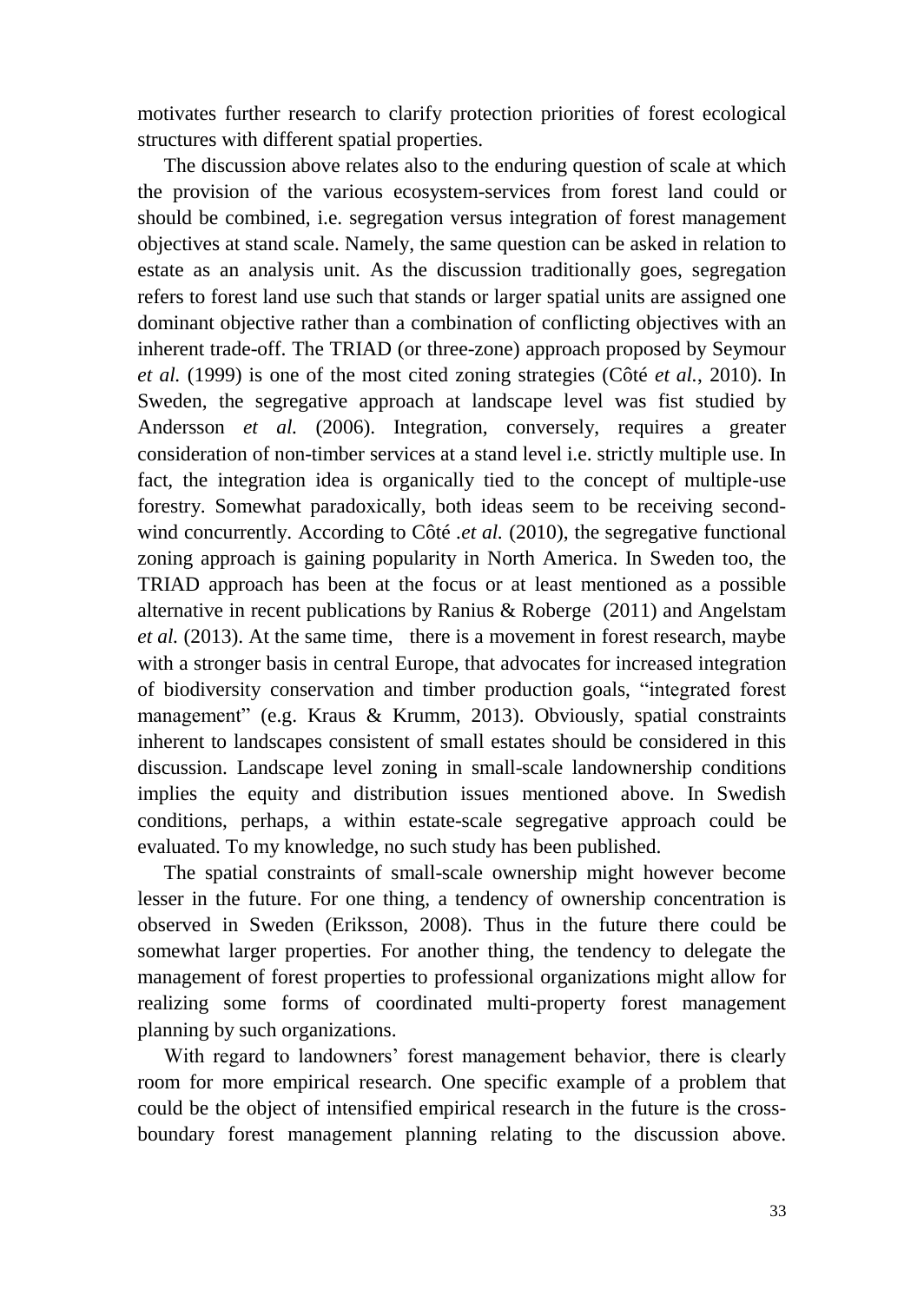Amacher *et al.* (2003) also pointed out this research line as important in the future. From the relevance for policy point of view, such research that describes and explains the actual behavior of the landowners rather than only their objectives and attitudes would be very valuable. This relates to another future research direction proposed by Amacher *et al.* (2003) namely integrating landowner behavior in large scale landscape models. Timber supply modelling based on aggregation of individual harvest choice models is another research challenge with promise of policy-relevant application [\(Polyakov](#page-40-8) *et al.*, 2010; [Pattanayak](#page-39-15) *et al.*, 2002). An alternative approach to formalized modelling of landowner behavior is combining qualitative inferences with quantitative forest modelling as described in paper IV. Furthermore, the study of landowners' behavior needs to continue in the future, because of concurrent general changes of attitudes in the society at large and the demographic changes among landowners. The empirical typologies of ten years ago might soon become questionable. On the agricultural land use side, as traditional farming undergoes structural changes, more land becomes available to other uses than food production, for example, for fast-growing tree plantations. As there will be more part-time farmers or "hobby owners", the agricultural land use allocation decisions will to a lesser extent be following production logic. We might see more agricultural land managed for "amenity values". The extensification of land use discussed in paper II can serve as an illustration of this development. These processes will also require further research on landowners' characteristics and decisions.

With respect to availability of spatial information in the future, seeing the rapid development of the remote sensing based forest inventory and land-cover mapping methods in the recent decades [\(e.g. McRoberts](#page-39-8) *et al.*, 2010), it is easy to imagine that soon all land surface of Sweden will be laser-scanned with such point density which will allow for more accurate standing volume estimation than what is possible today. Laser scanned data could help also in monitoring the state of abandoned agricultural land. On the other hand, forest age, which is an important variable in ecological assessment, is not likely to be estimated with high accuracy by means of remote sensing even in the future, at least not before remote-sensing time series will exceed typical forest rotation ages in length. Moreover, assessment of other ecosystem services than those amenable to growing stock and tree species might require data which is presently not collected. Thus, the landscape ecological analyses and planning will probably continue facing limitations of data quality which per se could motivate more research on data quality implications for policy options.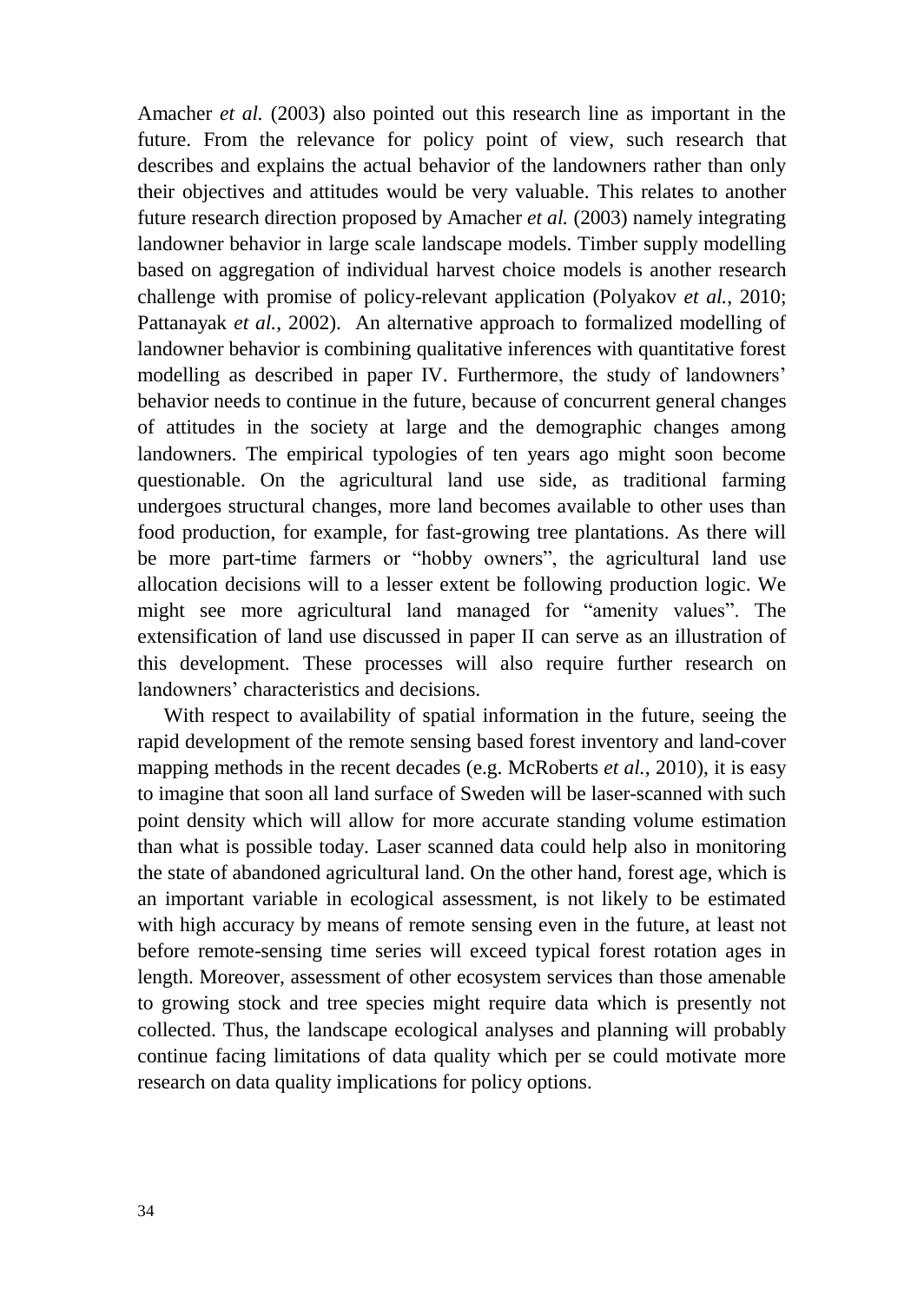# <span id="page-34-0"></span>5 Conclusions

Paper I demonstrates that theoretical efficiency gains such as increased conservation benefits per habitat area unit from land use coordination at landscape level need to be considered with caution. When NIP ownership dominated areas are concerned, any coordination strategy needs to be analyzed in terms of required participation of landowners. One of the factors that is likely to affect the landowners' responsiveness is to what degree the estate level goals might be compromised by the required action. This study provides an additional support to calls for more social research on landowners' willingness to participate in conservation programs or to engage in crossboundary coordination of forest management.

Paper II presents evidence that during 2000's a significant portion of the originally reported pastures' area in Kronoberg County has been replaced by land previously reported as temporary grasses on arable land. In view of high biological values associated with old pastures, the replacement is not equal to the loss. Furthermore, the study indicates an overall extensification of grassland utilization in the county. I believe that this information should be considered in the evaluation and planning of measures directed towards maintenance of varied agricultural landscapes which is one of Sweden's official environmental quality objectives.

Paper III presents a method for improved classification and accuracy assessment of ad-hoc categorical maps based on continuous-scale remote sensing estimates of forest variables. Remote-sensing based data on forest attributes and land cover is an important source of information for both scientific assessments and political debate related to land and forest use issues. Accuracy estimates enabled by the presented method might have effects on the results of certain types of landscape ecological assessment using remote sensing-based data, e.g. such as in paper I.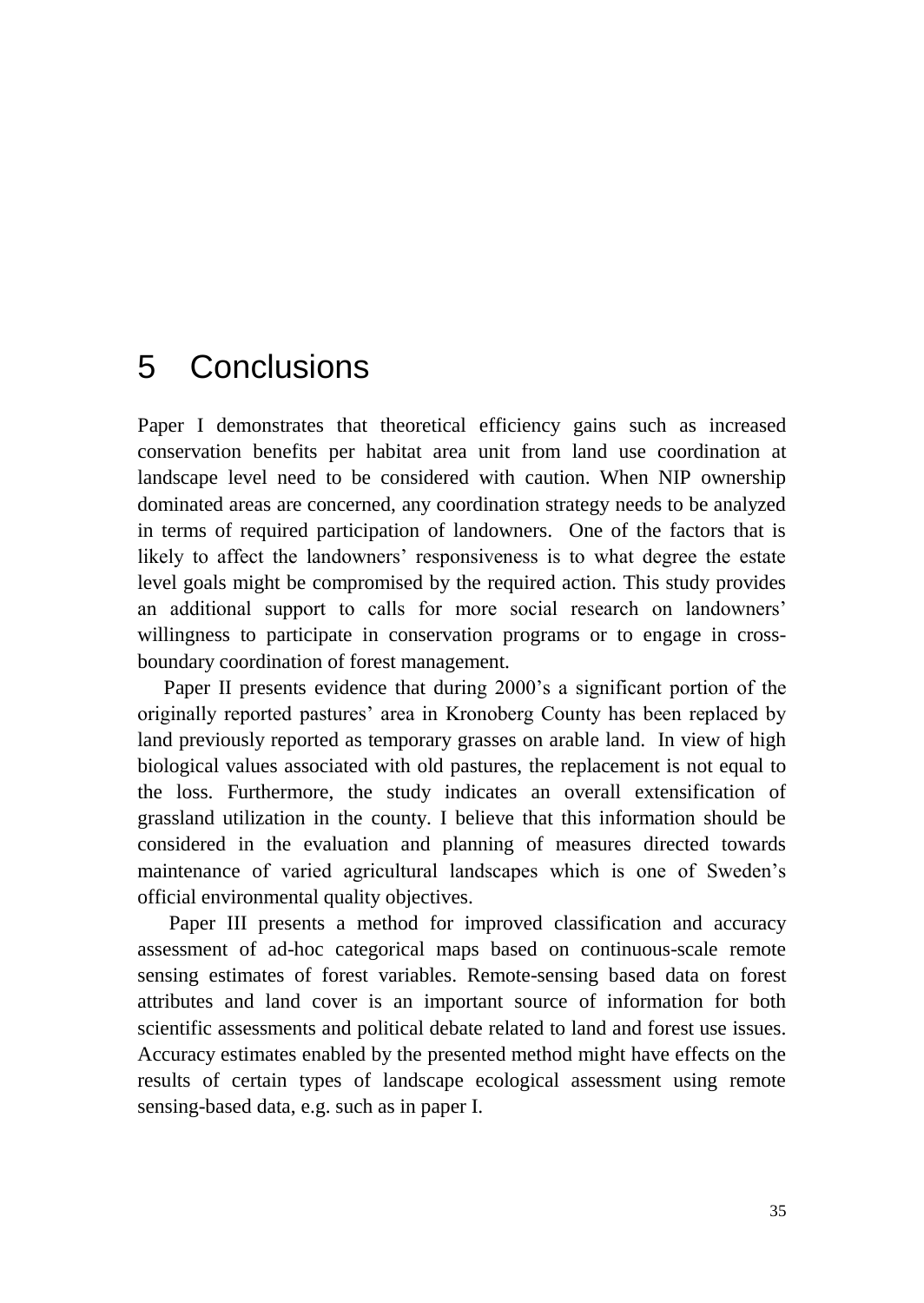Paper IV discusses the potential benefits of conducting mixed, qualitativequantitative forest policy scenario analyses using qualitative expert inferences of landowners' responses to external influences and quantitative inferences of forest dynamics, enabled by forest simulation tools. Moreover, the paper presents an approach to representing forest management in a structured way that facilitates the practical inference of the alternative forest management configurations under different scenario assumptions. In other words, it links qualitative driver scenarios to quantitative forest dynamics simulations. Forest policy scenarios can be with advantage used as a basis for discussing policy options and as a general foresight method. The presented method can strengthen the appreciation of this kind of scenarios through making the qualitative inferences regarding forest management more retraceable back to socio-economic context and behavioral assumptions.

The thesis as a whole focuses on those properties of NIP land use and forest management that were identified as crucial from the policy support point of view. However, the addressed properties are, per se, at the focus of rather distinct research disciplines such as forest planning (spatial constraints), economics (landowners' behavior), and forest inventory and remote sensing (spatial information). This demonstrates that multidisciplinary work is required in order to produce scientific policy support matching with the needs of policy making.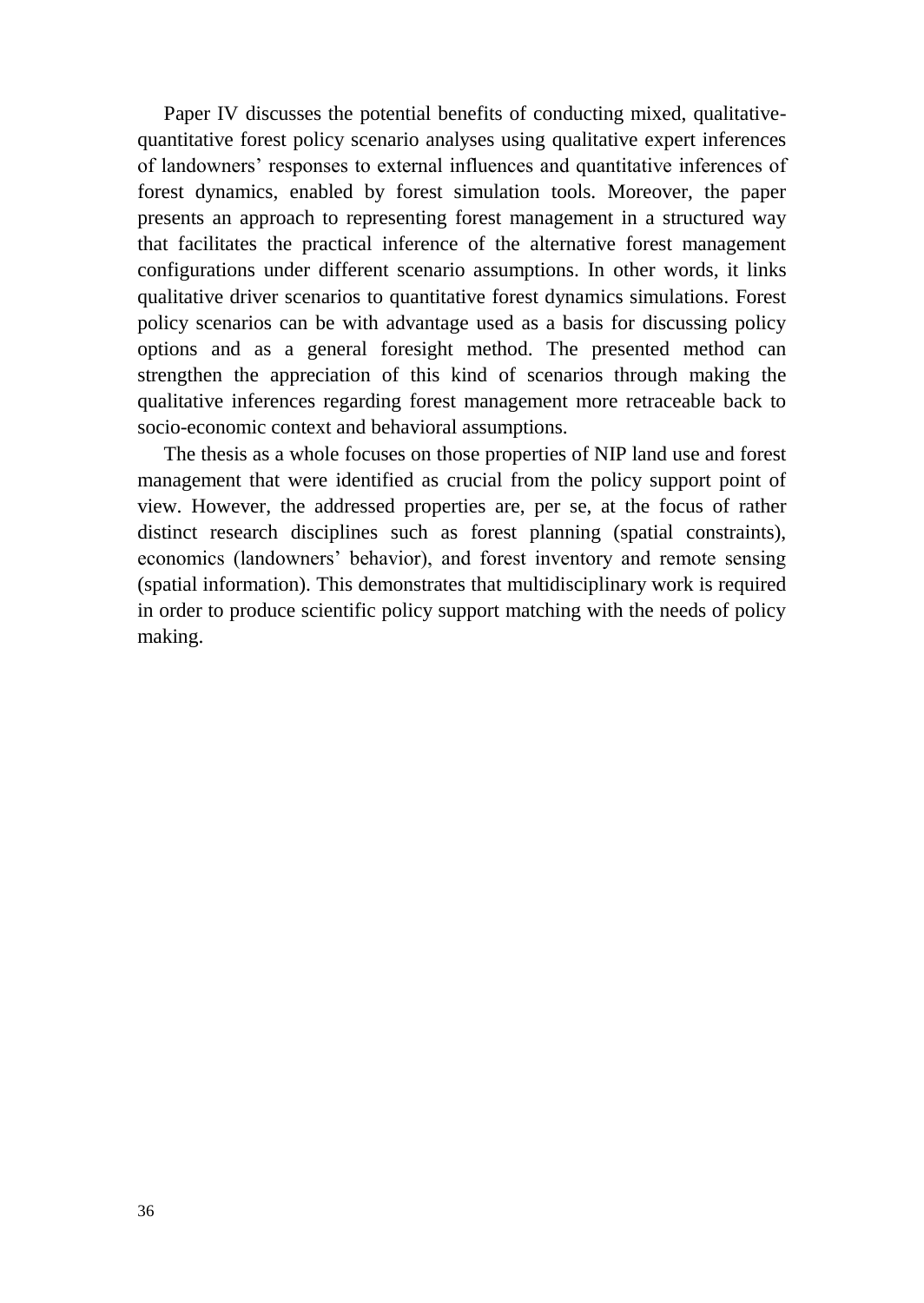## <span id="page-36-0"></span>References

- <span id="page-36-7"></span>Adams, D.M. & Haynes, R.W. (1980). The 1980 Softwood Timber Assessment Market Model: Structure, Projections, and Policy Simulations. *Forest Science,* 26(3), pp. a0001-z0001.
- <span id="page-36-4"></span>Amacher, G.S., Conway, M.C. & Sullivan, J. (2003). Econometric analyses of nonindustrial forest landowners: is there anything left to study? *Journal of Forest Economics,* 9(2), pp. 137-164.
- <span id="page-36-10"></span>Andersson, K., Angelstam, P., Elbakidze, M., Axelsson, R. & Degerman, E. (2012). Green infrastructures and intensive forestry: Need and opportunity for spatial planning in a Swedish rural–urban gradient. *Scandinavian Journal of Forest Research,* 28(2), pp. 143-165.
- <span id="page-36-6"></span>Andersson, M. & Gong, P. (2010). Risk preferences, risk perceptions and timber harvest decisions - An empirical study of nonindustrial private forest owners in northern Sweden. *Forest Policy and Economics,* 12(5), pp. 330-339.
- <span id="page-36-11"></span>Andersson, M., Sallnas, O. & Carlsson, M. (2006). A landscape perspective on differentiated management for production of timber and nature conservation values. *Forest Policy and Economics,* 9(2), pp. 153-161.
- <span id="page-36-12"></span>Angelstam, P., Roberge, J.-M., Axelsson, R., Elbakidze, M., Bergman, K.-O., Dahlberg, A., Degerman, E., Eggers, S., Esseen, P.-A. & Hjältén, J. (2013). Evidence-based knowledge versus negotiated indicators for assessment of ecological sustainability: The Swedish Forest Stewardship Council standard as a case study. *Ambio,* 42(2), pp. 229-240.
- <span id="page-36-9"></span>Antón-Fernández, C. & Astrup, R. (2011). Empirical harvest models and their use in regional businessas-usual scenarios of timber supply and carbon stock development. *Scandinavian Journal of Forest Research,* 27(4), pp. 379-392.
- <span id="page-36-1"></span>Appelstrand, M. (2007). *Miljömålet i skogsbruket - styrning och frivilighet*. (Lund Studies in Sociology of Law 26. Lund: Lunds University.
- <span id="page-36-2"></span>Ask, P. (2002). *Biodiversity and deciduous forest in landscape management. Studies in Southern Sweden.* Diss.
- <span id="page-36-3"></span>Ask, P. & Carlsson, M. (2000). Nature conservation and timber production in areas with fragmented ownership patterns. *Forest Policy and Economics,* 1(3/4), pp. 209-223.
- <span id="page-36-5"></span>Balkhausen, O., Banse, M. & Grethe, H. (2008). Modelling CAP Decoupling in the EU: A Comparison of Selected Simulation Models and Results. *Journal of Agricultural Economics,* 59(1), pp. 57-71.
- <span id="page-36-8"></span>Brännlund, R., Johansson, P.O. & Löfgren, K.G. (1985). An econometric analysis of aggregate sawtimber and pulpwood supply in Sweden. *Forest Science,* 31(3), pp. 595-606.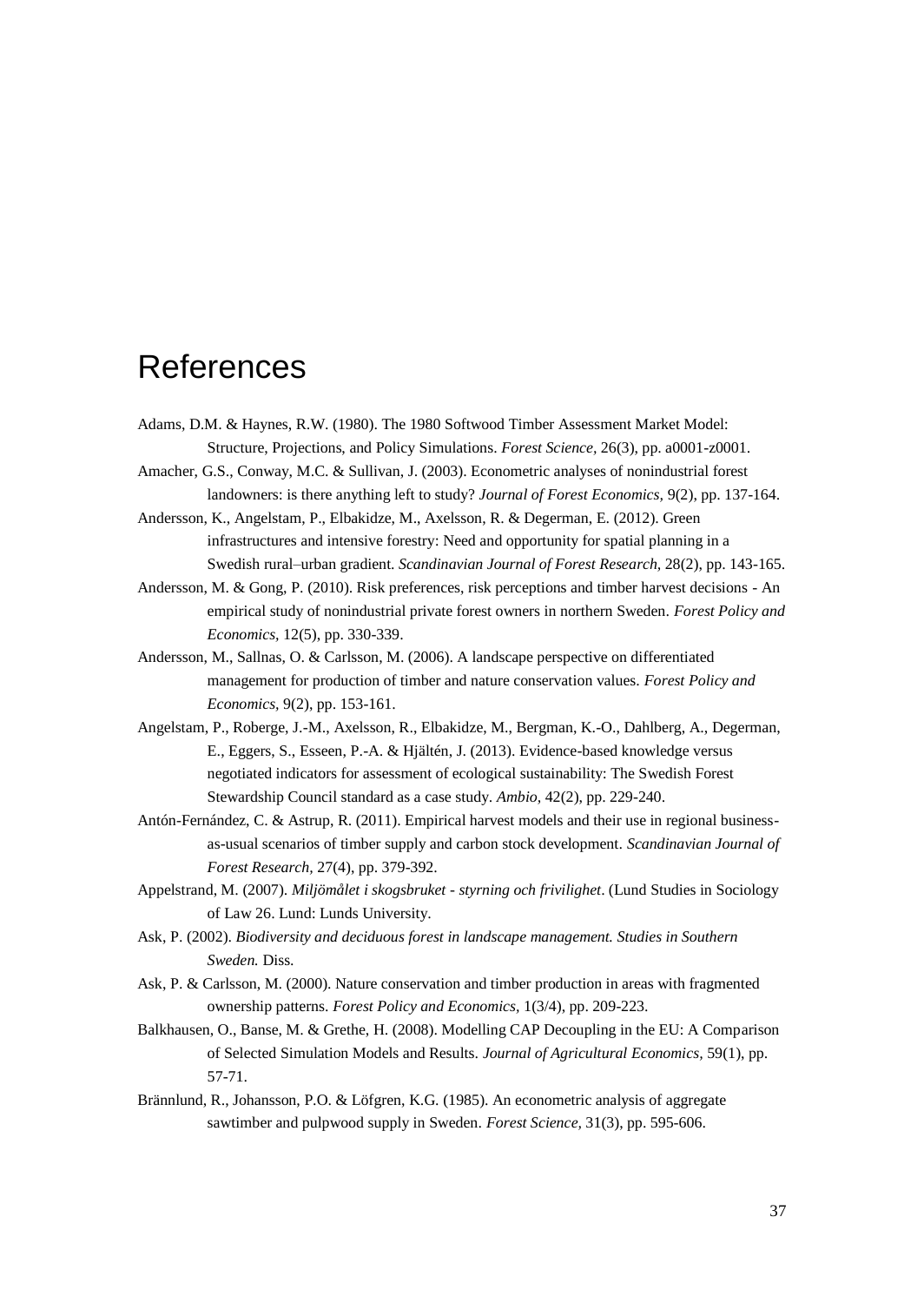- <span id="page-37-11"></span>Butler, B.J. (2005). *The timber harvesting behavior of family forest owners*. Diss.: Oregon State University.
- <span id="page-37-12"></span>Butler, B.J., Ma, Z., Kittredge, D.B. & Catanzaro, P. (2010). Social versus Biophysical Availability of Wood in the Northern United States. *Northern Journal of Applied Forestry,* 27(4), pp. 151- 159.
- <span id="page-37-7"></span>Carlén, O. (1990). *Private Nonindustrial Forest Owners' Management Behaviour - an economic analysis based on empirical data*Report 92). Umeå: Swedish University of Agricultural Sceince. Department of Forest Economics.
- <span id="page-37-2"></span>Carlsson, M., Andersson, M., Dahlin, B. & Sallnas, O. (1998). Spatial patterns of habitat protection in areas with non-industrial private forestry - hypotheses and implications. *Forest Ecology and Management,* 107(1-3), pp. 203-211.
- <span id="page-37-17"></span>Côté, P., Tittler, R., Messier, C., Kneeshaw, D.D., Fall, A. & Fortin, M.-J. (2010). Comparing different forest zoning options for landscape-scale management of the boreal forest: Possible benefits of the TRIAD. *Forest Ecology and Management,* 259(3), pp. 418-427.
- <span id="page-37-13"></span>Cover, T. & Hart, P. (1967). Nearest neighbor pattern classification. *Information Theory, IEEE Transactions on,* 13(1), pp. 21-27.
- <span id="page-37-10"></span>Dennis, D.F. (1989). An economic analysis of harvest behavior: integrating forest and ownership characteristics. *Forest Science,* 35(4), pp. 1088-1104.
- <span id="page-37-16"></span>Dhubháin, Á.N., Cobanova, R., Karppinen, H., Mizaraite, D., Ritter, E., Slee, B. & Wall, S. (2007). The values and objectives of private forest owners and their influence on forestry behaviour: the implications for entrepreneurship. *Small-Scale Forestry,* 6(4), pp. 347-357.
- <span id="page-37-15"></span>Duvemo, K. & Lämås, T. (2006). The influence of forest data quality on planning processes in forestry. *Scandinavian Journal of Forest Research,* 21(4), pp. 327-339.
- <span id="page-37-4"></span>Eid, T., Hoen, H.F. & Økseter, P. (2001). Economic consequences of sustainable forest management regimes at non-industrial forest owner level in Norway. *Forest Policy and Economics,* 2(3– 4), pp. 213-228.
- <span id="page-37-8"></span>Eriksson, L. (2008). *Treatment decisions in privately owned forestry*. Uppsala: Swedish University of Agricultural Sciences, Department of Forest Products.
- <span id="page-37-9"></span>Favada, I.M., Karppinen, H., Kuuluvainen, J., Mikkola, J. & Stavness, C. (2009). Effects of Timber Prices, Ownership Objectives, and Owner Characteristics on Timber Supply. *Forest Science,*  55(6), pp. 512-523.
- <span id="page-37-6"></span>Finley, A.O., Kittredge, D.B., Stevens, T.H., Schweik, C.M. & Dennis, D.C. (2006). Interest in crossboundary cooperation: Identification of distinct types of private forest owners. *Forest Science,* 52(1), pp. 10-22.
- <span id="page-37-3"></span>Fries, C., Lindén, G. & Nillius, E. (1998). The stream model for ecological landscape planning in nonindustrial private forestry. *Scandinavian Journal of Forest Research,* 13(1-4), pp. 370-378.
- <span id="page-37-5"></span>Gass, R.J., Rickenbach, M., Schulte, L.A. & Zeuli, K. (2009). Cross-Boundary Coordination on Forested Landscapes: Investigating Alternatives for Implementation. *Environmental Management,* 43(1), pp. 107-117.
- <span id="page-37-14"></span>Hagner, O. & Reese, H. (2007). A method for calibrated maximum likelihood classification of forest types. *Remote Sensing of Environment,* 110(4), pp. 438-444.
- <span id="page-37-1"></span>Head, B.W. (2010). Reconsidering evidence-based policy: Key issues and challenges. *Policy and Society,* 29(2), pp. 77-94.
- <span id="page-37-0"></span>Hellström, E. (2001). *Conflict cultures: qualitative comparative analysis of environmental conflicts in forestry*. (Monographs, 2): Silva Fennica.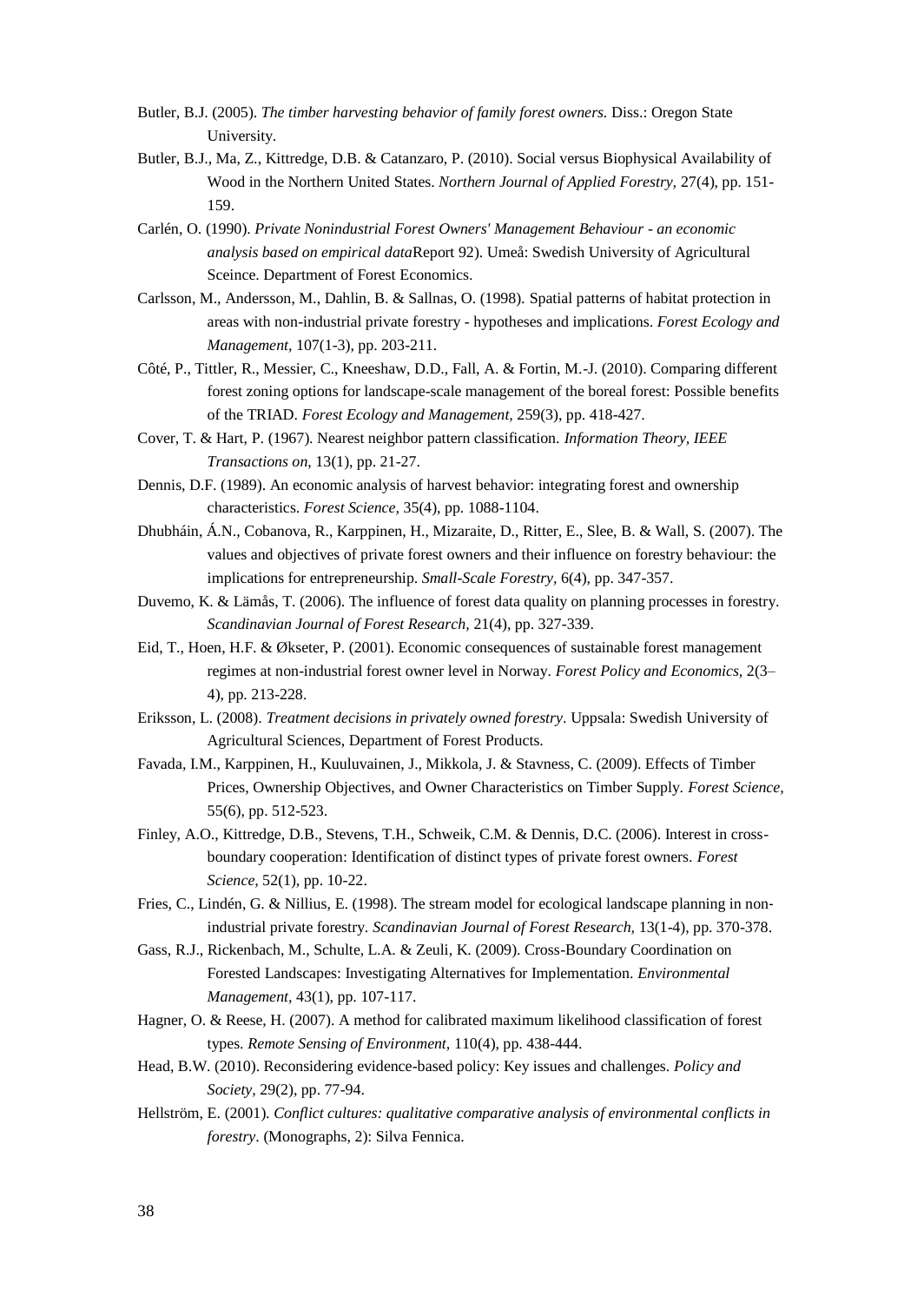- <span id="page-38-0"></span>Henle, K., Alard, D., Clitherow, J., Cobb, P., Firbank, L., Kull, T., McCracken, D., Moritz, R.F., Niemelä, J. & Rebane, M. (2008). Identifying and managing the conflicts between agriculture and biodiversity conservation in Europe–A review. *Agriculture, Ecosystems & Environment,* 124(1), pp. 60-71.
- <span id="page-38-6"></span>Hoen, H.F., Eid, T. & Økseter, P. (2006). Efficiency gains of cooperation between properties under varying target levels of old forest area coverage. *Forest Policy and Economics,* 8(2), pp. 135-148.
- <span id="page-38-12"></span>Holm, S. & Lundström, A. (2000). *Åtgärdsprioriteter SKA99*. (Arbetsrapport, 73): Sveriges Lantbruksuniversitet.
- <span id="page-38-1"></span>Hugosson, M. & Ingemarson, F. (2004). Objectives and motivations of smallscale forest owners; Theoretical modelling and qualitative assessment. *Silva Fennica,* 38(2), pp. 217-231.
- <span id="page-38-8"></span>Hultkrantz, L. & Aronsson, T. (1989). Factors Affecting the Supply and Demand of Timber from Private Nonindustrial Lands in Sweden: An Econometric Study. *Forest Science,* 35(4), pp. 946-961.
- <span id="page-38-9"></span>Hyberg, B.T. & Holthausen, D.M. (1989). The behavior of nonindustrial private forest landowners. *Canadian Journal of Forest Research,* 19(8), pp. 1014-1023.
- <span id="page-38-15"></span>Ingemarsson, F., Hedman, L. & Dahlin, B. (2004). Nature conservation in forest management plans for small-scale forestry in Sweden. *Small-scale Forest Economics, Management and Policy,*  3(1), pp. 17-34.
- <span id="page-38-11"></span>Ingemarsson, F., Lindhagen, A. & Eriksson, L. (2006). A typology of small-scale private forest owners in Sweden. *Scandinavian Journal of Forest Research,* 21(3), pp. 249-259.
- <span id="page-38-14"></span>Jansson, G. & Angelstam, P. (1999). Threshold levels of habitat composition for the presence of the long-tailed tit (Aegithalos caudatus) in a boreal landscape. *Landscape Ecology,* 14(3), pp. 283-290.
- <span id="page-38-4"></span>Jumppanen, J., Kurttila, M., Pukkala, T. & Uuttera, J. (2003). Spatial harvest scheduling approach for areas involving multiple ownership. *Forest Policy and Economics,* 5(1), pp. 27-38.
- <span id="page-38-10"></span>Karppinen, H. (1998). Values and objectives of non-industrial private forest owners in Finland. *Silva Fennica,* 32, pp. 43-59.
- <span id="page-38-16"></span>Kraus, D. & Krumm, F. (2013). *Integrative approaches as an opportunity for the conservation of forest biodiversity*: Europen Forest Institute. Available from:

http://www.efi.int/files/attachments/publications/integrate\_2013.pdf.

- <span id="page-38-2"></span>Kurttila, M. (2001). The spatial structure of forests in the optimization calculations of forest planning - a landscape ecological perspective. *For. Ecol. Manage.,* 142(1-3), pp. 129-142.
- <span id="page-38-5"></span>Kurttila, M. & Pukkala, T. (2003). Combining holding-level economic goals with spatial landscapelevel goals in the planning of multiple ownership forestry. *Landscape Ecology,* 18(5), pp. 529-541.
- <span id="page-38-3"></span>Kurttila, M., Uuttera, J., Mykrä, S., Kurki, S. & Pukkala, T. (2002). Decreasing the fragmentation of old forests in landscapes involving multiple ownership in Finland: economic, social and ecological consequences. *Forest Ecology and Management,* 166(1), pp. 69-84.
- <span id="page-38-7"></span>Kuuluvainen, J. (2009). Non-industrial Private Timber Supply: What have we learned from survey data? *Faustmann Symposium.* Darmstadt, Germany.
- <span id="page-38-13"></span>Lantmäteriet *Produktspecifikation av Svenska CORINE Marktäckedata*. http://www.lantmateriet.se/Global/Kartor%20och%20geografisk%20information/Kartor/pro duktbeskrivningar/SCMDspec.pdf.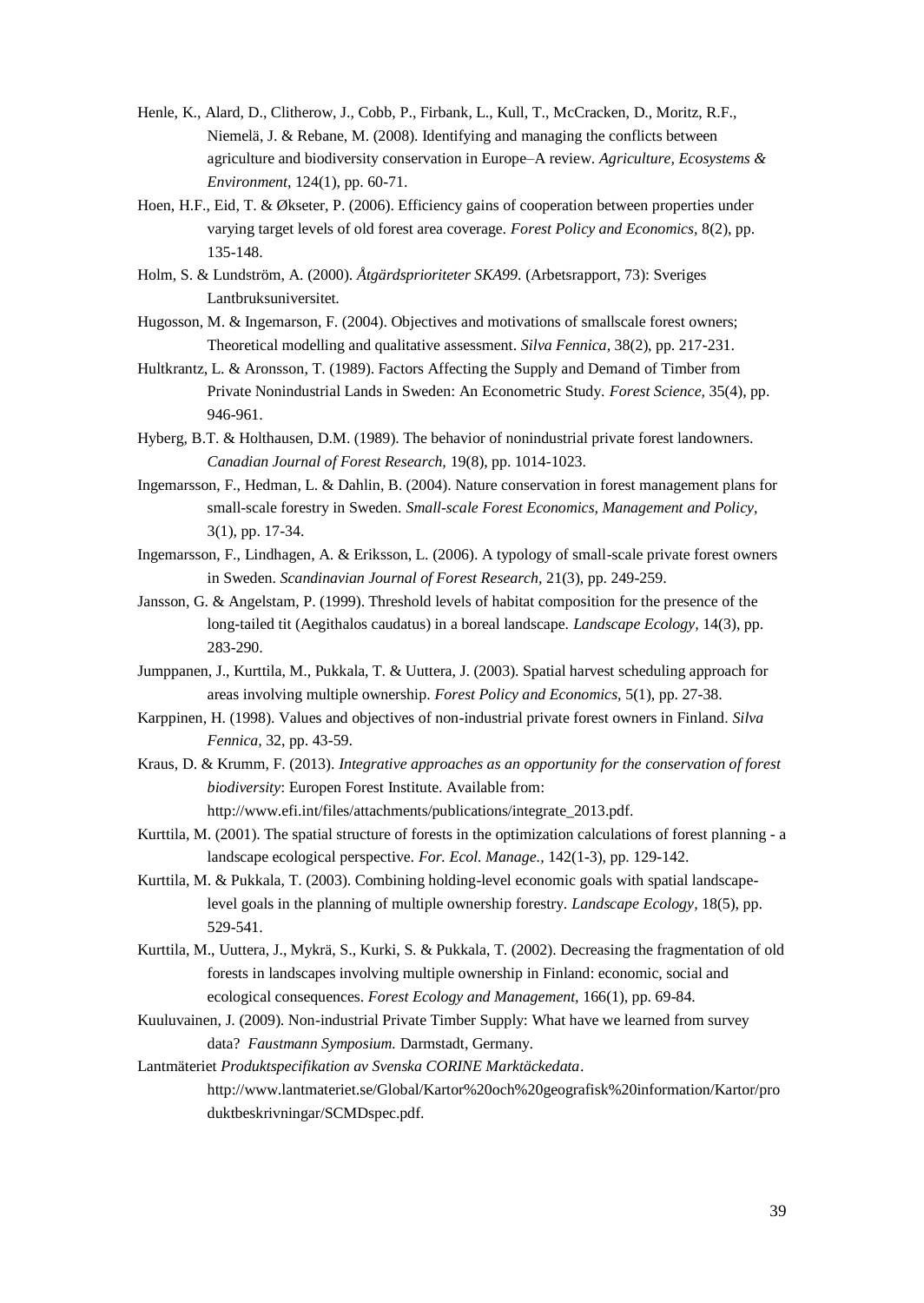- <span id="page-39-10"></span>Lantmäteriet (2012). Ny nationell höjdmodell. *Infoblad Nr 13* (2014-03-26). Available from: https://www.lantmateriet.se/Global/Kartor%20och%20geografisk%20information/H%C3% B6jddata/Nyhetsbrev/2012/Ny\_nationell\_hojdmodell\_info\_blad-13%5B1%5D.pdf.
- <span id="page-39-5"></span>Lonnstedt, L. (1989). Goals and Cutting Decisions of Private Small Forest Owners. *Scandinavian Journal of Forest Research,* 4(1-4), pp. 259-265.
- <span id="page-39-13"></span>Länsstyrelsen i Kronobergs län *SWOT-analys inför landsbygdsprogrammet 2014 i Kronobergs län*. http://www.helasverige.se/fileadmin/user\_upload/LBR/Kronoberg/Dokument/SWOT\_versio n\_20131014.pdf [2014-03-20].
- <span id="page-39-6"></span>Lönnstedt, L. (1997). Non-industrial private forest owners' decision process: A qualitative study about goals, time perspective, opportunities and alternatives. *Scandinavian Journal of Forest Research,* 12(3), pp. 302-310.
- <span id="page-39-7"></span>Lönnstedt, L. (1998). Calculating non‐industrial private forest owners' cuttings. *Scandinavian Journal of Forest Research,* 13(1-4), pp. 215-223.
- <span id="page-39-2"></span>Lönnstedt, L. & Tornqvist, T. (1990). *The owner, the estate and the external influences. Nonindustrial Private Forest Owners' Management Decisions* Report Nr 14). Uppsala: The Swedish University of Agricultural Studies Department of Forest-Industry-Market Studies.
- <span id="page-39-9"></span>McRoberts, R.E. (2011). Satellite image-based maps: Scientific inference or pretty pictures? *Remote Sensing of Environment,* 115(2), pp. 715-724.
- <span id="page-39-8"></span>McRoberts, R.E., Cohen, W.B., Næsset, E., Stehman, S.V. & Tomppo, E.O. (2010). Using remotely sensed data to construct and assess forest attribute maps and related spatial products. *Scandinavian Journal of Forest Research,* 25(4), pp. 340-367.
- <span id="page-39-1"></span>McShane, T.O., Hirsch, P.D., Trung, T.C., Songorwa, A.N., Kinzig, A., Monteferri, B., Mutekanga, D., Thang, H.V., Dammert, J.L. & Pulgar-Vidal, M. (2011). Hard choices: Making trade-offs between biodiversity conservation and human well-being. *Biological Conservation,* 144(3), pp. 966-972.
- <span id="page-39-14"></span>Mikusiński, G. & Edenius, L. (2006). Assessment of spatial functionality of old forest in Sweden as habitat for virtual species. *Scandinavian Journal of Forest Research,* 21(S7), pp. 73-83.
- <span id="page-39-12"></span>Mäkelä, H., Hirvelä, H., Nuutinen, T. & Kärkkäinen, L. (2011). Estimating forest data for analyses of forest production and utilization possibilities at local level by means of multi-source National Forest Inventory. *Forest Ecology and Management,* 262(8), pp. 1345-1359.
- <span id="page-39-11"></span>Næsset, E. (1997). Estimating timber volume of forest stands using airborne laser scanner data. *Remote Sensing of Environment,* 61(2), pp. 246-253.
- <span id="page-39-0"></span>Niemelä, J., Young, J., Alard, D., Askasibar, M., Henle, K., Johnson, R., Kurttila, M., Larsson, T.-B., Matouch, S. & Nowicki, P. (2005). Identifying, managing and monitoring conflicts between forest biodiversity conservation and other human interests in Europe. *Forest Policy and Economics,* 7(6), pp. 877-890.
- <span id="page-39-4"></span>Nousiainen, I., Tahvanainen, L. & Tyrväinen, L. (1998). Landscape in farm‐scale land‐use planning. *Scandinavian Journal of Forest Research,* 13(1-4), pp. 477-487.
- <span id="page-39-15"></span>Pattanayak, S.K., Murray, B.C. & Abt, R.C. (2002). How joint is joint forest production? An econometric analysis of timber supply conditional on endogenous amenity values. *Forest Science,* 48(3), pp. 479-491.
- <span id="page-39-3"></span>Pesonen, M. (1995). Non-industrial private forest landowners' choices of timber management strategies and potential allowable cut: case of Pohjois-Savo. In: *Acta Forestalia Fennica*, p. 31 pp. Available from: <Go to ISI>://CABI:19960609638.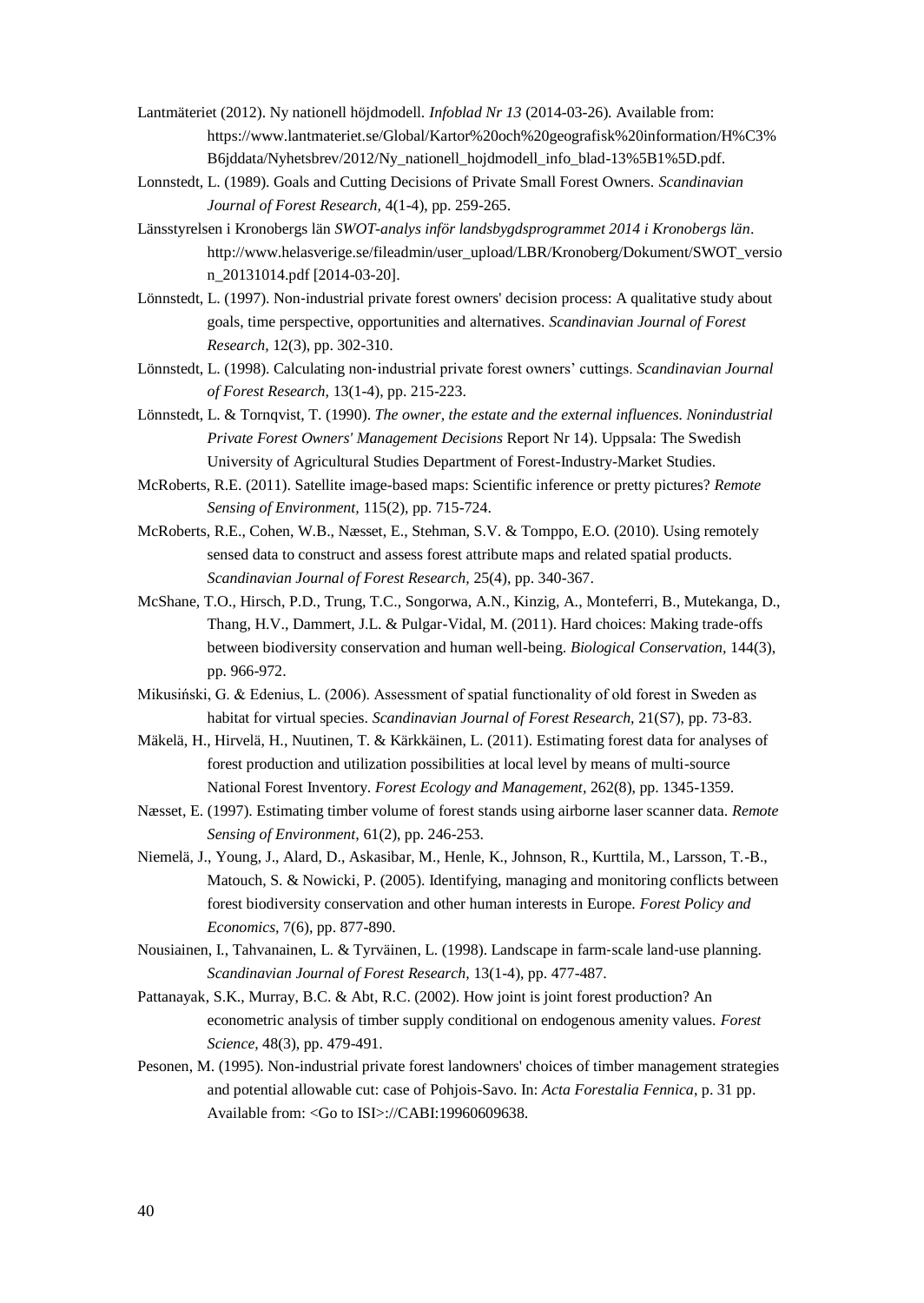- <span id="page-40-8"></span>Polyakov, M., Wear, D.N. & Huggett, R.N. (2010). Harvest Choice and Timber Supply Models for Forest Forecasting. *Forest Science,* 56(4), pp. 344-355.
- <span id="page-40-9"></span>Prestemon, J.P. & Wear, D.N. (2000). Linking harvest choices to timber supply. *Forest Science,* 46(3), pp. 377-389.
- <span id="page-40-6"></span>Pukkala, T., Kangas, J., Kniivilä, M. & Tiainen, A.M. (1997). Integrating forest-level and compartmentlevel indices of species diversity with numerical forest planning. *Silva Fennica,* 31(4), pp. 417-429.
- <span id="page-40-10"></span>Pukkala, T., Ketonen, T. & Pykäläinen, J. (2003). Predicting timber harvests from private forests—a utility maximisation approach. *Forest Policy and Economics,* 5(3), pp. 285-296.
- <span id="page-40-17"></span>Ranius, T. & Roberge, J.-M. (2011). Effects of intensified forestry on the landscape-scale extinction risk of dead wood dependent species. *Biodiversity and Conservation,* 20(13), pp. 2867-2882.
- <span id="page-40-13"></span>Reese, H., Nilsson, M., Sandstrom, P. & Olsson, H. (2002). Applications using estimates of forest parameters derived from satellite and forest inventory data. *Computers and Electronics in Agriculture,* 37(1-3), pp. 37-55.
- <span id="page-40-3"></span>Robinson, J.G. (2011). Ethical pluralism, pragmatism, and sustainability in conservation practice. *Biological Conservation,* 144(3), pp. 958-965.
- <span id="page-40-5"></span>Ryan, J.G. & Garrett, J.L. (2004). 3 The impact of economic policy research. *Global Knowledge Networks and International Development,* 7, p. 37.
- <span id="page-40-7"></span>Schulte, L., Rickenbach, M. & Merrick, L. (2008). Ecological and economic benefits of cross-boundary coordination among private forest landowners. *Landscape Ecology,* 23(4), pp. 481-496.
- <span id="page-40-16"></span>Seymour, R.S., Hunter, M.L.J., Seymour, R.S. & Hunter., M.L.J. (1999). *Principles of ecological forestry. Maintaining Biodiversity in Forest Ecosystems*: Cambridge University Press.
- <span id="page-40-4"></span>Shaxson, L. (2005). Is your evidence robust enough? Questions for policy makers and practitioners. *Evidence & Policy: A Journal of Research, Debate and Practice,* 1(1), pp. 101-112.
- <span id="page-40-11"></span>SLU *SLU Skogskarta*. http://skogskarta.slu.se/.
- <span id="page-40-15"></span>Stighäll, K., Roberge, J.-M., Andersson, K. & Angelstam, P. (2011). Usefulness of biophysical proxy data for modelling habitat of an endangered forest species: The white-backed woodpecker Dendrocopos leucotos. *Scandinavian Journal of Forest Research,* 26(6), pp. 576-585.
- <span id="page-40-1"></span>Swedish Board of Agriculture (2011). *Yearbook of Agricultural Statistics 2011.* (Official Statistics of Sweden. Orebro: Swedish Board of Agriculture.
- <span id="page-40-0"></span>Swedish Forest Agency (2011). *Swedish Statistical Yearbook of Forestry 2011*. Jönköping.
- <span id="page-40-14"></span>Swedish Forest Agency (2014). Skogliga grunddata samlas in med hjälp av laserskanning. Available from: http://www.skogsstyrelsen.se/Aga-och-bruka/Skogsbruk/Karttjanster/Laserskanning/ [2014-05-04].
- <span id="page-40-12"></span>Tomppo, E., Olsson, H., Ståhl, G., Nilsson, M., Hagner, O. & Katila, M. (2008). Combining national forest inventory field plots and remote sensing data for forest databases. *Remote Sensing of Environment,* 112(5), pp. 1982-1999.
- <span id="page-40-2"></span>Young, J., Watt, A., Nowicki, P., Alard, D., Clitherow, J., Henle, K., Johnson, R., Laczko, E., McCracken, D. & Matouch, S. (2005). Towards sustainable land use: identifying and managing the conflicts between human activities and biodiversity conservation in Europe. *Biodiversity & Conservation,* 14(7), pp. 1641-1661.